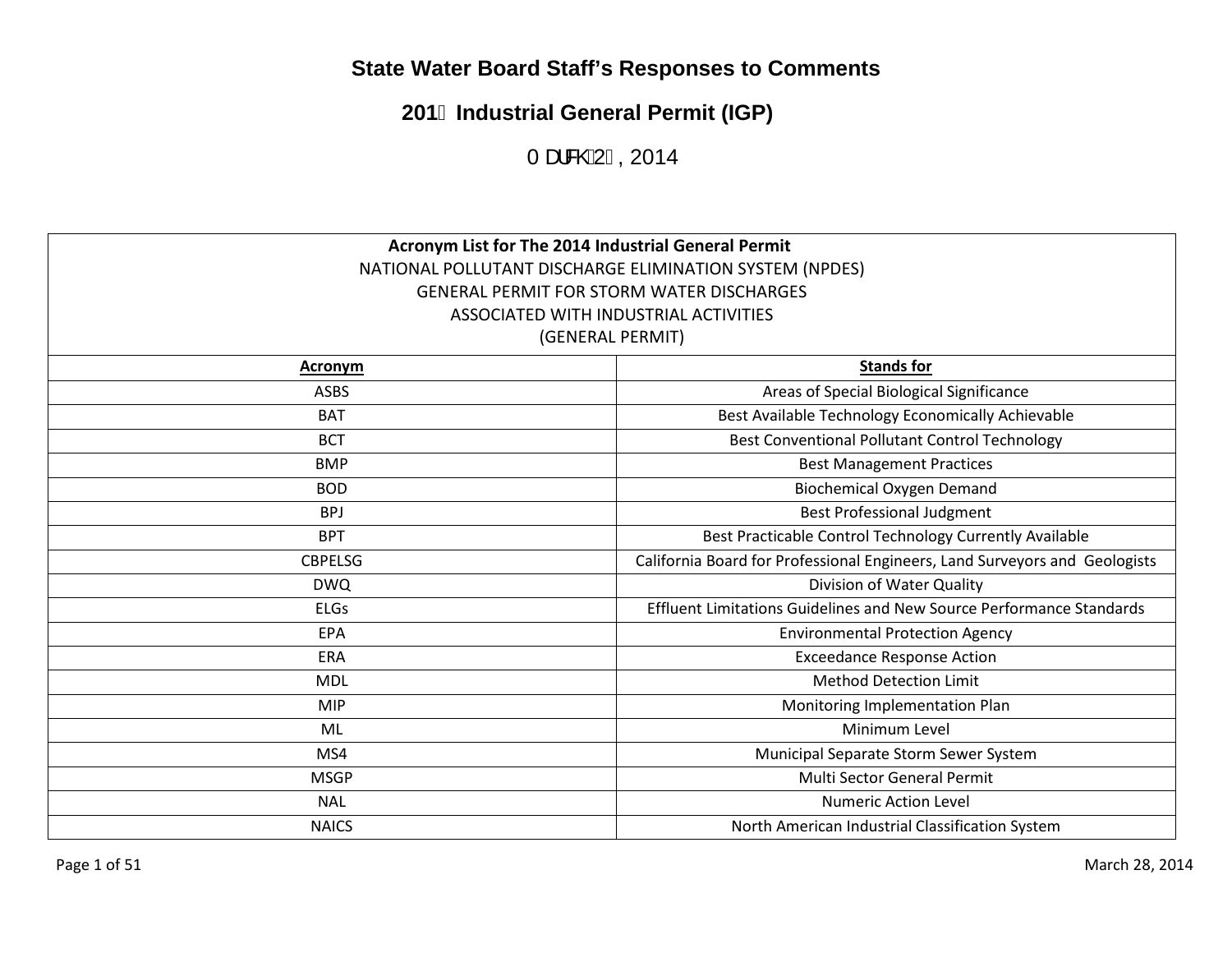| <b>NEC</b>     | No Exposure Certification                                      |
|----------------|----------------------------------------------------------------|
| <b>NEL</b>     | <b>Numeric Effluent Limitation</b>                             |
| <b>NOI</b>     | Notice of Intent                                               |
| <b>NONA</b>    | Notice of Non Applicability                                    |
| <b>NOT</b>     | Notice of Termination                                          |
| <b>NPDES</b>   | National Pollutant Discharge Elimination System                |
| <b>NSPS</b>    | New Source Performance Standards                               |
| <b>NSWD</b>    | Non Storm Water Discharges                                     |
| <b>O&amp;G</b> | Oil and Grease                                                 |
| <b>PRDs</b>    | <b>Permit Registration Documents</b>                           |
| QA/QC          | <b>Quality Assurance/Quality Control</b>                       |
| QCS            | <b>Qualified Combined Samples</b>                              |
| <b>QISP</b>    | Qualified Industrial Storm water Practitioner                  |
| QSE            | <b>Qualifying Storm Event</b>                                  |
| <b>RSR</b>     | <b>Representative Sampling Reduction</b>                       |
| <b>SFR</b>     | <b>Sampling Frequency Reduction</b>                            |
| <b>SIC</b>     | <b>Standard Industrial Classification</b>                      |
| <b>SMARTS</b>  | Storm Water Multiple Application Reporting and Tracking System |
| <b>SWPPP</b>   | <b>Storm Water Pollution Prevention Plan</b>                   |
| <b>TBEL</b>    | <b>Technology Based Effluent Limitation</b>                    |
| <b>TDS</b>     | <b>Total Dissolved Solids</b>                                  |
| <b>TMDL</b>    | <b>Total Maximum Daily Load</b>                                |
| <b>TOC</b>     | <b>Total Organic Carbon</b>                                    |
| <b>TSS</b>     | <b>Total Suspended Solids</b>                                  |
| U.S. EPA       | United States Environmental Protection Agency                  |
| <b>WDID</b>    | Waste Discharge Identification Number                          |
| <b>WLA</b>     | <b>Waste Load Allocation</b>                                   |
| <b>WQBEL</b>   | Water Quality Based Effluent Limitation                        |
| <b>WQS</b>     | <b>Water Quality Standard</b>                                  |
|                |                                                                |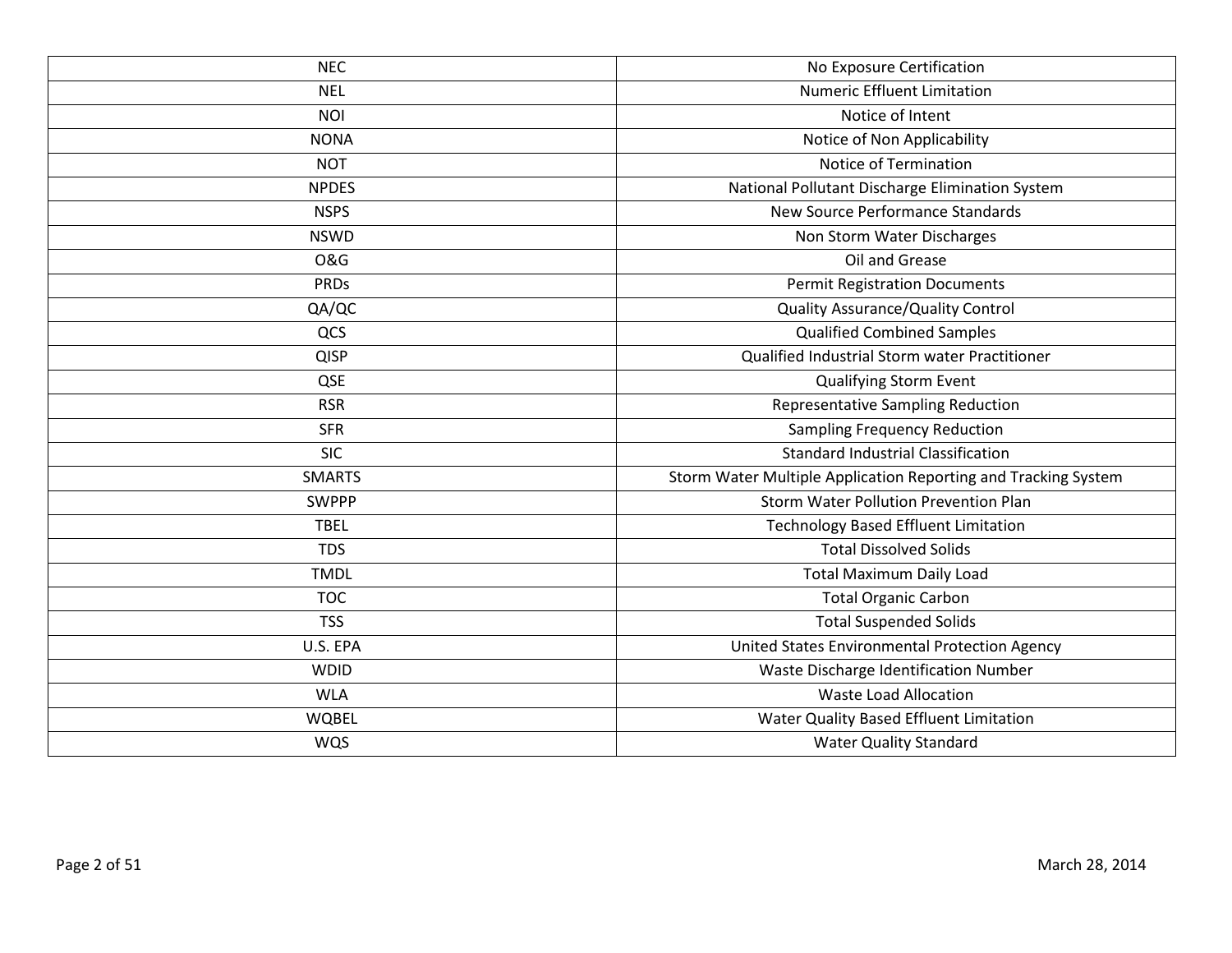| <b>Commenter</b> | <b>Commenter</b>                                                  | <b>Comment</b>                                                                                                                       | <b>Response to Comment</b>                                                                                                                                                                                                                                                                                                                                                                                                                                                                                                                                                                                                                                                                                                                                                                                                                                                                                                                                                                                                                                                                                                                                                                                                                                                                                                                                                                                                                       |
|------------------|-------------------------------------------------------------------|--------------------------------------------------------------------------------------------------------------------------------------|--------------------------------------------------------------------------------------------------------------------------------------------------------------------------------------------------------------------------------------------------------------------------------------------------------------------------------------------------------------------------------------------------------------------------------------------------------------------------------------------------------------------------------------------------------------------------------------------------------------------------------------------------------------------------------------------------------------------------------------------------------------------------------------------------------------------------------------------------------------------------------------------------------------------------------------------------------------------------------------------------------------------------------------------------------------------------------------------------------------------------------------------------------------------------------------------------------------------------------------------------------------------------------------------------------------------------------------------------------------------------------------------------------------------------------------------------|
| <b>Number</b>    | (Submitted                                                        |                                                                                                                                      |                                                                                                                                                                                                                                                                                                                                                                                                                                                                                                                                                                                                                                                                                                                                                                                                                                                                                                                                                                                                                                                                                                                                                                                                                                                                                                                                                                                                                                                  |
|                  | by)                                                               |                                                                                                                                      |                                                                                                                                                                                                                                                                                                                                                                                                                                                                                                                                                                                                                                                                                                                                                                                                                                                                                                                                                                                                                                                                                                                                                                                                                                                                                                                                                                                                                                                  |
| 1.1              | Airlines for<br>America<br>(Timothy<br>Pohle)                     | Airlines for America's 2013 comments have not<br>been addressed, and need a detailed response.                                       | The State Water Board already held a public hearing on the<br>July 2013 draft industrial permit and provided an extended<br>period for written comments. The State Water Board's<br>responses to all significant comments are publicly available<br>at: http://www.waterboards.ca.gov/water_issues/programs/sto<br>rmwater/comments_industrial_permit.shtml                                                                                                                                                                                                                                                                                                                                                                                                                                                                                                                                                                                                                                                                                                                                                                                                                                                                                                                                                                                                                                                                                      |
| $\overline{2.1}$ | Argonaut<br>Ecological<br>Consulting,<br>Inc. (Kathy<br>Kinstand) | The shortened comment period of 15 days is not<br>sufficient to allow the public to adequately comment<br>on the proposed revisions. | As the State Water Board noted in its denial of the requests to<br>extend the deadline for written comments, the revisions to this<br>Permit have gone through three full comment periods, each<br>with a comment period extension. The notice of the 2014<br>draft Industrial General Permit specifically limited comments to<br>proposed revisions that had been made since July 19,<br>2013. The changes between the draft Industrial General<br>Permit released on July 19, 2013 and the draft Industrial<br>General Permit released on February 19, 2014 are relatively<br>minor and have been tracked in versions posted for public<br>comment. Because the changes are relatively minor, the<br>changes are easy to identify, and the scope of the comments<br>is limited to the changes, the State Water Board denied the<br>requests for an extension of the comment period. "The law<br>does not require that every alteration in a proposed permit<br>result in a new notice and comment period." (State Water<br>Board Order WQ 2012-0013 (Sacramento Regional<br>Wastewater Treatment Plant).) An additional notice and<br>comment period is not required where interested parties could<br>reasonably anticipate the final version of the permit from the<br>draft permit. (Ibid.) Here, where changes from the 2013 draft<br>Industrial Permit were relatively minor, a new 30-day notice<br>and comment period is not necessary. |
| 2.2              | Argonaut                                                          | This Permit uses the following language "When                                                                                        | Comments regarding any future State Water Board permit                                                                                                                                                                                                                                                                                                                                                                                                                                                                                                                                                                                                                                                                                                                                                                                                                                                                                                                                                                                                                                                                                                                                                                                                                                                                                                                                                                                           |
|                  | Ecological                                                        | developing the next reissuance of this General                                                                                       | decisions should be submitted as part of the record related to                                                                                                                                                                                                                                                                                                                                                                                                                                                                                                                                                                                                                                                                                                                                                                                                                                                                                                                                                                                                                                                                                                                                                                                                                                                                                                                                                                                   |
|                  | Consulting,                                                       | Permit, the State Water Board expects to have a                                                                                      | the future permit. Receiving water standards apply to not only                                                                                                                                                                                                                                                                                                                                                                                                                                                                                                                                                                                                                                                                                                                                                                                                                                                                                                                                                                                                                                                                                                                                                                                                                                                                                                                                                                                   |
|                  | Inc. (Kathy                                                       | better understanding of the feasibility and benefits of                                                                              | direct discharges to impaired water bodies but to indirect                                                                                                                                                                                                                                                                                                                                                                                                                                                                                                                                                                                                                                                                                                                                                                                                                                                                                                                                                                                                                                                                                                                                                                                                                                                                                                                                                                                       |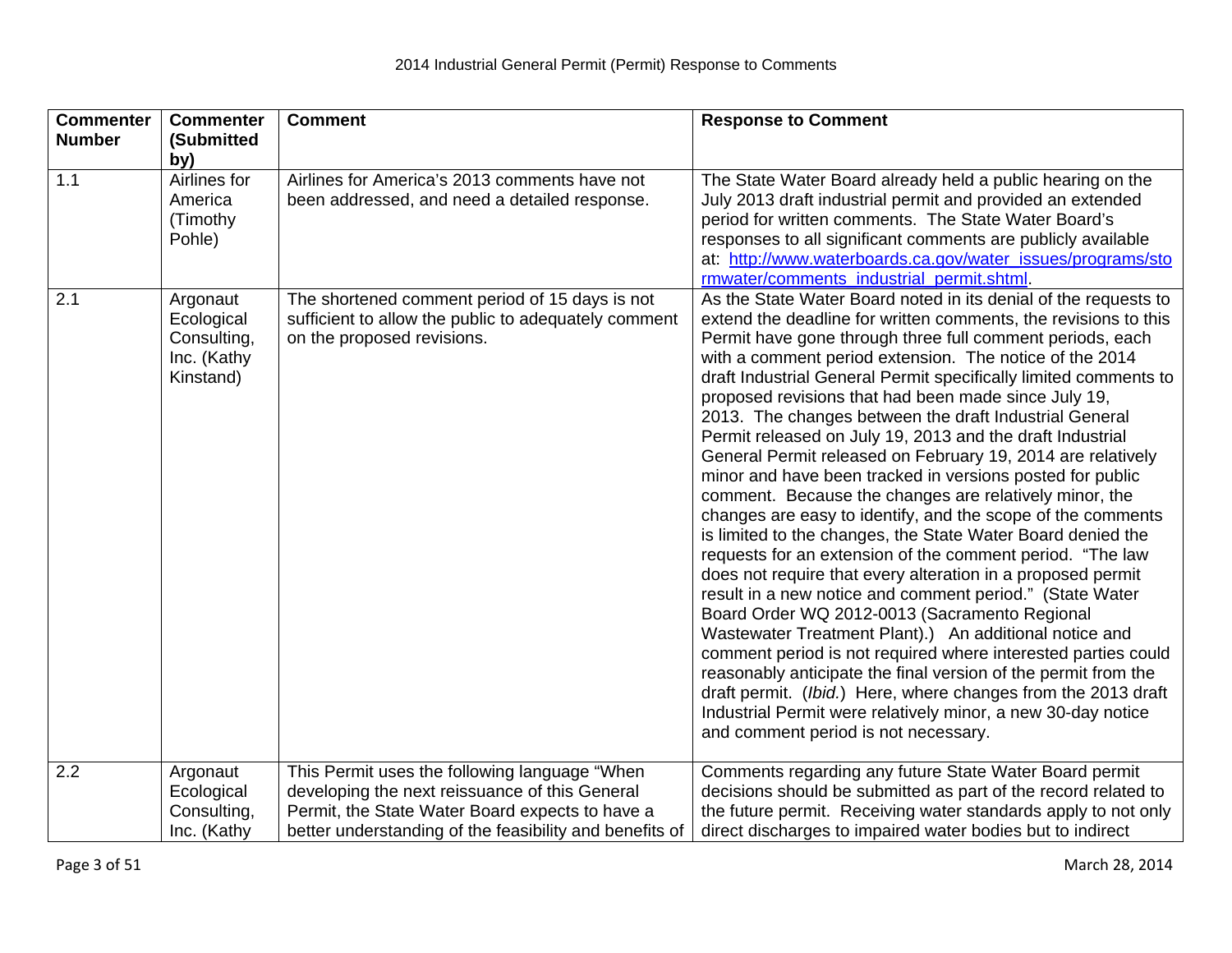|     | Kinstand)   | sector-specific and watershed-based permitting         | discharges generated within the watershed. No revisions have        |
|-----|-------------|--------------------------------------------------------|---------------------------------------------------------------------|
|     |             | alternatives." With no definition of "watershed-based  | been made to address the comment.                                   |
|     |             | permitting" the regulated community has no basis to    |                                                                     |
|     |             | determine what the intent of this statement is. The    |                                                                     |
|     |             | concern is the waterboard is once again attempting     |                                                                     |
|     |             | to apply receiving water quality standards to an       |                                                                     |
|     |             | entire geographic watershed. The water board must      |                                                                     |
|     |             | define what the intent of "water shed based            |                                                                     |
|     |             | permitting" is.                                        |                                                                     |
| 2.3 | Argonaut    | Section VII, item B (3) states that the permittee must | As explained in Finding 37 of the General Permit, "[w]ater          |
|     | Ecological  | "Demonstrate the discharge of any listed pollutant     | quality standards apply to the quality of receiving water, not      |
|     | Consulting, | will not cause or contribute to an exceedance of a     | the quality of the industrial storm water discharge."               |
|     | Inc. (Kathy | water quality standard. This demonstrated if: (1) the  | Accordingly, section VII.B.3 requires a Discharger to               |
|     | Kinstand)   | discharge complies with water quality standard at      | demonstrate that the discharge of any listed pollutant will not     |
|     |             | the point of discharge, or (2) if there are sufficient | cause or contribute to an exceedance of a water quality             |
|     |             | remaining waste load allocation WLAs in an             | standard at the point of discharge into the receiving water.        |
|     |             | approved TMDL and the discharge is controlled at       | The Discharger's burden to demonstrate that "the discharge of       |
|     |             | least as stringently as similar discharges subject to  | any listed pollutant will not cause or contribute to an             |
|     |             | that TMDL." This language must be modified to          | exceedance of a water quality standard" might require a             |
|     |             | indicate that water quality standard must be met at    | combination of efforts, including, but not limited to, water        |
|     |             | the point of discharge into the receiving water.       | quality monitoring of: (1) effluent at the point of discharge from  |
|     |             |                                                        | the facility; (2) commingled discharges in municipal separate       |
|     |             |                                                        | storm sewer systems; (3) other sources and discharges in the        |
|     |             |                                                        | watershed; and (4) receiving water locations (possibly above        |
|     |             |                                                        | and below the point of discharge. Because this concept is           |
|     |             |                                                        | explained in this Permit, the additional language suggested by      |
|     |             |                                                        | the commenter is not necessary.                                     |
| 2.4 | Argonaut    | Appendix 3 (303(d) listed) has not been through        | The Appendix 3 listed water bodies are the water bodies listed      |
|     | Ecological  | previous public review process and there should be     | in the complete list that can be found in the integrated report.    |
|     | Consulting, | an extension granted to the affected community to      | The State Water Board edited the list only to exclude certain       |
|     | Inc. (Kathy | review the content.                                    | impairments with no direct sampling parameter (e.g.                 |
|     | Kinstand)   |                                                        | hydromodification). These water bodies are in red text, and         |
|     |             |                                                        | the Regional Boards can require Dischargers to evaluate for         |
|     |             |                                                        | these sources, if appropriate. The integrated report has been       |
|     |             |                                                        | posted since 2010; the inclusion of the list to provide clarity for |
|     |             |                                                        | Dischargers does not trigger a public review process.               |
| 3.1 | <b>BES</b>  | Current language pg. 51, C: Level 1 status "A          | The State Water Board has made minor revisions to help              |
|     | Environment | Discharger's Baseline status for any given             | clarify this subsection.                                            |
|     | al LLC      | parameter shall change to level 1 status if sampling   |                                                                     |
|     |             | results indicate an NAL exceeded for that parameter    |                                                                     |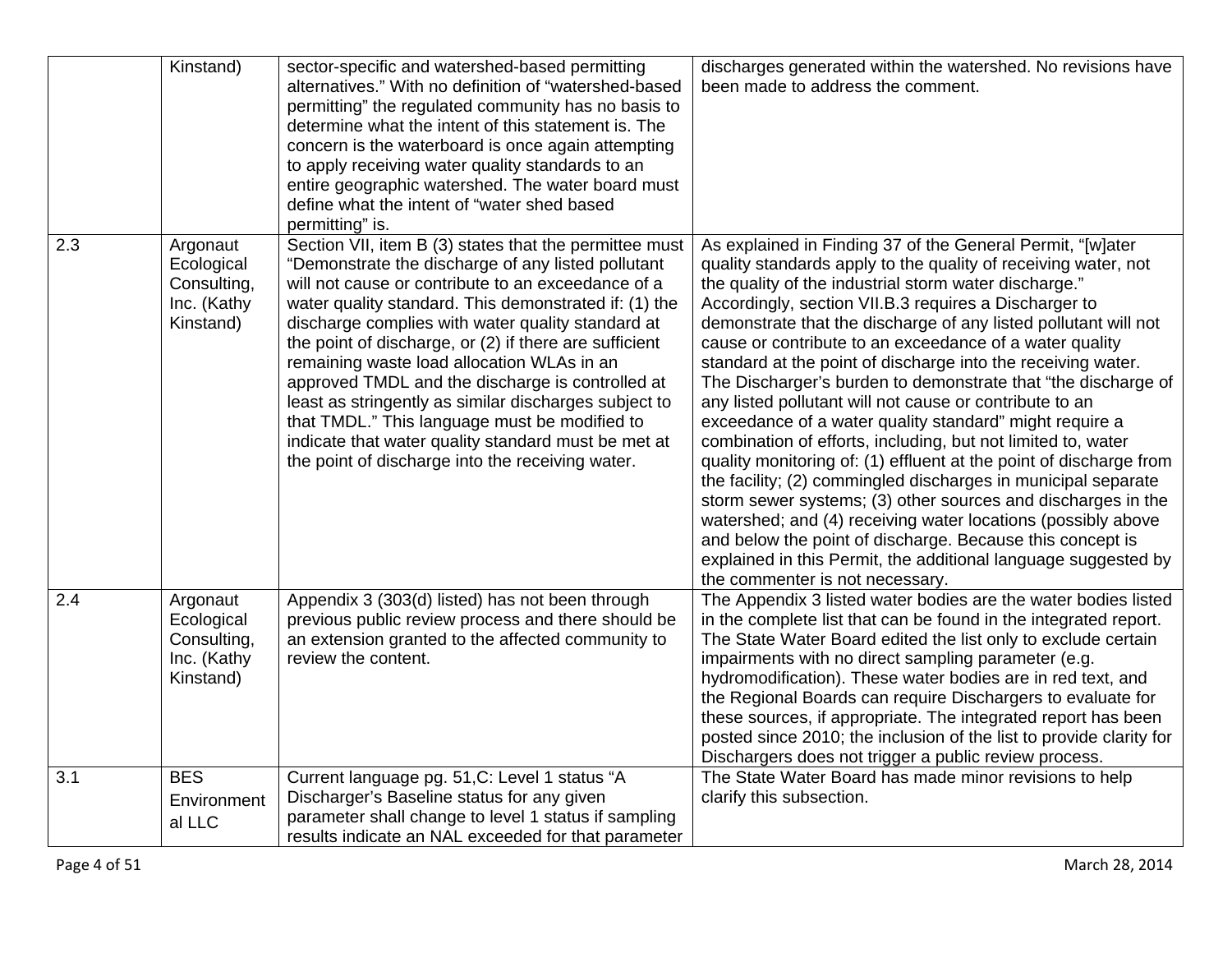|     | (Susan Jew)                                      | in any subsequent reporting year." "Subsequent"                                                                                               |                                                                                                                                                                                                                                                                                                                                                                                                                                                                                                                                                                                                                                                                                                                                                                                                                                                                                                                                                                                                                                                                                                                                                                                                                                                                                      |
|-----|--------------------------------------------------|-----------------------------------------------------------------------------------------------------------------------------------------------|--------------------------------------------------------------------------------------------------------------------------------------------------------------------------------------------------------------------------------------------------------------------------------------------------------------------------------------------------------------------------------------------------------------------------------------------------------------------------------------------------------------------------------------------------------------------------------------------------------------------------------------------------------------------------------------------------------------------------------------------------------------------------------------------------------------------------------------------------------------------------------------------------------------------------------------------------------------------------------------------------------------------------------------------------------------------------------------------------------------------------------------------------------------------------------------------------------------------------------------------------------------------------------------|
|     |                                                  | should be "preceding" Same issue appears at the                                                                                               |                                                                                                                                                                                                                                                                                                                                                                                                                                                                                                                                                                                                                                                                                                                                                                                                                                                                                                                                                                                                                                                                                                                                                                                                                                                                                      |
|     |                                                  | bottom of page 52, D Level 2 status                                                                                                           |                                                                                                                                                                                                                                                                                                                                                                                                                                                                                                                                                                                                                                                                                                                                                                                                                                                                                                                                                                                                                                                                                                                                                                                                                                                                                      |
| 4.1 | <b>Brash</b><br>Industries<br>(Marvin<br>Sachse) | Paragraph VII. B. New Dischargers:<br>What documentation is required to demonstrate all<br>discharges to the water body have been eliminated? | Section VII.B does require the elimination of all discharges,<br>just the discharges related to the impairment. Dischargers<br>who have implemented storm water discharge retention<br>BMPs, to eliminate all discharges, may refer to the Section<br>XX.C "Requirements for Dischargers Claiming "No Discharge"<br>through the Notice of Non-Applicability (NONA)". No revisions<br>have been made to address the comment.                                                                                                                                                                                                                                                                                                                                                                                                                                                                                                                                                                                                                                                                                                                                                                                                                                                          |
| 4.2 | Brash<br>Industries<br>(Marvin<br>Sachse)        | Paragraph VII. B. New Dischargers:<br>Does this apply to direct discharges only?                                                              | Per the public notice for the 2014 "Final Draft Industrial<br>General Permit", this comment does not address the proposed<br>revisions that have been made since July 19, 2013 and<br>therefore is outside the scope of comments we are accepting<br>during this written comment period. As a result we are not<br>responding to the comment and refer you generally to our<br>previous "response to comments" documents as we may have<br>previously received a similar and provided a written response.<br><b>Notice</b><br>link: http://www.waterboards.ca.gov/water_issues/programs/st<br>ormwater/docs/industrial permitdocs/040114notice igp.pdf<br><b>SUBMISSION OF COMMENTS</b><br>The State Water Board will only accept written and oral<br>comments that are limited to the identified proposed revisions<br>to the Final Draft Industrial General Permit made since July<br>19, 2013. Each public comment must clearly relate to a<br>proposed revision and identify the revision by the applicable<br>permit section number. Comments that address any other<br>aspect, section, or requirement of the Final Draft Industrial<br>General Permit will not be accepted. No additional evidence<br>may be submitted, unless it directly relates to a proposed<br>revision. |
| 4.3 | <b>Brash</b><br>Industries<br>(Marvin<br>Sachse) | Paragraph VII. B. New Dischargers:<br>If commingling with other storm water discharges<br>occur does this Permit section apply?               | The State Water Board does not understand the comment.<br>No revisions have been made to address the comment.                                                                                                                                                                                                                                                                                                                                                                                                                                                                                                                                                                                                                                                                                                                                                                                                                                                                                                                                                                                                                                                                                                                                                                        |
| 4.4 | <b>Brash</b><br>Industries                       | Paragraph VII. B. New Dischargers:<br>Does this apply to discharges to a municipal storm                                                      | This section applies to all storm water discharges subject to<br>this Permit. No revisions have been made to address the                                                                                                                                                                                                                                                                                                                                                                                                                                                                                                                                                                                                                                                                                                                                                                                                                                                                                                                                                                                                                                                                                                                                                             |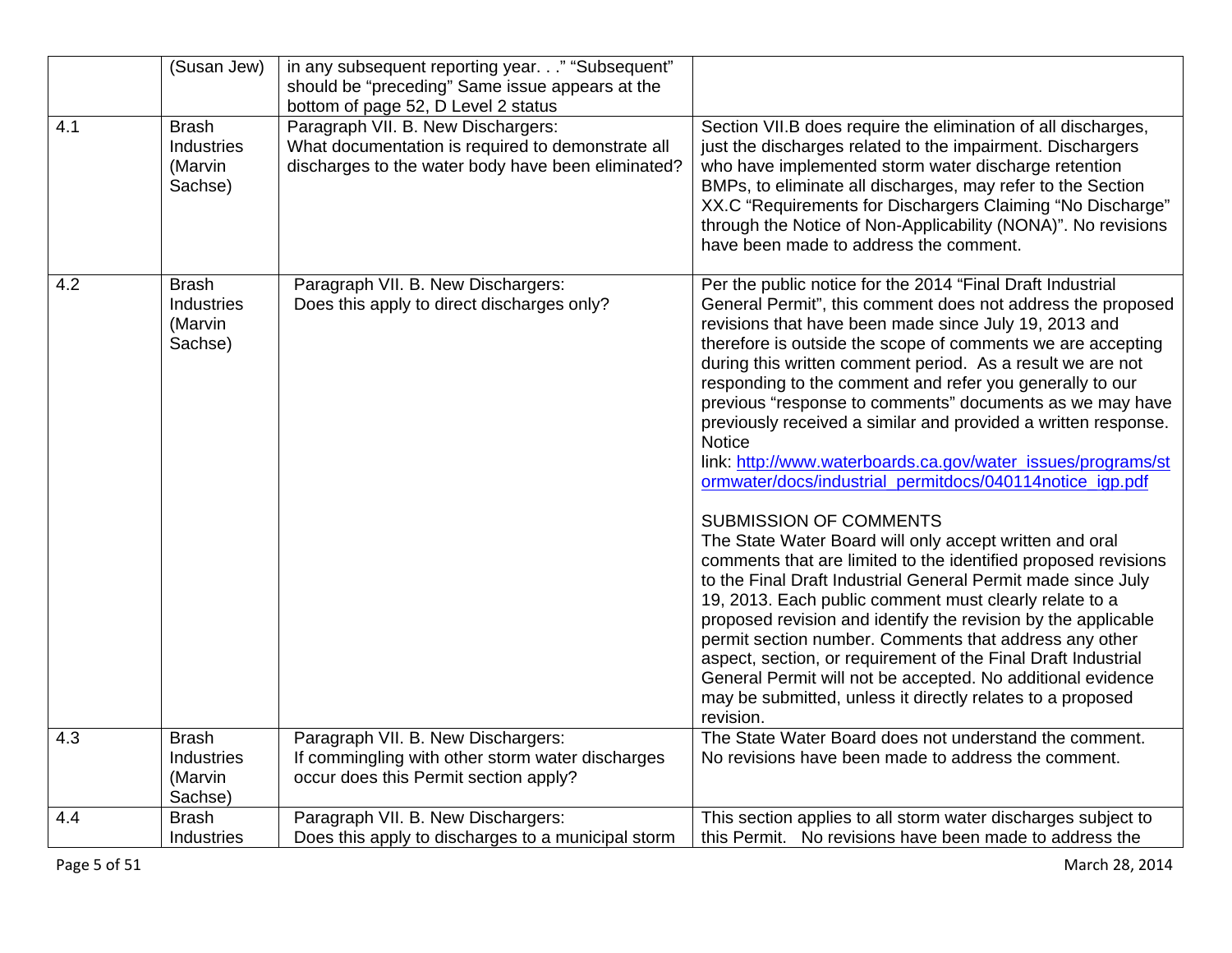|     | (Marvin<br>Sachse)                               | drain system?                                                                                                                                                                                                                | comment.                                                                                                                                                                                                                                                                                                                                                                                                                                                                                                                                                                                                                                                                                                                                                                                                                                                                                                                                        |
|-----|--------------------------------------------------|------------------------------------------------------------------------------------------------------------------------------------------------------------------------------------------------------------------------------|-------------------------------------------------------------------------------------------------------------------------------------------------------------------------------------------------------------------------------------------------------------------------------------------------------------------------------------------------------------------------------------------------------------------------------------------------------------------------------------------------------------------------------------------------------------------------------------------------------------------------------------------------------------------------------------------------------------------------------------------------------------------------------------------------------------------------------------------------------------------------------------------------------------------------------------------------|
| 4.5 | <b>Brash</b><br>Industries<br>(Marvin<br>Sachse) | Paragraph X.A.3.F. Glossary - SWPPP List of<br><b>Industrial Materials</b><br>The term Industrial Materials appears overly broad,<br>particularly in reading the Glossary definition of<br>Industrial Materials.             | The State Water Board is using the definition of "Significant<br>Materials" found in 40 CFR 122.26 and in the US EPA Multi-<br>Sector General Permit as the definition of "Industrial<br>Materials". The term "Industrial Materials" is used to clarify<br>that non-industrial materials are not required to be listed. The<br>Commenter did not cite the part or parts of the definition that<br>is overly broad. No revisions have been made to address the<br>comment.                                                                                                                                                                                                                                                                                                                                                                                                                                                                       |
| 4.6 | <b>Brash</b><br>Industries<br>(Marvin<br>Sachse) | Paragraph X.A.3.F. Glossary - SWPPP List of<br><b>Industrial Materials</b><br>Suggest revision to Potential Polluting Materials or<br>some definition of quantity                                                            | The State Water Board does not agree with the commenter.<br>Dischargers must identify and list all industrial pollutants<br>regardless of their potential to be exposed and discharged via<br>storm water. Some industrial pollutants may have<br>considerable outdoor exposure and may be easily transported<br>via contact with storm water. In this case, Dischargers are<br>required to carefully design and implement the minimum<br>BMPs and may need to consider advanced BMPs to reduce<br>the discharge of the industrial pollutant(s). Other industrial<br>pollutants may primarily be stored indoors or in containers.<br>Because of the reduced chance of exposure and potential to<br>discharge, the Discharger would have a less comprehensive<br>set of BMPs - more geared at spill prevention and clean-up<br>BMPs. But the decision on BMPs determinations takes place<br>after the list of industrial materials is developed. |
|     |                                                  |                                                                                                                                                                                                                              | The State Water Board does not intend that insignificant<br>amounts of industrial materials be listed as determined by the<br>Discharger. There is no methodology to determine the<br>threshold quantities necessary to be listed. No revisions<br>have been made to address the comment.                                                                                                                                                                                                                                                                                                                                                                                                                                                                                                                                                                                                                                                       |
| 4.7 | <b>Brash</b><br>Industries<br>(Marvin<br>Sachse) | Paragraph X.A.3.F. Glossary - SWPPP List of<br><b>Industrial Materials</b><br>Should define production process materials with<br>the potential to pollute. One can of WD-40 or one<br>piece of lumber would require listing. | The State Water Board believes the commenter is referring to<br>section X.G.1.a which requires Dischargers to describe<br>industrial processes. There is no section X.A.3.f. State Water<br>Board does not agree with commenter for the same reasons<br>as discussed for the response to the comment above.<br>Industrial processes that have a high potential to discharge<br>pollutants will require different and more substantial BMPs<br>than processes that have little potential to discharge<br>pollutants. No revisions have been made to address the                                                                                                                                                                                                                                                                                                                                                                                  |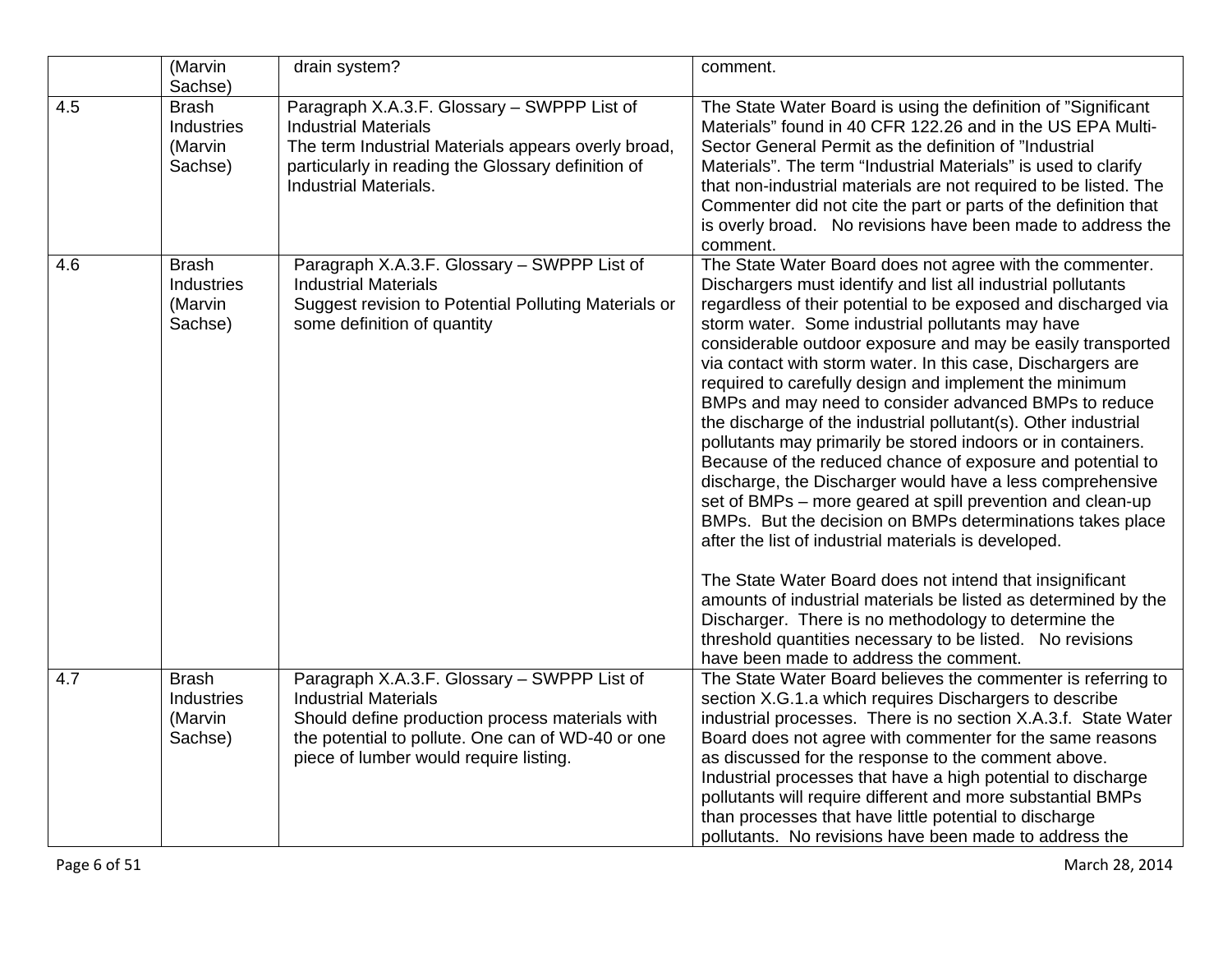|      |                                                  |                                                                                                                                                                                                                       | comment.                                                                                                                                                                                                                                                                                                                                                                                                                                                                                                                                                                                                                                                                                                                                                                                                                                                                                                                                                                                                                                                                                                                                                                                                                                                                             |
|------|--------------------------------------------------|-----------------------------------------------------------------------------------------------------------------------------------------------------------------------------------------------------------------------|--------------------------------------------------------------------------------------------------------------------------------------------------------------------------------------------------------------------------------------------------------------------------------------------------------------------------------------------------------------------------------------------------------------------------------------------------------------------------------------------------------------------------------------------------------------------------------------------------------------------------------------------------------------------------------------------------------------------------------------------------------------------------------------------------------------------------------------------------------------------------------------------------------------------------------------------------------------------------------------------------------------------------------------------------------------------------------------------------------------------------------------------------------------------------------------------------------------------------------------------------------------------------------------|
| 4.8  | <b>Brash</b><br>Industries<br>(Marvin<br>Sachse) | Paragraph X.A.3.F. Glossary - SWPPP List of<br><b>Industrial Materials</b><br>Does intermediate products refer to manufactured<br>sub components of subassemblies. This would be<br>extremely difficult to inventory. | "Industrial Materials" includes all intermediate products. Only<br>approximate quantities are required to be provided. No<br>revisions have been made to address the comment.                                                                                                                                                                                                                                                                                                                                                                                                                                                                                                                                                                                                                                                                                                                                                                                                                                                                                                                                                                                                                                                                                                        |
| 4.9  | <b>Brash</b><br>Industries<br>(Marvin<br>Sachse) | X.E.e Site map<br>Requires identification of industrial materials<br>storage area and tanks. Does this include storage<br>areas within the confines of a building or the<br>facility?                                 | Per the public notice for the 2014 "Final Draft Industrial<br>General Permit", this comment does not address the proposed<br>revisions that have been made since July 19, 2013 and<br>therefore is outside the scope of comments we are accepting<br>during this written comment period. As a result we are not<br>responding to the comment and refer you generally to our<br>previous "response to comments" documents as we may have<br>previously received a similar and provided a written response.<br><b>Notice</b><br>link: http://www.waterboards.ca.gov/water_issues/programs/st<br>ormwater/docs/industrial permitdocs/040114notice igp.pdf<br><b>SUBMISSION OF COMMENTS</b><br>The State Water Board will only accept written and oral<br>comments that are limited to the identified proposed revisions<br>to the Final Draft Industrial General Permit made since July<br>19, 2013. Each public comment must clearly relate to a<br>proposed revision and identify the revision by the applicable<br>permit section number. Comments that address any other<br>aspect, section, or requirement of the Final Draft Industrial<br>General Permit will not be accepted. No additional evidence<br>may be submitted, unless it directly relates to a proposed<br>revision. |
| 4.10 | <b>Brash</b><br>Industries<br>(Marvin<br>Sachse) | X.G.d.ii Significant Spills<br>"Spilled or leaked in significant quantity" A<br>definition of guidance in determining what is a<br>significant quantity would be appropriate.                                         | There is no known universal definition of significant quantities<br>that is applicable to all industrial pollutants. Dischargers must<br>exercise their discretion when determining what constitutes a<br>significant quantity. The State Water Board anticipates that<br>guidance on the term will be developed as part of the QISP<br>training.                                                                                                                                                                                                                                                                                                                                                                                                                                                                                                                                                                                                                                                                                                                                                                                                                                                                                                                                    |
| 4.11 | <b>Brash</b><br>Industries<br>(Marvin<br>Sachse) | X.G.2.viii Estimating BMP Effectiveness<br>In what form would the effectiveness estimates be<br>prepared?                                                                                                             | The State Water Board anticipates that Dischargers will<br>address this requirement narratively. No revisions have been<br>made to address the comment.                                                                                                                                                                                                                                                                                                                                                                                                                                                                                                                                                                                                                                                                                                                                                                                                                                                                                                                                                                                                                                                                                                                              |
| 4.12 | <b>Brash</b>                                     | X.H.4.b Justification for not using each minimum                                                                                                                                                                      | Dischargers are required to meet BAT/BCT which in some                                                                                                                                                                                                                                                                                                                                                                                                                                                                                                                                                                                                                                                                                                                                                                                                                                                                                                                                                                                                                                                                                                                                                                                                                               |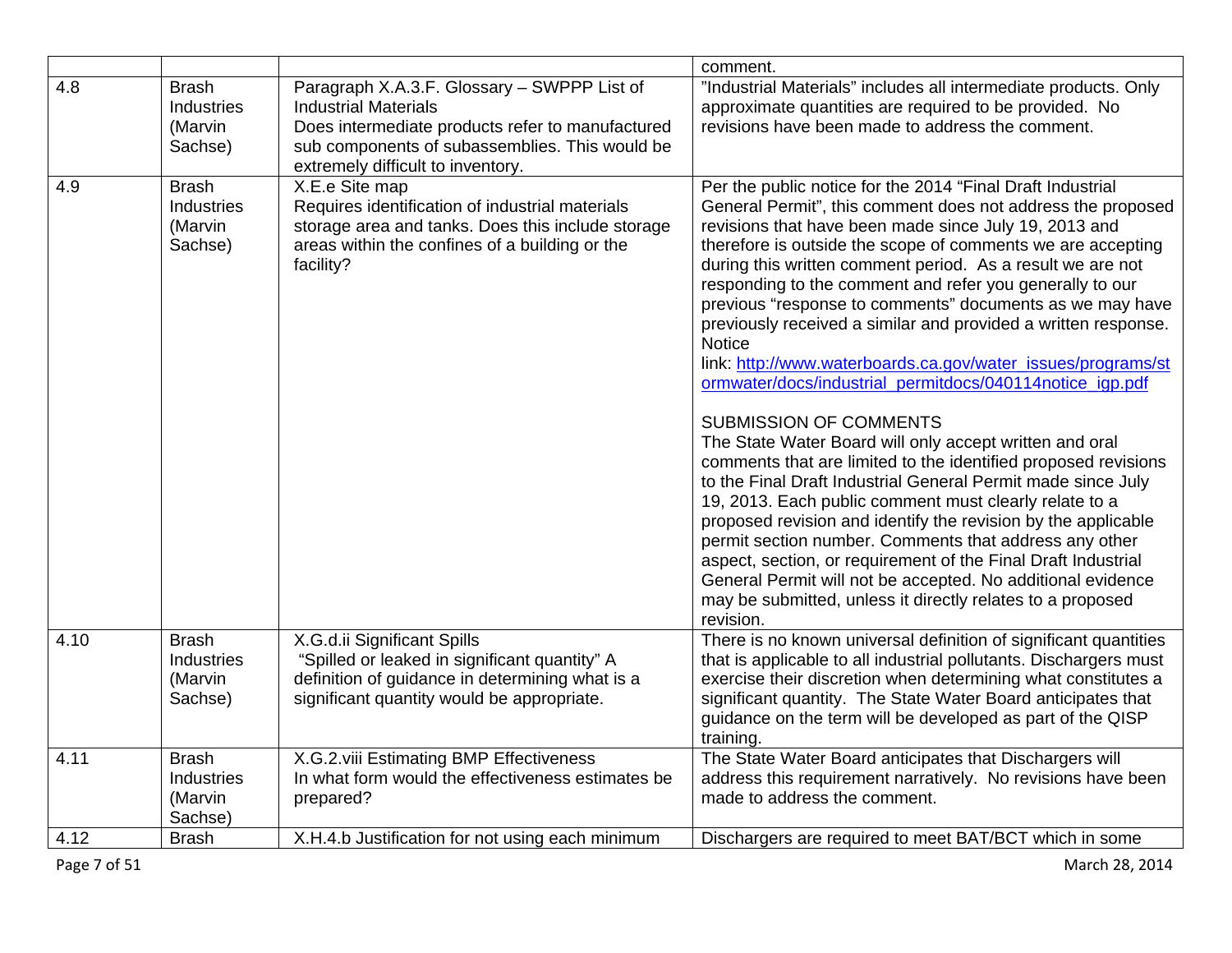|      | Industries<br>(Marvin<br>Sachse)                                                        | BMP of or applicable advanced BMP<br>As this is a case of proving the negative, greater<br>definition should be provided, particularly as<br>associated with advanced BMPs which are<br>continually changing. | cases may include advanced BMPs when minimum BMPs are<br>insufficient in controlling pollutant discharge. When<br>Dischargers determine advanced BMPs may be necessary to<br>reduce pollutant discharge but the advanced BMPs cannot be<br>implemented because of technological availability and<br>economic practicability and achievability, the Discharger must<br>provide justification. This justification, however, may need<br>revision as less expensive and/or new advanced BMPs<br>become available. Compliance with BAT/BCT may not be<br>static, but can change with improved technology and industry<br>standards. Dischargers with elevated pollutant discharges<br>must remain aware of less expensive and/ or new advanced<br>BMPs and implement those advanced BMPs when they are<br>technologically available, economically practicable and<br>achievable in order to remain in compliance with this Permit.<br>No revisions have been made to address the comment. |
|------|-----------------------------------------------------------------------------------------|---------------------------------------------------------------------------------------------------------------------------------------------------------------------------------------------------------------|---------------------------------------------------------------------------------------------------------------------------------------------------------------------------------------------------------------------------------------------------------------------------------------------------------------------------------------------------------------------------------------------------------------------------------------------------------------------------------------------------------------------------------------------------------------------------------------------------------------------------------------------------------------------------------------------------------------------------------------------------------------------------------------------------------------------------------------------------------------------------------------------------------------------------------------------------------------------------------------|
| 4.13 | <b>Brash</b><br>Industries<br>(Marvin<br>Sachse)                                        | X.H.4.b Justification for not using each minimum<br>BMP of or applicable advanced BMP<br>Recommended that Permit wording include the<br>phrase. "as identified in this Permit."                               | The State Water Board believes the current language of this<br>section is sufficiently clear and adding the requested language<br>is redundant. No revisions have been made to address the<br>comment.                                                                                                                                                                                                                                                                                                                                                                                                                                                                                                                                                                                                                                                                                                                                                                                |
| 4.14 | <b>Brash</b><br><b>Industries</b><br>(Marvin<br>Sachse)                                 | X.H.2.b.ii BMPs Storm Water Containment and<br>Discharge Reduction BMPs - Does the use of<br>infiltration BMPs trigger the need for a WDR<br>Permit.                                                          | Facilities that are infiltrating industrial pollutants to<br>groundwater may need to file a waste discharge report with<br>the appropriate regional board. (Water Code Section<br>13260.1). Infiltration devices need to be engineered. In the<br>engineering process the responsible engineer in charge will<br>need to make the determination if the trace pollutants found in<br>the industrial storm water pose a threat to human health or the<br>environment by using infiltration as treatment.                                                                                                                                                                                                                                                                                                                                                                                                                                                                                |
| 5.1  | California<br>Coastkeeper<br>Alliance<br>(Sean<br><b>Bothwell</b><br>Sara<br>Aminzadeh) | XI.C.5<br>1. Allows permittees to combine stormwater<br>samples across various best management<br>practices (BMPs)                                                                                            | This Permit has been changed to address the commit: Section<br>XI.C.5.a:<br>The Discharge may authorize the analytical laboratory to<br>combine samples of equal volume from as many as four(4)<br>discharge locations if the industrial activities and physical<br>characteristics (grade, surface materials, BMPs, etc.) within<br>each of the drainage areas are substantially similar to one<br>another.                                                                                                                                                                                                                                                                                                                                                                                                                                                                                                                                                                          |
| 5.2  | California<br>Coastkeeper                                                               | The Final Draft Permit's volume-based design storm<br>standards remain unclear and insufficient to                                                                                                            | Per the public notice for the 2014 "Final Draft Industrial<br>General Permit", this comment does not address the proposed                                                                                                                                                                                                                                                                                                                                                                                                                                                                                                                                                                                                                                                                                                                                                                                                                                                             |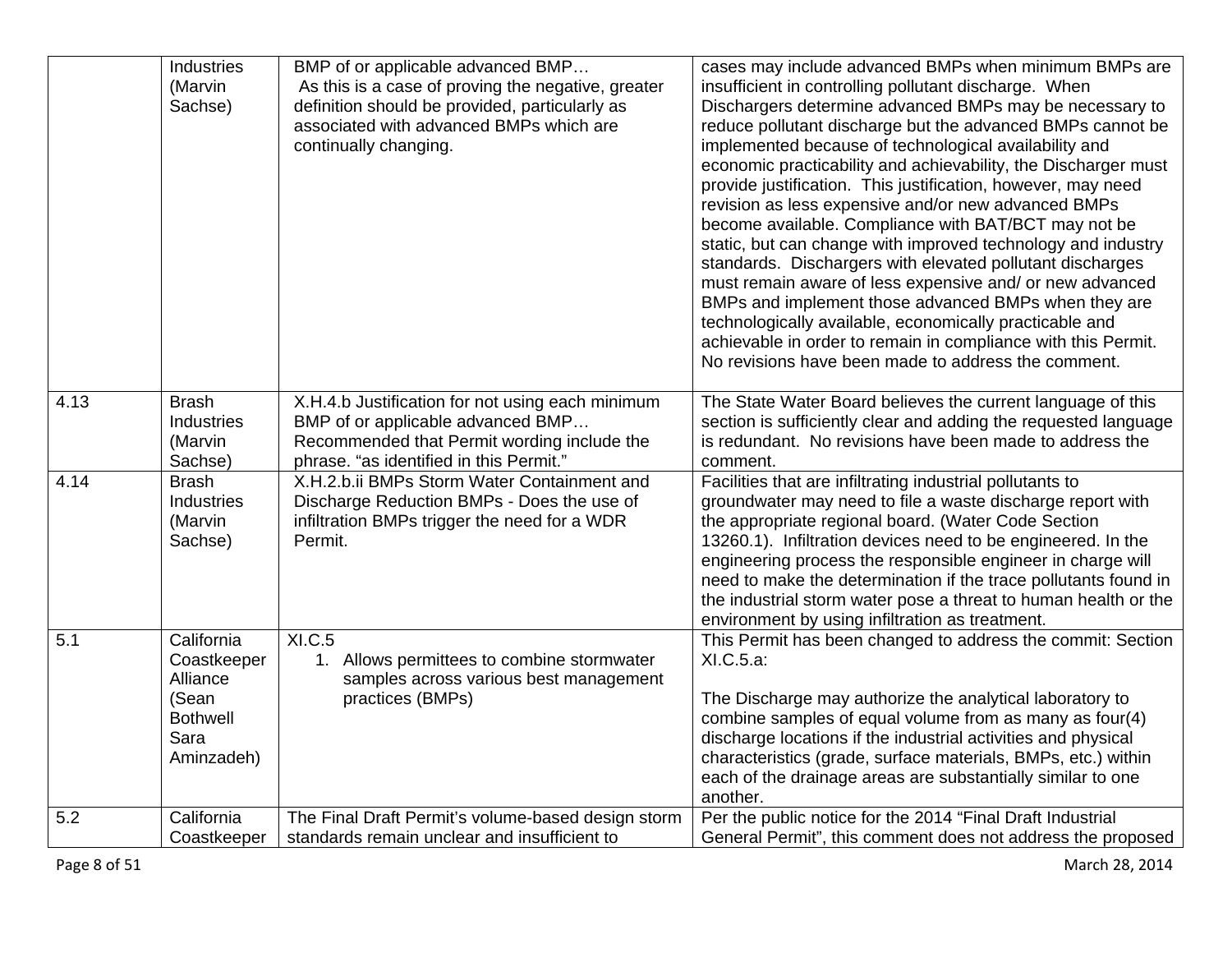|     | Alliance        | maintain permit compliance.                              | revisions that have been made since July 19, 2013 and          |
|-----|-----------------|----------------------------------------------------------|----------------------------------------------------------------|
|     | (Sean           | First, we recognize and appreciate the State Board       | therefore is outside the scope of comments we are accepting    |
|     | <b>Bothwell</b> | incorporating our comments that volume-based             | during this written comment period. As a result we are not     |
|     | Sara            | design storm calculations must be informed by local      | responding to the comment and refer you generally to our       |
|     | Aminzadeh)      | rainfall history. However, the Final Draft Permit        | previous "response to comments" documents as we may have       |
|     |                 | seems to provide three avenues for determining           | previously received a similar and provided a written response. |
|     |                 | compliance with volume-based storm standards.            | <b>Notice</b>                                                  |
|     |                 | The Permit is unclear whether a permittee can            | link: http://www.waterboards.ca.gov/water_issues/programs/st   |
|     |                 | either: (1) calculate the retention of a 85th percentile | ormwater/docs/industrial_permitdocs/040114notice_igp.pdf       |
|     |                 | 24-hour storm event based on local historic data; (2)    |                                                                |
|     |                 | calculate the retention of a 85th percentile storm       | <b>SUBMISSION OF COMMENTS</b>                                  |
|     |                 | event based on the runoff for the facility; or (3)       | The State Water Board will only accept written and oral        |
|     |                 | calculate the volume of annual runoff to achieve 80      | comments that are limited to the identified proposed revisions |
|     |                 | percent treatment. We continue to maintain that in       | to the Final Draft Industrial General Permit made since July   |
|     |                 | order to reduce uncertainty regarding compliance         | 19, 2013. Each public comment must clearly relate to a         |
|     |                 | for volume-based design standards, and to provide        | proposed revision and identify the revision by the applicable  |
|     |                 | maximum protection to receiving waters as well as        | permit section number. Comments that address any other         |
|     |                 | maximize water conservation in our drought-              | aspect, section, or requirement of the Final Draft Industrial  |
|     |                 | plagued state, the Board should set a minimum            | General Permit will not be accepted. No additional evidence    |
|     |                 | standard for volume-based controls that ensures          | may be submitted, unless it directly relates to a proposed     |
|     |                 | capture of all storms up to the 95th percentile event.   | revision.                                                      |
| 5.3 | California      | It remains unclear how the State Board concluded         | The State Water Board does not presume that the minimum        |
|     | Coastkeeper     | that advanced BMPs are BAT/BCT. The Response             | BMPs in this Permit represent BAT/BCT for all Dischargers.     |
|     | Alliance        | to Comments states that "[i]implementation of the        | The State Water Board believes that many Dischargers will be   |
|     | (Sean           | minimum BMPs, in combination with any advanced           | in compliance with BAT/BCT by implementing the minimum         |
|     | <b>Bothwell</b> | BMPs necessary to reduce or prevent pollutants in        | BMPs required in this Permit. However, many Dischargers        |
|     | Sara            | industrial storm water discharges, serve as the          | have facility operations where pollutants cannot be adequately |
|     | Aminzadeh)      | basis for compliance with this General Permit's          | controlled by the minimum BMPs. An example is a                |
|     |                 | technology-based effluent limitations." However, the     | Discharger that handles materials outdoors that are easily     |
|     |                 | Board does not provide any clarification on the          | mobilized by contact with storm water. Since pollutant loading |
|     |                 | types of advanced BMPs being contemplated, or the        | would increase, such Dischargers must select appropriate       |
|     |                 | types of facilities that will need to implement          | advanced BMPs to reduce pollutants in storm water              |
|     |                 | advanced BMPs to meet the technology based               | discharges to meet BAT/BCT.                                    |
|     |                 | effluent limitations. Moreover, the technology-based     | The design storm standards do not constitute a compliance      |
|     |                 | effluent limitations must meet the BAT/BCT               | storm or BAT/BCT, for which the State Water Board would        |
|     |                 | standards of the Clean Water Act, but there is no        | have performed a technical analysis established criteria that  |
|     |                 | evidence in the record that the Board has conducted      | represent BAT/BCT. In order to meet BAT/BCT, it may be         |
|     |                 | the analysis required to establish these effluent        | necessary in some cases to implement BMPs in addition to       |
|     |                 | limitations. This is particularly problematic with       | the treatment control BMPs, or to design treatment control     |
|     |                 | respect to the design storm standards. With respect      | BMPs to treat more runoff than would be generated by the       |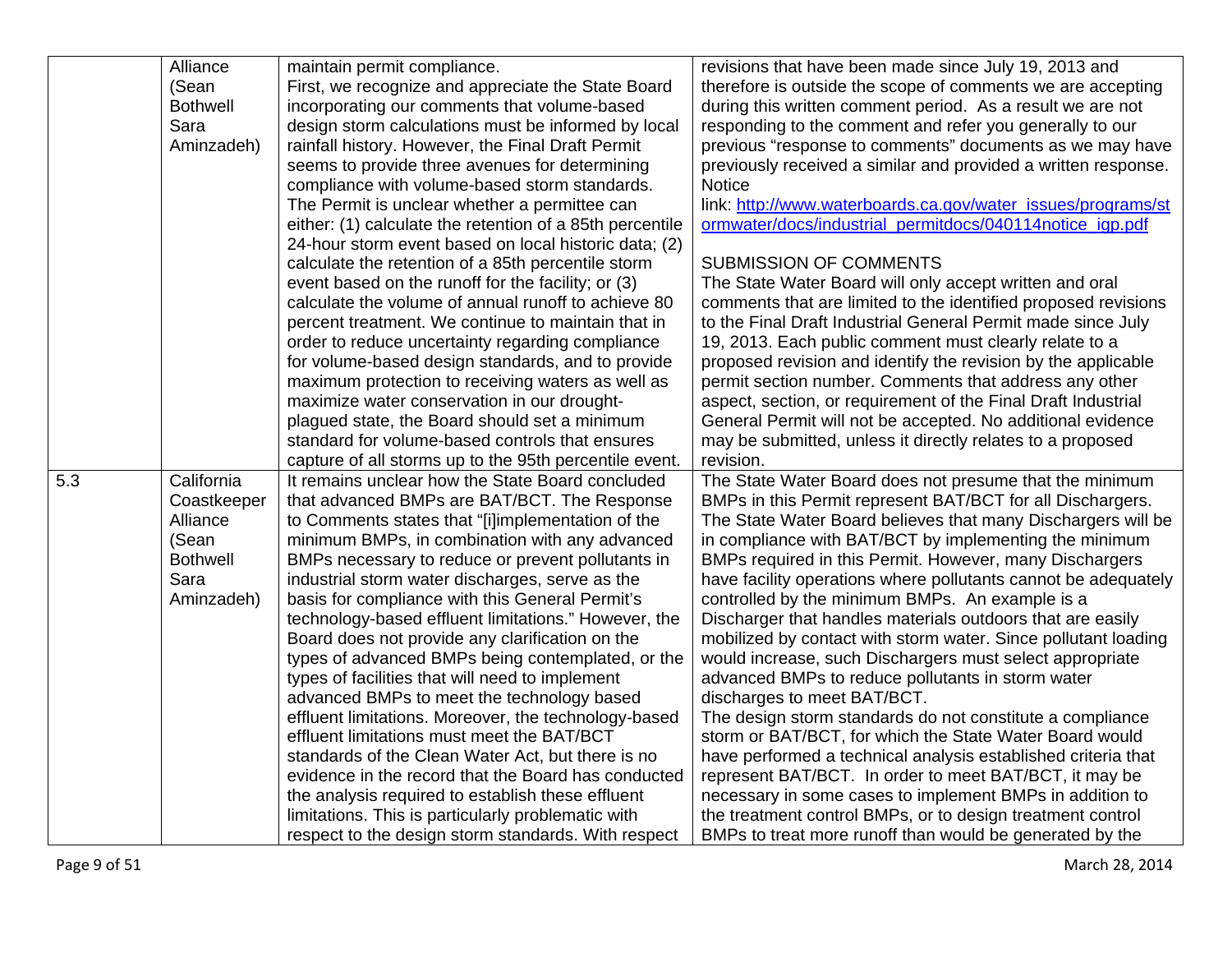|     |                 | to these standards, the Response to Comments             | design storm. In addition, the exception to the design storm            |
|-----|-----------------|----------------------------------------------------------|-------------------------------------------------------------------------|
|     |                 | states that the "design storm standard was based         | standard does not apply to discharges to impaired water                 |
|     |                 | on research demonstrating that the standard              | bodies where more stringent treatment controls may be                   |
|     |                 | represents the maximized treatment volume cut-off        | necessary. The State Water Board reviewed much of the                   |
|     |                 | at the point of diminishing returns for rainfall/runoff  | research already conducted establishing the 85 <sup>th</sup> percentile |
|     |                 | frequency." Yet, the State Board does not provide a      | and is satisfied that it represents an adequate balance                 |
|     |                 | proper analysis to determine whether this                | between water quality protection and cost of compliance for             |
|     |                 | conclusion is consistent with the required               | many compliance scenarios. State Water Board staff                      |
|     |                 | considerations such that the proposed standard           | anticipates that the next five years will involve review of             |
|     |                 | meets BAT. The Board must provide a technical            | effluent sampling data and Level 2 technical Reports (for               |
|     |                 | analysis justifying its "diminishing return" conclusion; | specific best management practice performance data) to                  |
|     |                 | otherwise its development of the design storm            | either adjust the design storm standards or, for some sectors,          |
|     |                 | aspects of its technology-based effluent limitations     | evaluate the feasibility of compliance storm criteria. No               |
|     |                 | has not proceeded in the manner required by the          | revisions have been made to address the comment.                        |
|     |                 | Clean Water Act.                                         |                                                                         |
| 5.4 | California      | The Final Draft Permit fails to provide required         | This Permit does not require sampling to determine                      |
|     | Coastkeeper     | protections to ensure that discharges do not cause       | compliance with water quality standards, only with compliance           |
|     | Alliance        | or contribute to exceedances of water quality            | with the narrative effluent limitations (reduce or remove               |
|     | (Sean           | standards for receiving waters.                          | pollutants using BAT/BCT). Additional monitoring                        |
|     | <b>Bothwell</b> |                                                          | requirements can be required under Section XX.B Water                   |
|     | Sara            | Finding 37: "Water quality standards apply to the        | Quality Based Corrective Actions and when TMDL                          |
|     | Aminzadeh)      | quality of the receiving water, not the quality of the   | implementation requirements are incorporated in this Permit.            |
|     |                 | industrial storm water discharge. Therefore              | Additional surface water monitoring that takes place under              |
|     |                 | compliance with the receiving water limitations          | many other State Water Board programs will also help to                 |
|     |                 | generally cannot be determined solely by the             | inform whether receiving water limitations are being attained.          |
|     |                 | effluent water quality characteristics."                 |                                                                         |
|     |                 | The Final Draft Permit also states that "[t]his          |                                                                         |
|     |                 | General Permit contains monitoring requirements          |                                                                         |
|     |                 | that are necessary to determine whether pollutants       |                                                                         |
|     |                 | are being discharged, and whether response               |                                                                         |
|     |                 | actions are necessary. Data and information              |                                                                         |
|     |                 | resulting from the monitoring will assist in             |                                                                         |
|     |                 | Dischargers' evaluations of BMP effectiveness and        |                                                                         |
|     |                 | compliance with this General Permit." While              |                                                                         |
|     |                 | assisting Dischargers and the Board with evaluating      |                                                                         |
|     |                 | compliance is laudable, the law requires that the        |                                                                         |
|     |                 | Permit contain monitoring that is effective in           |                                                                         |
|     |                 | determining compliance with the Permit's                 |                                                                         |
|     |                 | provisions, including the Final Draft Permit's           |                                                                         |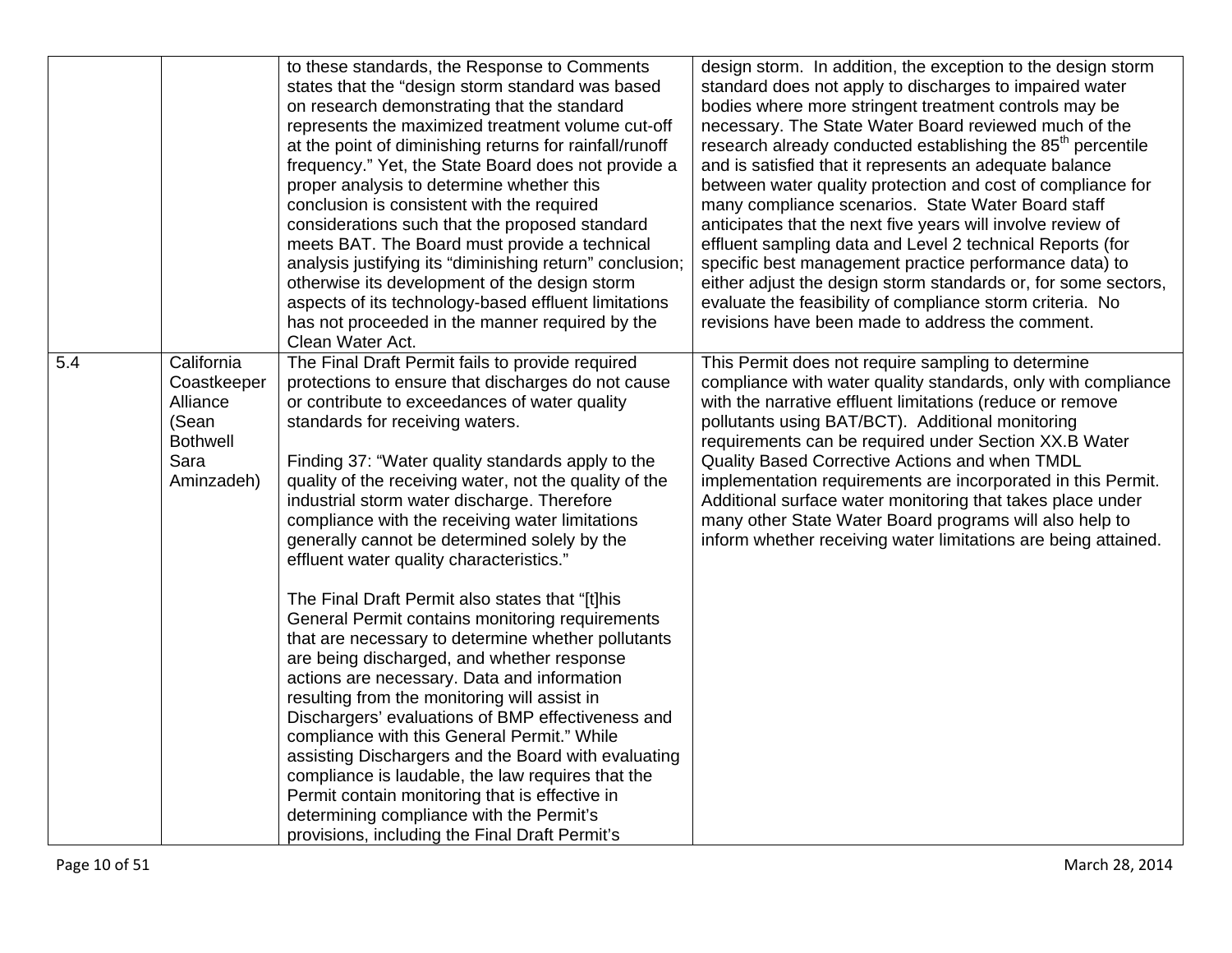|     |                                                                                         | Receiving Water Limitations. We therefore ask the                                                                                                                                                                                                                                                                                                                                                                  |                                                                                                                                                                                                                                                                                                                                                                                                                                                                                                                                                                                                                                                        |
|-----|-----------------------------------------------------------------------------------------|--------------------------------------------------------------------------------------------------------------------------------------------------------------------------------------------------------------------------------------------------------------------------------------------------------------------------------------------------------------------------------------------------------------------|--------------------------------------------------------------------------------------------------------------------------------------------------------------------------------------------------------------------------------------------------------------------------------------------------------------------------------------------------------------------------------------------------------------------------------------------------------------------------------------------------------------------------------------------------------------------------------------------------------------------------------------------------------|
|     |                                                                                         | Board to confirm that the existing monitoring                                                                                                                                                                                                                                                                                                                                                                      |                                                                                                                                                                                                                                                                                                                                                                                                                                                                                                                                                                                                                                                        |
|     |                                                                                         | requirements in the Final Draft Permit are sufficient                                                                                                                                                                                                                                                                                                                                                              |                                                                                                                                                                                                                                                                                                                                                                                                                                                                                                                                                                                                                                                        |
|     |                                                                                         | to determine compliance with Receiving Water                                                                                                                                                                                                                                                                                                                                                                       |                                                                                                                                                                                                                                                                                                                                                                                                                                                                                                                                                                                                                                                        |
|     |                                                                                         | Limitations.                                                                                                                                                                                                                                                                                                                                                                                                       |                                                                                                                                                                                                                                                                                                                                                                                                                                                                                                                                                                                                                                                        |
| 5.5 | California<br>Coastkeeper<br>Alliance<br>(Sean<br><b>Bothwell</b><br>Sara<br>Aminzadeh) | The recent revisions to the Sampling Analysis<br>Provisions (Section XI.11 and table 2) will Create<br>Confusion and undermine the NAL feedback loop<br>and protection of water quality. Treating results<br>below the detection limits as zero could lead to<br>skewed results of the averaging process and<br>undermine the usefulness and intended water<br>quality protections of the NAL based feedback loop. | NAL annual average exceedances are not by themselves a<br>violation of this Permit and the NALs are only approximate<br>values. Setting the value as zero for values bellow the method<br>level is an accepted method of addressing censored data and<br>will have a negligible impact in the calculation of the annual<br>NAL averages but will likely greatly simplify and reduce errors.<br>No revisions have been made to address the comment.                                                                                                                                                                                                     |
| 5.6 | California<br>Coastkeeper<br>Alliance<br>(Sean<br><b>Bothwell</b><br>Sara<br>Aminzadeh) | The Permit cannot disregard stormwater discharges<br>associated with regulated activities that are<br>comingled with stormwater from "non-industrial"<br>sources, or with "natural background" pollutants.<br>XII.D.2.b.i allows Dischargers to disregard pollutants<br>in their stormwater discharge if they claim it is<br>"attributable to natural background"                                                  | Per the public notice for the 2014 "Final Draft Industrial<br>General Permit", this comment does not address the proposed<br>revisions that have been made since July 19, 2013 and<br>therefore is outside the scope of comments we are accepting<br>during this written comment period. As a result we are not<br>responding to the comment and refer you generally to our<br>previous "response to comments" documents as we may have<br>previously received a similar and provided a written response.<br><b>Notice</b><br>link: http://www.waterboards.ca.gov/water_issues/programs/st<br>ormwater/docs/industrial_permitdocs/040114notice_igp.pdf |
|     |                                                                                         |                                                                                                                                                                                                                                                                                                                                                                                                                    | <b>SUBMISSION OF COMMENTS</b><br>The State Water Board will only accept written and oral<br>comments that are limited to the identified proposed revisions<br>to the Final Draft Industrial General Permit made since July<br>19, 2013. Each public comment must clearly relate to a<br>proposed revision and identify the revision by the applicable<br>permit section number. Comments that address any other                                                                                                                                                                                                                                        |
|     |                                                                                         |                                                                                                                                                                                                                                                                                                                                                                                                                    | aspect, section, or requirement of the Final Draft Industrial<br>General Permit will not be accepted. No additional evidence<br>may be submitted, unless it directly relates to a proposed<br>revision.                                                                                                                                                                                                                                                                                                                                                                                                                                                |
| 5.7 | California                                                                              | Temporary suspension of an industrial facility's                                                                                                                                                                                                                                                                                                                                                                   | The State Water Board considers the addition of the                                                                                                                                                                                                                                                                                                                                                                                                                                                                                                                                                                                                    |
|     | Coastkeeper                                                                             | monitoring requirements should only be allowed on                                                                                                                                                                                                                                                                                                                                                                  | temporary suspension requirements to be an improvement to                                                                                                                                                                                                                                                                                                                                                                                                                                                                                                                                                                                              |
|     | Alliance                                                                                | a strict basis. We are concerned that this additional                                                                                                                                                                                                                                                                                                                                                              | the current Permit. Currently, Dischargers are not required to                                                                                                                                                                                                                                                                                                                                                                                                                                                                                                                                                                                         |
|     | (Sean                                                                                   | "off-ramp" will allow industrial facilities to suspend                                                                                                                                                                                                                                                                                                                                                             | obtain samples outside of facility operating hours. However,                                                                                                                                                                                                                                                                                                                                                                                                                                                                                                                                                                                           |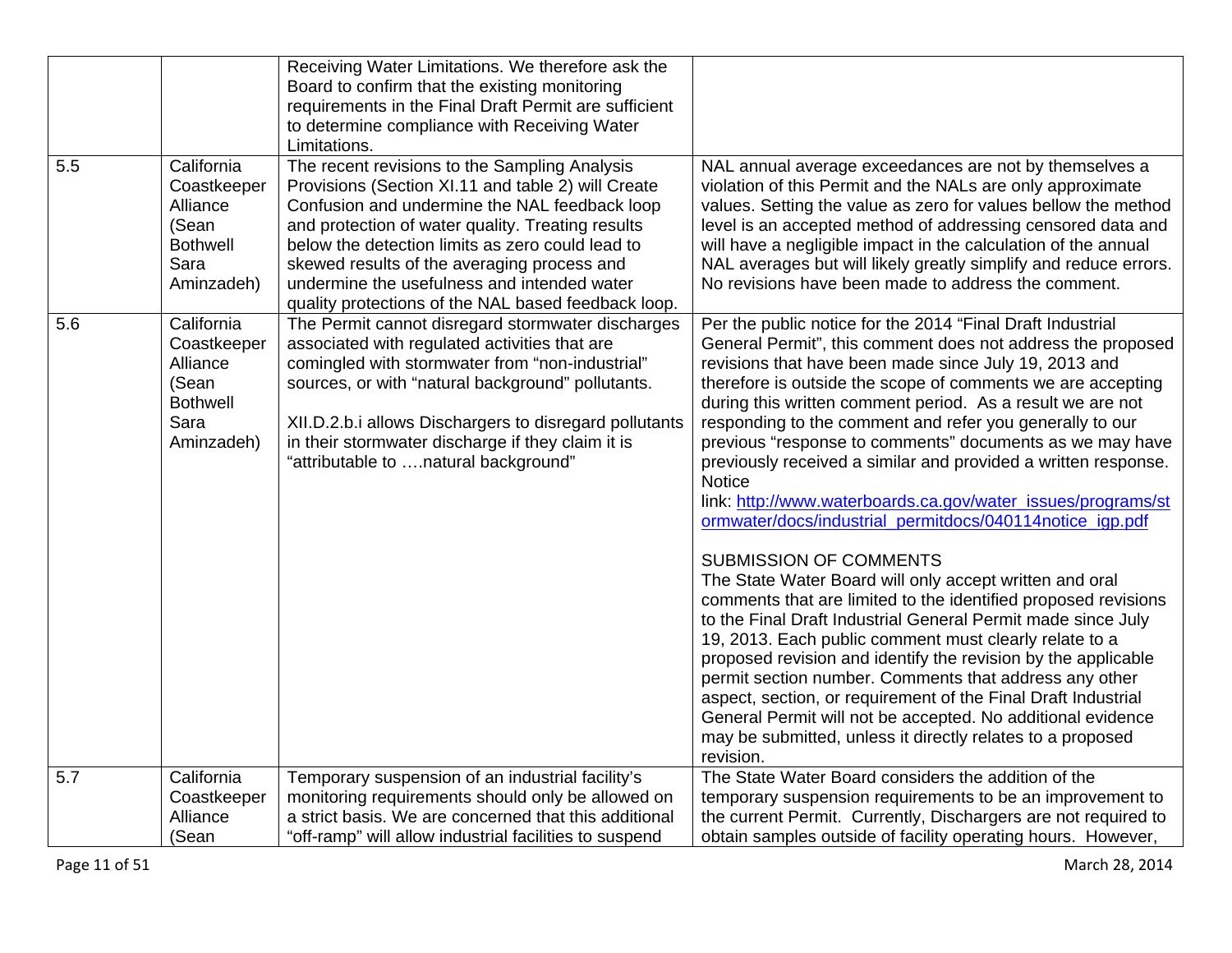|     | <b>Bothwell</b><br>Sara<br>Aminzadeh)                                                   | monitoring requirements during a qualified storm<br>event. The commenter requested longer than 10<br>days, justifications for monitoring not being required<br>in this permit, more justifications from permittees on<br>the suspension, and clarification to the Regional<br>Water Board to deny these suspensions if a<br>permittee is trying to circumvent enforcement during<br>the wet season. | there is no specific requirement to stabilize the facility during<br>lengthy periods when the facility is not in operation or a<br>requirement that the Discharger disclose that the facility is not<br>in operation. This new permitting requirement continues to<br>allow Dischargers to suspend sampling during periods when<br>the facility's activities are suspended, but only if the<br>Discharger first implements stabilization BMPs to remove,<br>clean, or contain sources of pollutants at the facility.<br>Dischargers are required to amend their SWPPPS to provide<br>the stabilization BMPs and notify the State Water Board via<br>SMARTS that the BMPs have been implemented, when the<br>facility's activities are suspended, and when the facility's<br>activities are projected to resume. No revisions have been<br>made to address the comment. |
|-----|-----------------------------------------------------------------------------------------|-----------------------------------------------------------------------------------------------------------------------------------------------------------------------------------------------------------------------------------------------------------------------------------------------------------------------------------------------------------------------------------------------------|------------------------------------------------------------------------------------------------------------------------------------------------------------------------------------------------------------------------------------------------------------------------------------------------------------------------------------------------------------------------------------------------------------------------------------------------------------------------------------------------------------------------------------------------------------------------------------------------------------------------------------------------------------------------------------------------------------------------------------------------------------------------------------------------------------------------------------------------------------------------|
| 5.8 | California<br>Coastkeeper<br>Alliance<br>(Sean<br><b>Bothwell</b><br>Sara<br>Aminzadeh) | The Final Draft Permit continues to omit a<br>framework and timeframe to evaluate data and<br>develop numeric limits.                                                                                                                                                                                                                                                                               | Developing a framework and timeframe to evaluate data and<br>develop numeric limits are not permit requirements and,<br>therefore, outside the scope of this response to comments. It<br>is more appropriate to capture this interest in the Storm Water<br>Strategic Work Plan effort led by State Water Board staff,<br>beginning in April 2014.                                                                                                                                                                                                                                                                                                                                                                                                                                                                                                                     |
| 5.9 | California<br>Coastkeeper<br>Alliance<br>(Sean<br><b>Bothwell</b><br>Sara<br>Aminzadeh) | TMDL implementation must be incorporated into the<br>Permit's effluent limitations.                                                                                                                                                                                                                                                                                                                 | It is not feasible or appropriate for TMDL implementation<br>requirements to be included in this draft without proper<br>translation and input driven by Regional Water Board staff and<br>stakeholders. Once drafted and vetted in accordance with the<br>expectations cited in this Permit, the TMDL implementation<br>requirements will be subject to statewide stakeholder review<br>and consideration by the State Water Board. How the TMDL<br>implementation language will be incorporated into this Permit<br>will be determined by the State Water Board in the future by<br>reopening this Permit and will have the normal review and<br>comment periods as required by law. No revisions have been<br>made to address the comment.                                                                                                                          |
| 6.1 | California<br>Construction<br>and<br>Industrial<br>Material<br>Association<br>(Adam     | Support CASQA's comments.                                                                                                                                                                                                                                                                                                                                                                           | See response to CASQA's comments.                                                                                                                                                                                                                                                                                                                                                                                                                                                                                                                                                                                                                                                                                                                                                                                                                                      |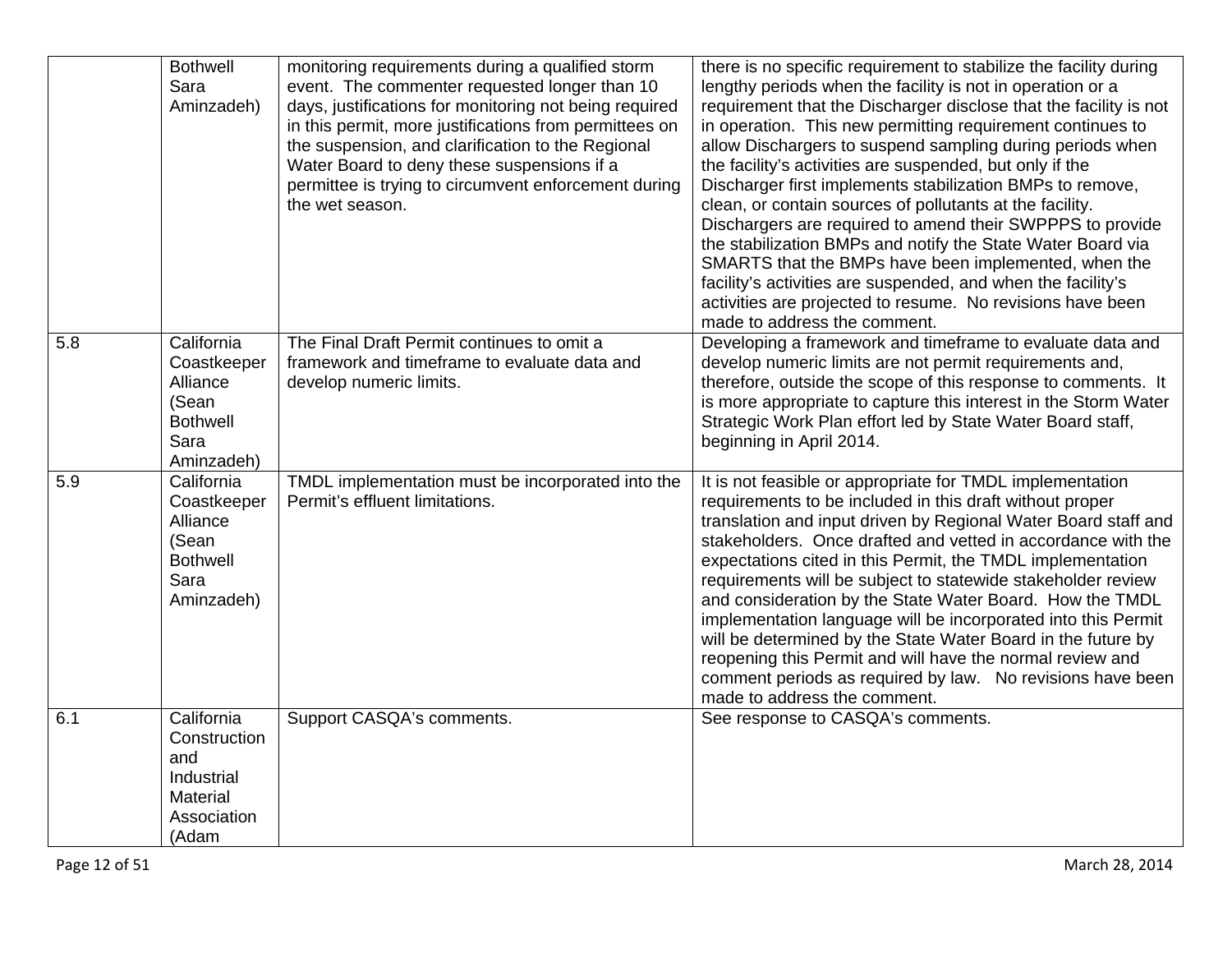|     | Harper)                                                                                           |                                                                                                                                                                                                    |                                                                                                                                                                                                                                                                                                                                                                                                                                                                                                                                                                                                                                                                                                                                                                                                                                                                                                                                                                                                                                                                                                                                                                                                                                                                                                                                                                                            |
|-----|---------------------------------------------------------------------------------------------------|----------------------------------------------------------------------------------------------------------------------------------------------------------------------------------------------------|--------------------------------------------------------------------------------------------------------------------------------------------------------------------------------------------------------------------------------------------------------------------------------------------------------------------------------------------------------------------------------------------------------------------------------------------------------------------------------------------------------------------------------------------------------------------------------------------------------------------------------------------------------------------------------------------------------------------------------------------------------------------------------------------------------------------------------------------------------------------------------------------------------------------------------------------------------------------------------------------------------------------------------------------------------------------------------------------------------------------------------------------------------------------------------------------------------------------------------------------------------------------------------------------------------------------------------------------------------------------------------------------|
| 6.2 | California<br>Construction<br>and<br>Industrial<br>Material<br>Association<br>(Adam<br>Harper)    | Section XX.C.2.a pg. 71<br>Details of the NONA should place language into the<br>factsheet instead of the order,                                                                                   | The State Water Board disagrees with the comment. For a<br>permit provision to be enforceable, the permit provision must<br>provide specificity and clarity. No revisions have been made to<br>address the comment.                                                                                                                                                                                                                                                                                                                                                                                                                                                                                                                                                                                                                                                                                                                                                                                                                                                                                                                                                                                                                                                                                                                                                                        |
| 6.3 | California<br>Construction<br>and<br>Industrial<br>Material<br>Association<br>(Adam<br>Harper)    | Appendix 3, 303(d)<br>The term watershed has been used instead of water<br>bodies.                                                                                                                 | This Permit includes requirements to implement water quality<br>standards for all discharges, both direct discharges to<br>impaired water bodies and indirect discharges generated<br>within the watershed. Both direct discharges and indirect<br>discharges are considered to be discharges "to" a water body.<br>All the discharges covered by this General Permit exist in<br>functional watersheds. For each combination of a Discharger<br>and a reach or segment of a 303(d) listed water body, there is<br>usually a single, distinct connection via a watershed. This can<br>be a direct discharge or an indirect discharge. Although the<br>303(d) list names only water bodies, the Water Boards have<br>had difficulties in past, similar experiences impressing upon<br>the regulated community the concept of evaluating their<br>discharge in terms of its contribution of pollutants associated<br>with any 303(d) listed water bodies. As a result the Water<br>Boards are now using the term "watersheds" in this context for<br>permits where discharges are distributed throughout<br>watersheds. Dischargers should consider the specifics of<br>their watershed when evaluating potential pollutants per<br>Section X.G.2.a.ix. of the General Permit. This language is<br>consistent with the other, recent NPDES permits issued by the<br><b>State Water Board</b> |
| 7.1 | California<br>Council for<br>Environment<br>and<br>Economic<br><b>Balance</b><br>(Robert<br>Lucas | XXI.K.4.a. Electronic Signature and Certification<br>Requirements. The Permit's requirements for a LRP<br>and EPA's definition for a Responsible Corporate<br>Officer are significantly different. | This Permit has been revised to address the comment. This<br>Permit uses the language in 40 CFR 122.22 with a minor<br>exception. The subphrase "or any other person who performs<br>similar policy- or decision-making functions for the<br>corporation," has been removed to avoid confusion. The<br>State Water Board's experience with paper NOIs is that many<br>Dischargers selected inappropriate staff to sign the NOIs.                                                                                                                                                                                                                                                                                                                                                                                                                                                                                                                                                                                                                                                                                                                                                                                                                                                                                                                                                           |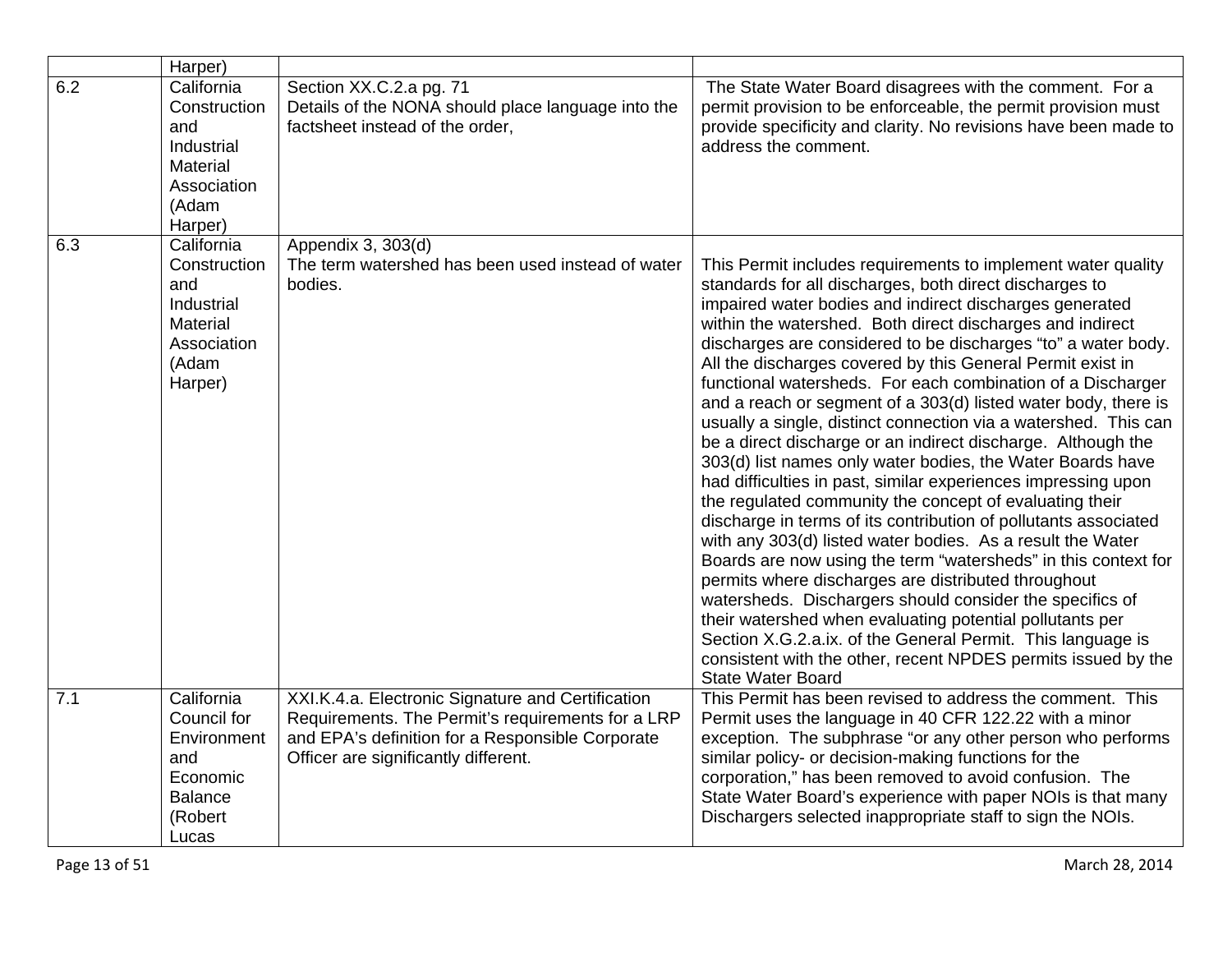|     | Gerald                                                             |                                                                                                                                                                                                                                                                                                                                                                                                                                                                                                                                                                                                                                                                                                                                                                                                                                                                                                                                                                                                                                                                                                                                                                                                     |                                                                                                                                                                                                                                                                                                                                                                                                                                                                                                                                                                                                                                                                                                                                                                                                                                                                                               |
|-----|--------------------------------------------------------------------|-----------------------------------------------------------------------------------------------------------------------------------------------------------------------------------------------------------------------------------------------------------------------------------------------------------------------------------------------------------------------------------------------------------------------------------------------------------------------------------------------------------------------------------------------------------------------------------------------------------------------------------------------------------------------------------------------------------------------------------------------------------------------------------------------------------------------------------------------------------------------------------------------------------------------------------------------------------------------------------------------------------------------------------------------------------------------------------------------------------------------------------------------------------------------------------------------------|-----------------------------------------------------------------------------------------------------------------------------------------------------------------------------------------------------------------------------------------------------------------------------------------------------------------------------------------------------------------------------------------------------------------------------------------------------------------------------------------------------------------------------------------------------------------------------------------------------------------------------------------------------------------------------------------------------------------------------------------------------------------------------------------------------------------------------------------------------------------------------------------------|
|     | Secundy)                                                           |                                                                                                                                                                                                                                                                                                                                                                                                                                                                                                                                                                                                                                                                                                                                                                                                                                                                                                                                                                                                                                                                                                                                                                                                     |                                                                                                                                                                                                                                                                                                                                                                                                                                                                                                                                                                                                                                                                                                                                                                                                                                                                                               |
| 8.1 | California<br>League of<br>Food<br>Processors<br>(Trudi<br>Hughes) | X SWPPP Implementation and Revisions Condition<br>B3 pg. 25<br>"With the exception of significant revisions, the<br>Discharger is not required to certify via SMARTS<br>their SWPPP revisions more than once every three<br>(3) months in the reporting year." Significant<br>revisions should be defined.                                                                                                                                                                                                                                                                                                                                                                                                                                                                                                                                                                                                                                                                                                                                                                                                                                                                                          | This Permit requires the Discharger to make a determination<br>of what constitutes "significant revisions". The State Water<br>Board anticipates that some guidance will be developed as<br>part of the QISP training. And even if the Discharger errs in<br>making the determination, this Permit requires the Discharger<br>to submit all non-significant revisions, other than corrections to<br>grammatical errors and typos, once every three months.<br>Revisions that only correct grammatical errors and typos do<br>not need to be certified and submitted via SMARTS. No<br>revisions to this Permit have been made to address the<br>comment, but clarifying information has been added to the<br>Fact Sheet.                                                                                                                                                                      |
| 8.2 | California<br>League of<br>Food<br>Processors<br>(Trudi<br>Hughes) | XX.C.2.a p71 and Fact Sheet pg. 70-71<br>This condition stipulates that facilities that discharge<br>industrial storm water to groundwater that has a<br>direct hydrologic connection to waters of the United<br>States are not eligible to claim "No Discharge"<br>through the Notice of Non-Applicability (NONA)<br>process.<br>We believe that this restriction is arbitrary and will<br>not encourage facilities located near surface water<br>bodies to implement storm water management<br>strategies that focus on evaporating, transpiring,<br>and infiltrating storm water on-site through native<br>soils, vegetation, and bioengineering applications.<br>We believe these practices should be encouraged<br>as they mimic natural drainage systems that<br>enhance storm water quality as well as help<br>maintain dry weather flows and cooler temperatures<br>in surface waters in that in these types of systems<br>storm water typically travels underground to surface<br>waters. In addition, as now written, it would deter<br>some facilities from implementing the BMPs that are<br>supported elsewhere in the permit, that may cease<br>discharges entirely to surface water. | The No Discharge Technical Report shall be signed (wet<br>signature and license number) by a California licensed<br>professional engineer. Facilities will need to carefully analyze<br>their storm water for the potential of the pollutant to reach<br>waters of the United States. Infiltration is encouraged at sites<br>that do not have pollutants the can have negative impacts to<br>human health and the environment. In all cases facility<br>specific details (pollutant present, water balance in the shallow<br>soil, infiltration, treatment etc.) will need to be analyzed by the<br>California Professional Engineer.<br>This Permit does not authorize ground water contamination.<br>Facilities that are infiltrating industrial pollutants to<br>groundwater may need to file a waste discharge report with<br>the appropriate regional board (Water Code Section 13260.1) |
| 8.3 | California                                                         | Receiving Water Limitations: misuse of receiving                                                                                                                                                                                                                                                                                                                                                                                                                                                                                                                                                                                                                                                                                                                                                                                                                                                                                                                                                                                                                                                                                                                                                    | Commenter does not cite a specific section of this Permit.                                                                                                                                                                                                                                                                                                                                                                                                                                                                                                                                                                                                                                                                                                                                                                                                                                    |
|     | League of                                                          | water limitations as numeric effluent limits for water                                                                                                                                                                                                                                                                                                                                                                                                                                                                                                                                                                                                                                                                                                                                                                                                                                                                                                                                                                                                                                                                                                                                              | This Permit does not contain any numeric effluent limitations.                                                                                                                                                                                                                                                                                                                                                                                                                                                                                                                                                                                                                                                                                                                                                                                                                                |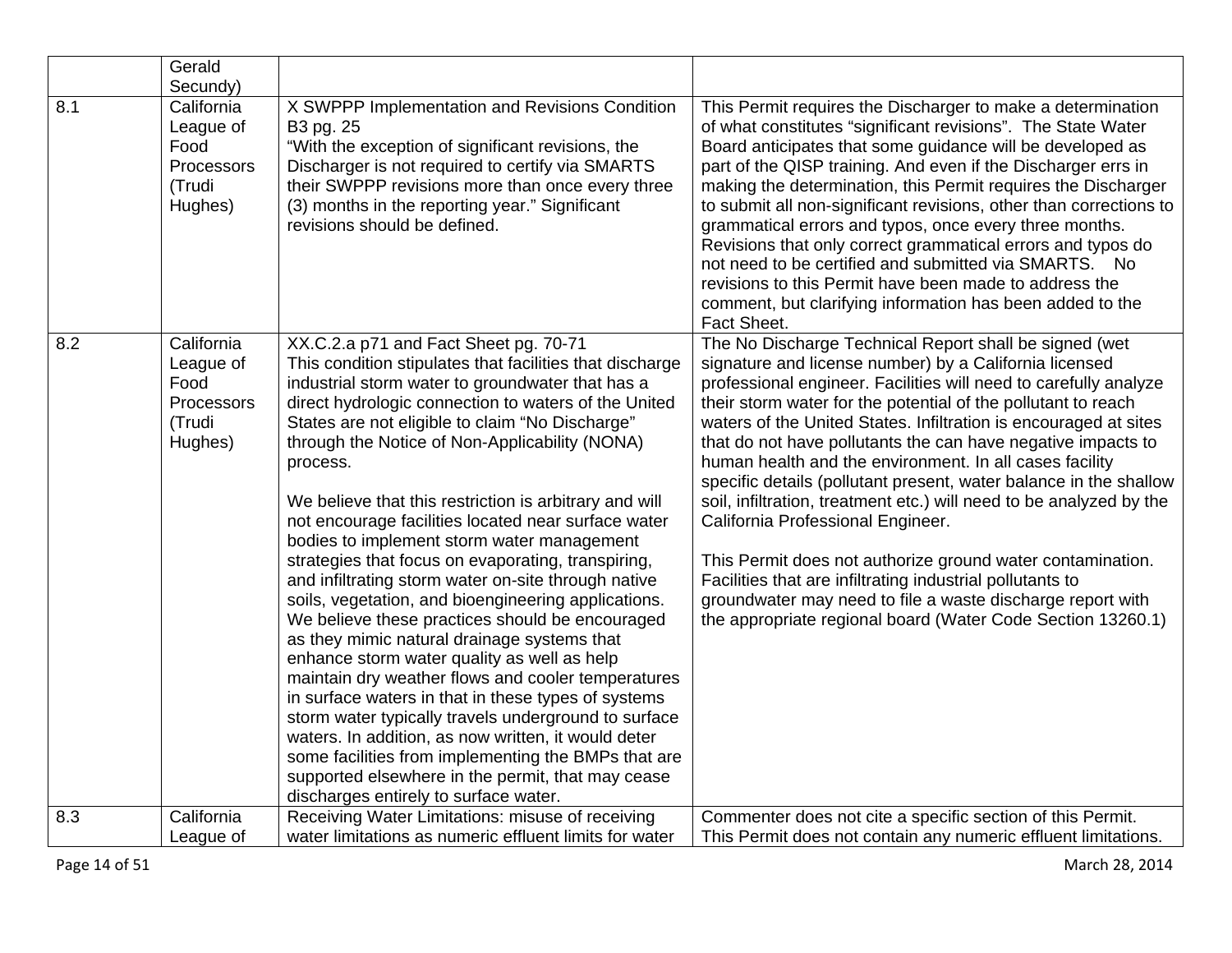|     | Food<br>Processors<br>(Trudi<br>Hughes)                          | quality are not appropriate. Such limitations must be<br>based on scientifically sound analysis, and not<br>simply on end of pipe water quality objectives.<br>CLFP continues to advocate for including language<br>similar to the existing General Permit, to clarify the<br>process to be followed where a discharge is found<br>to cause an in-stream exceedance of water quality<br>objectives. The law allows best management<br>practices to be used in lieu of numeric water-quality<br>based effluent limits, so a defined process can be<br>used as the receiving water limit itself. We urge that<br>the language in the existing General Permit be<br>continued, at least until conclusion of and any policy<br>clarifications in the present SWRCB review of<br>receiving water limits in the Los Angeles MS4 permit<br>review proceeding. | No revisions have been made to address the comment                                                                                                                                                                                                                                                                                                                                                                                                                                                                                                                                                                                                                                                                                                                                                                                                                                                                                                                                                                                                                                                                                                                                                                                                                                   |
|-----|------------------------------------------------------------------|--------------------------------------------------------------------------------------------------------------------------------------------------------------------------------------------------------------------------------------------------------------------------------------------------------------------------------------------------------------------------------------------------------------------------------------------------------------------------------------------------------------------------------------------------------------------------------------------------------------------------------------------------------------------------------------------------------------------------------------------------------------------------------------------------------------------------------------------------------|--------------------------------------------------------------------------------------------------------------------------------------------------------------------------------------------------------------------------------------------------------------------------------------------------------------------------------------------------------------------------------------------------------------------------------------------------------------------------------------------------------------------------------------------------------------------------------------------------------------------------------------------------------------------------------------------------------------------------------------------------------------------------------------------------------------------------------------------------------------------------------------------------------------------------------------------------------------------------------------------------------------------------------------------------------------------------------------------------------------------------------------------------------------------------------------------------------------------------------------------------------------------------------------|
| 9.1 | California<br><b>Metals</b><br>Coalition<br>(James<br>Simonelli) | Using non-sector specific US EPA Benchmarks as a<br><b>Numeric Action Levels (NAL)</b>                                                                                                                                                                                                                                                                                                                                                                                                                                                                                                                                                                                                                                                                                                                                                                 | Per the public notice for the 2014 "Final Draft Industrial<br>General Permit", this comment does not address the proposed<br>revisions that have been made since July 19, 2013 and<br>therefore is outside the scope of comments we are accepting<br>during this written comment period. As a result we are not<br>responding to the comment and refer you generally to our<br>previous "response to comments" documents as we may have<br>previously received a similar and provided a written response.<br><b>Notice</b><br>link: http://www.waterboards.ca.gov/water_issues/programs/st<br>ormwater/docs/industrial permitdocs/040114notice igp.pdf<br><b>SUBMISSION OF COMMENTS</b><br>The State Water Board will only accept written and oral<br>comments that are limited to the identified proposed revisions<br>to the Final Draft Industrial General Permit made since July<br>19, 2013. Each public comment must clearly relate to a<br>proposed revision and identify the revision by the applicable<br>permit section number. Comments that address any other<br>aspect, section, or requirement of the Final Draft Industrial<br>General Permit will not be accepted. No additional evidence<br>may be submitted, unless it directly relates to a proposed<br>revision. |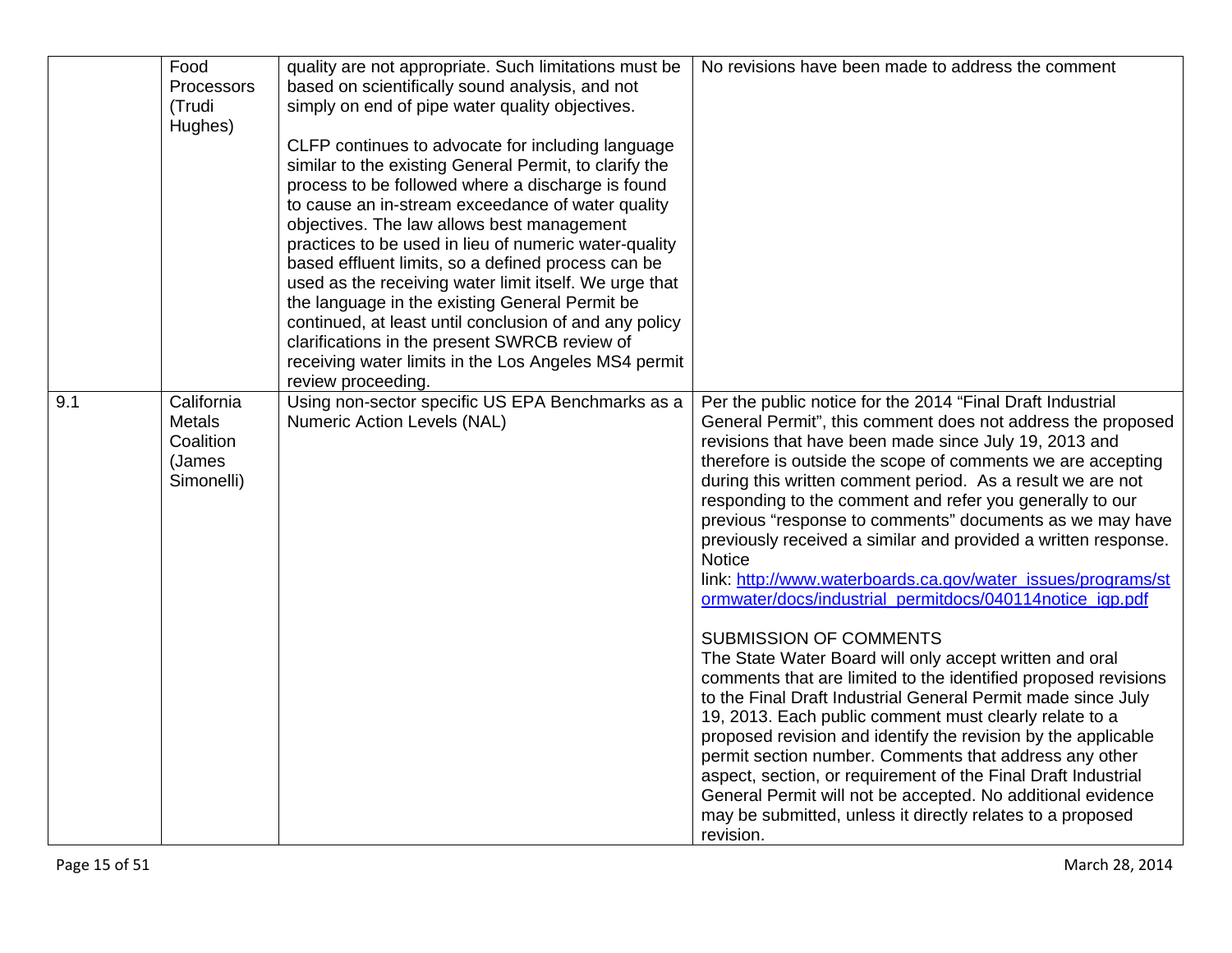| 9.2 | California<br><b>Metals</b><br>Coalition<br>(James<br>Simonelli) | 2) Numeric Action Level exceedances are not<br>violations of the General Permit; and NAL triggering<br>actions come from the same discharge location.<br>"NAL exceedances defined in this General Permit<br>are not, in and of themselves, violations of this<br>General Permit." Section I.N.63. CMC agrees with<br>this statement and appreciates the clarification.<br>Further, Sections I.M.62.B and XII(A)(2) should<br>contain clarifying language that states that an NAL<br>triggering action can only occur when two or more<br>analytical results from any parameter and from the<br>same discharge point occur. | Per the public notice for the 2014 "Final Draft Industrial<br>General Permit", this comment does not address the proposed<br>revisions that have been made since July 19, 2013 and<br>therefore is outside the scope of comments we are accepting<br>during this written comment period. As a result we are not<br>responding to the comment and refer you generally to our<br>previous "response to comments" documents as we may have<br>previously received a similar and provided a written response.<br><b>Notice</b><br>link: http://www.waterboards.ca.gov/water_issues/programs/st<br>ormwater/docs/industrial permitdocs/040114notice igp.pdf<br><b>SUBMISSION OF COMMENTS</b><br>The State Water Board will only accept written and oral<br>comments that are limited to the identified proposed revisions<br>to the Final Draft Industrial General Permit made since July<br>19, 2013. Each public comment must clearly relate to a<br>proposed revision and identify the revision by the applicable<br>permit section number. Comments that address any other<br>aspect, section, or requirement of the Final Draft Industrial<br>General Permit will not be accepted. No additional evidence<br>may be submitted, unless it directly relates to a proposed |
|-----|------------------------------------------------------------------|----------------------------------------------------------------------------------------------------------------------------------------------------------------------------------------------------------------------------------------------------------------------------------------------------------------------------------------------------------------------------------------------------------------------------------------------------------------------------------------------------------------------------------------------------------------------------------------------------------------------------|-------------------------------------------------------------------------------------------------------------------------------------------------------------------------------------------------------------------------------------------------------------------------------------------------------------------------------------------------------------------------------------------------------------------------------------------------------------------------------------------------------------------------------------------------------------------------------------------------------------------------------------------------------------------------------------------------------------------------------------------------------------------------------------------------------------------------------------------------------------------------------------------------------------------------------------------------------------------------------------------------------------------------------------------------------------------------------------------------------------------------------------------------------------------------------------------------------------------------------------------------------------------------|
| 9.3 | California<br><b>Metals</b><br>Coalition<br>(James<br>Simonelli) | Clarifying "New Discharger" in TMDL language                                                                                                                                                                                                                                                                                                                                                                                                                                                                                                                                                                               | revision.<br>Per the public notice for the 2014 "Final Draft Industrial<br>General Permit", this comment does not address the proposed<br>revisions that have been made since July 19, 2013 and<br>therefore is outside the scope of comments we are accepting<br>during this written comment period. As a result we are not<br>responding to the comment and refer you generally to our<br>previous "response to comments" documents as we may have<br>previously received a similar and provided a written response.<br><b>Notice</b><br>link: http://www.waterboards.ca.gov/water_issues/programs/st<br>ormwater/docs/industrial permitdocs/040114notice igp.pdf<br><b>SUBMISSION OF COMMENTS</b><br>The State Water Board will only accept written and oral<br>comments that are limited to the identified proposed revisions<br>to the Final Draft Industrial General Permit made since July<br>19, 2013. Each public comment must clearly relate to a                                                                                                                                                                                                                                                                                                             |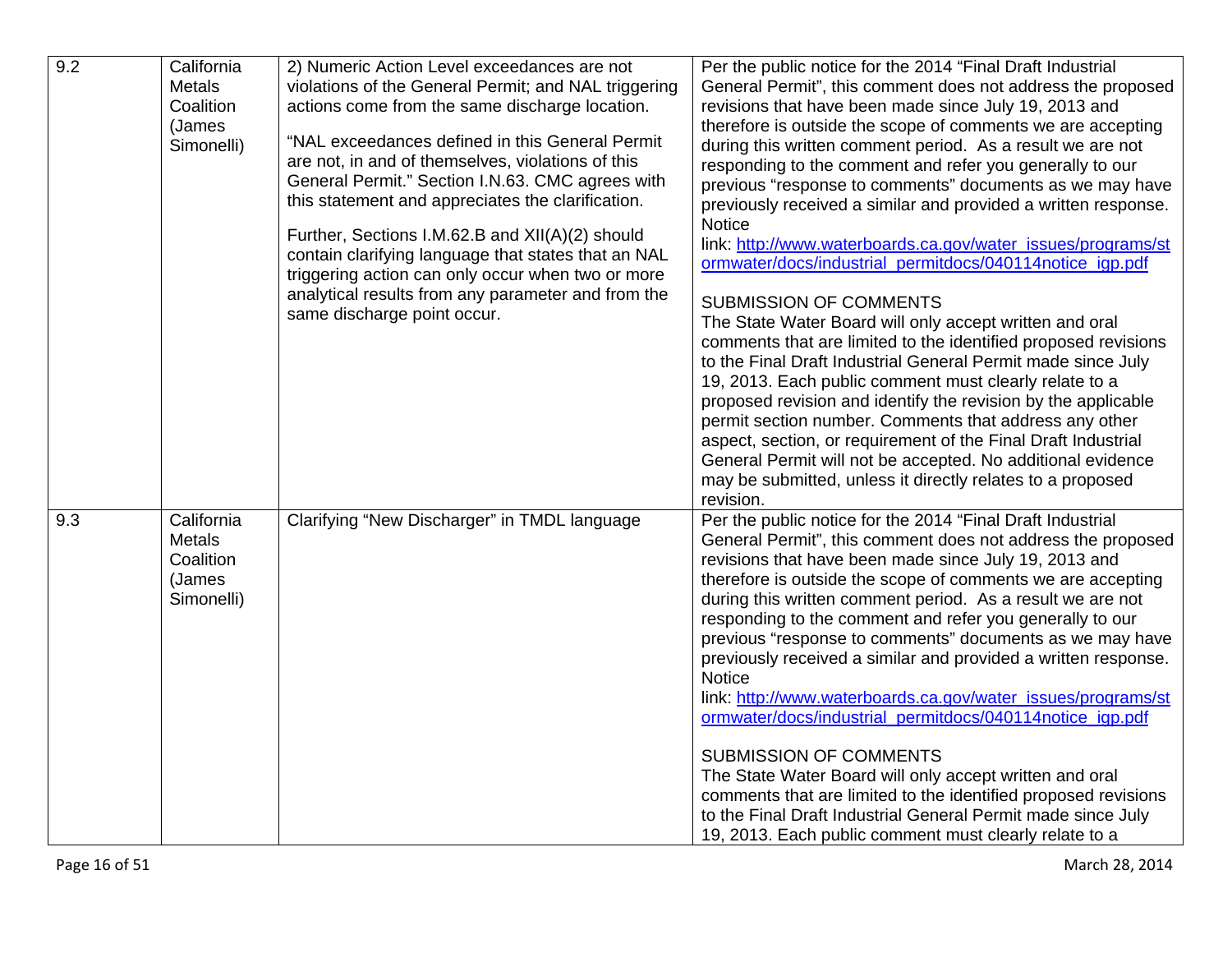| 9.4 | California                                                       | SMARTS: recommend warning prompts before                                                                                                                                                                                                                                                                                                                                                                                                                                                                                                                                      | proposed revision and identify the revision by the applicable<br>permit section number. Comments that address any other<br>aspect, section, or requirement of the Final Draft Industrial<br>General Permit will not be accepted. No additional evidence<br>may be submitted, unless it directly relates to a proposed<br>revision.<br>The comment is not germane to this Permit's requirements.                                                                                                                                                                     |
|-----|------------------------------------------------------------------|-------------------------------------------------------------------------------------------------------------------------------------------------------------------------------------------------------------------------------------------------------------------------------------------------------------------------------------------------------------------------------------------------------------------------------------------------------------------------------------------------------------------------------------------------------------------------------|---------------------------------------------------------------------------------------------------------------------------------------------------------------------------------------------------------------------------------------------------------------------------------------------------------------------------------------------------------------------------------------------------------------------------------------------------------------------------------------------------------------------------------------------------------------------|
|     | <b>Metals</b><br>Coalition<br>(James<br>Simonelli)               | entering erroneous data.                                                                                                                                                                                                                                                                                                                                                                                                                                                                                                                                                      | Updates to SMARTS in response to this and other permit<br>reissuances, however, will be programmed with input from a<br>user group that will be formed in the future. No revisions have<br>been made to address the comment.                                                                                                                                                                                                                                                                                                                                        |
| 9.5 | California<br><b>Metals</b><br>Coalition<br>(James<br>Simonelli) | Design Storm - CMC agrees with CASQA's<br>comments on this particular issue. Given the broad<br>definition of Treatment Control BMPs, many simple<br>and effective BMPs that may be employed by a<br>Discharger in satisfying the minimum BMP section<br>may be considered treatment control. CMC does not<br>believe that the State Water Board's intent is to<br>apply the design storm criteria to practices that may<br>be part of the minimum BMP suite.                                                                                                                 | See response to CASQA's comments                                                                                                                                                                                                                                                                                                                                                                                                                                                                                                                                    |
| 9.6 | California<br><b>Metals</b><br>Coalition<br>(James<br>Simonelli) | Sampling Event Visual Observations for Bypass The<br>new requirement in this section is unclear and<br>combines statements about sampling and visual<br>observation requirements in the visual observation<br>section of the permit. Observations at the discharge<br>location would be of the combined bypass and<br>treated flow leaving the site. In circumstances where<br>the bypass and treated flow went to different<br>discharge locations, the permit requires all<br>discharge locations be observed; therefore this is an<br>unnecessary and confusing statement. | This Permit has been revised to clarify when bypass must be<br>sampled.                                                                                                                                                                                                                                                                                                                                                                                                                                                                                             |
| 9.7 | California<br><b>Metals</b><br>Coalition<br>(James<br>Simonelli) | Update of ERA Level 2 Action Plan: it is<br>unnecessary to revise the Technical Report for the<br>same exceedance in the same drainage area.                                                                                                                                                                                                                                                                                                                                                                                                                                  | The State Water Board agrees that revisions are necessary to<br>clarify that only Dischargers that have submitted a Level 2<br>Technical Report containing an Industrial Activity BMP<br>Demonstrations that is expected to eliminate future NAL<br>exceedances are required to update their Technical Report<br>based on new exceedances of the same parameter and the<br>same drainage area. Additionally, the following language has<br>been added to Section XII.D.3.c: "If there are no changes<br>prompting an update of the Level 2 ERA Technical Report, as |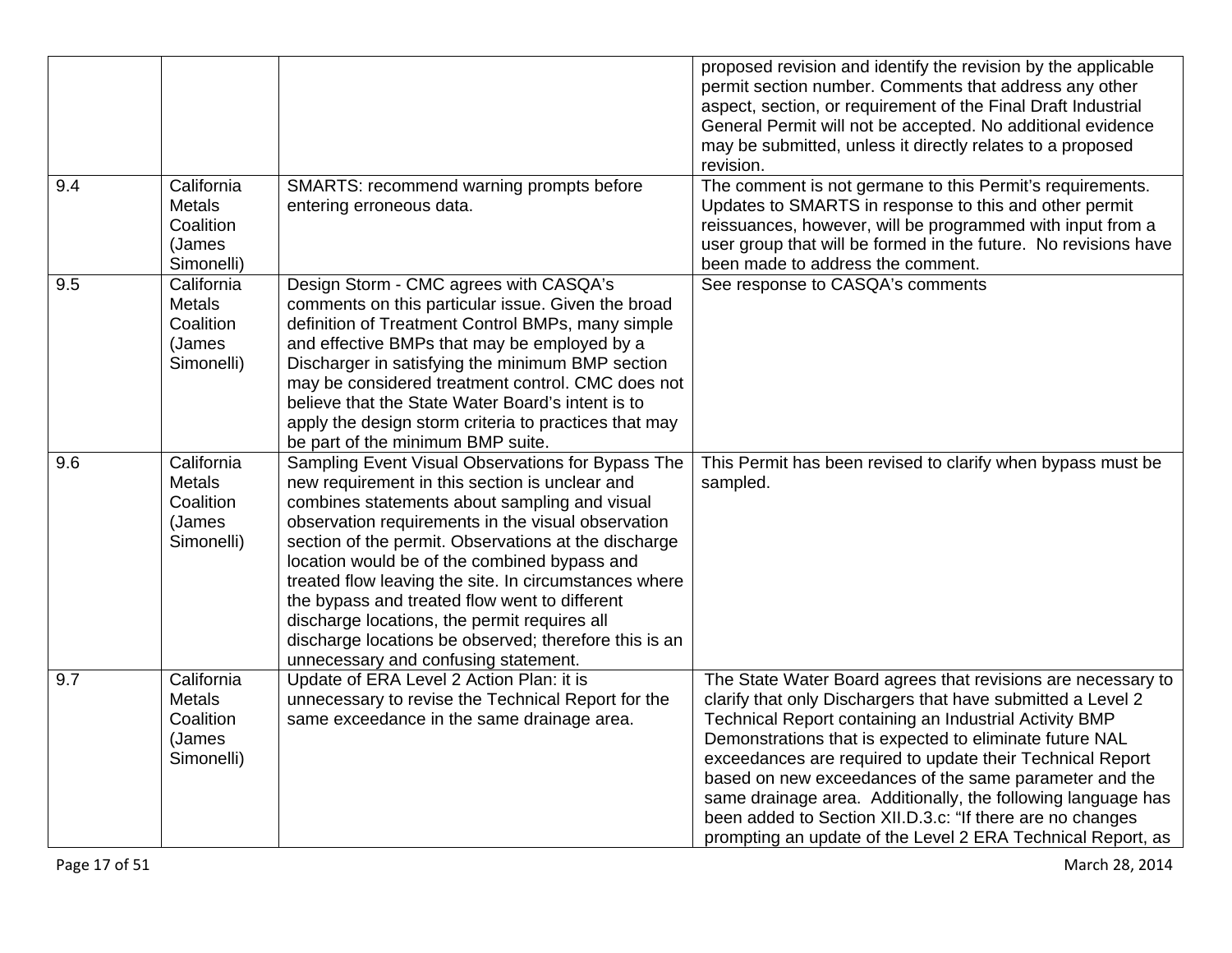|      |                                                                            |                                                                                                                                                                                                                                                                                                                                                                                    | specified above, the Discharger will provide this certification in<br>the Annual Report that there have been no changes<br>warranting re-submittal of the Level 2 ERA Technical Report."                                                                                                                                                                                                                                                                                                                                                                                                                                                                                                                                                                                                                                                                                                                                                                                                                                                                                                                                                                                                                  |
|------|----------------------------------------------------------------------------|------------------------------------------------------------------------------------------------------------------------------------------------------------------------------------------------------------------------------------------------------------------------------------------------------------------------------------------------------------------------------------|-----------------------------------------------------------------------------------------------------------------------------------------------------------------------------------------------------------------------------------------------------------------------------------------------------------------------------------------------------------------------------------------------------------------------------------------------------------------------------------------------------------------------------------------------------------------------------------------------------------------------------------------------------------------------------------------------------------------------------------------------------------------------------------------------------------------------------------------------------------------------------------------------------------------------------------------------------------------------------------------------------------------------------------------------------------------------------------------------------------------------------------------------------------------------------------------------------------|
| 9.8  | California<br>Metals<br>Coalition<br>(James<br>Simonelli)                  | Enforcement of non-filers and fees: Request a<br>report illustrating the allocation of resources<br>dedicated to enforcement of non-filers and site<br>inspections of facilities who have not filled a NOI.                                                                                                                                                                        | The comment is not related to this Permit's requirements. No<br>revisions have been made to address the comment.                                                                                                                                                                                                                                                                                                                                                                                                                                                                                                                                                                                                                                                                                                                                                                                                                                                                                                                                                                                                                                                                                          |
| 9.9  | California<br><b>Metals</b><br>Coalition<br>(James<br>Simonelli)           | Is there a path to compliance? Small businesses in<br>California want to be in compliance, but when the<br>regulation, or permit is not specific, this can lead to<br>confusion and 3 <sup>rd</sup> party lawsuits.                                                                                                                                                                | Per the public notice for the 2014 "Final Draft Industrial<br>General Permit", this comment does not address the proposed<br>revisions that have been made since July 19, 2013 and<br>therefore is outside the scope of comments we are accepting<br>during this written comment period. As a result we are not<br>responding to the comment and refer you generally to our<br>previous "response to comments" documents as we may have<br>previously received a similar and provided a written response.<br><b>Notice</b><br>link: http://www.waterboards.ca.gov/water_issues/programs/st<br>ormwater/docs/industrial_permitdocs/040114notice_igp.pdf<br><b>SUBMISSION OF COMMENTS</b><br>The State Water Board will only accept written and oral<br>comments that are limited to the identified proposed revisions<br>to the Final Draft Industrial General Permit made since July<br>19, 2013. Each public comment must clearly relate to a<br>proposed revision and identify the revision by the applicable<br>permit section number. Comments that address any other<br>aspect, section, or requirement of the Final Draft Industrial<br>General Permit will not be accepted. No additional evidence |
|      |                                                                            |                                                                                                                                                                                                                                                                                                                                                                                    | may be submitted, unless it directly relates to a proposed<br>revision.                                                                                                                                                                                                                                                                                                                                                                                                                                                                                                                                                                                                                                                                                                                                                                                                                                                                                                                                                                                                                                                                                                                                   |
| 10.1 | California<br>Stormwater<br>Quality<br>Association<br>(Gerhardt<br>Hubner) | The language in Section I.E.37 should be consistent<br>with and reference Section XX.B. Section XX.B<br>allows the facility to evaluate its BMPs through a<br>facility evaluation and SWPPP assessment,<br>therefore this should be reflected in Section I.E.37.<br>As such, the language should be changed as noted<br>below.<br>If any Discharger's storm water discharge causes | The mechanism in Section XX.B is not the only method to<br>comply with receiving water exceedances. When this Permit<br>is reopened, there will be TMDL implementation requirements<br>that will address specific pollutants in specific receiving waters<br>that do not meet water quality standards. When developing<br>this Permit language, the State Water Board has sought to<br>minimize cross referencing of requirements unless<br>necessary. No revisions have been made to address the                                                                                                                                                                                                                                                                                                                                                                                                                                                                                                                                                                                                                                                                                                         |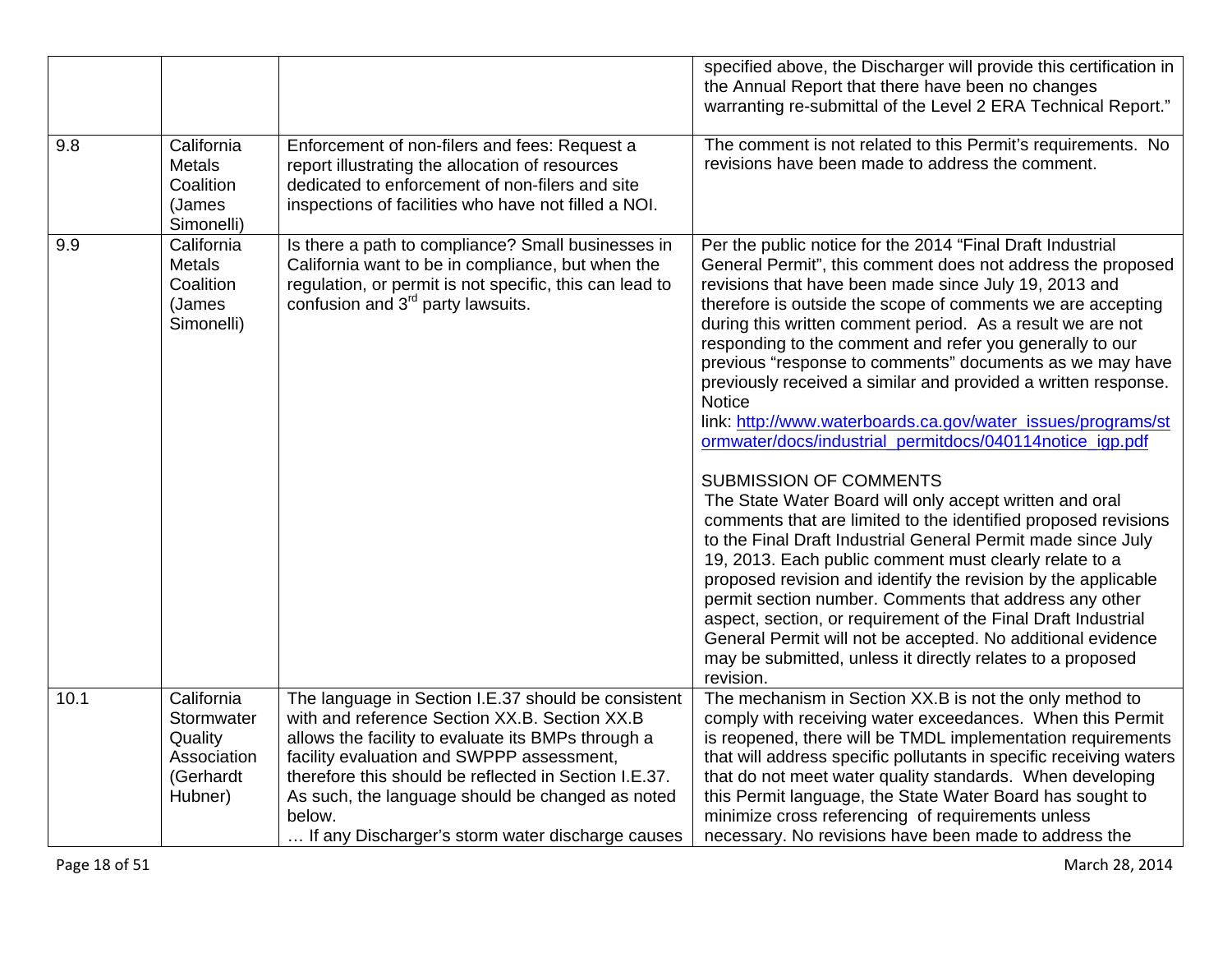|      |                                                                            | or contributes to an exceedance of a water quality                                                                                                                                                                                                                                                                                                                                                                                                                                                                                                                                                                                                                                                                                                                                                                                                                                                                                                                                                                                                                                                                                                                                                                                  | comment.                                                                                                                                                                                                                                                                                                                                                                                                                                                                                                                                                                                                                                     |
|------|----------------------------------------------------------------------------|-------------------------------------------------------------------------------------------------------------------------------------------------------------------------------------------------------------------------------------------------------------------------------------------------------------------------------------------------------------------------------------------------------------------------------------------------------------------------------------------------------------------------------------------------------------------------------------------------------------------------------------------------------------------------------------------------------------------------------------------------------------------------------------------------------------------------------------------------------------------------------------------------------------------------------------------------------------------------------------------------------------------------------------------------------------------------------------------------------------------------------------------------------------------------------------------------------------------------------------|----------------------------------------------------------------------------------------------------------------------------------------------------------------------------------------------------------------------------------------------------------------------------------------------------------------------------------------------------------------------------------------------------------------------------------------------------------------------------------------------------------------------------------------------------------------------------------------------------------------------------------------------|
|      |                                                                            | standard, that Discharger must comply with the                                                                                                                                                                                                                                                                                                                                                                                                                                                                                                                                                                                                                                                                                                                                                                                                                                                                                                                                                                                                                                                                                                                                                                                      |                                                                                                                                                                                                                                                                                                                                                                                                                                                                                                                                                                                                                                              |
|      |                                                                            | mechanism in Section XX.B. implement additional                                                                                                                                                                                                                                                                                                                                                                                                                                                                                                                                                                                                                                                                                                                                                                                                                                                                                                                                                                                                                                                                                                                                                                                     |                                                                                                                                                                                                                                                                                                                                                                                                                                                                                                                                                                                                                                              |
|      |                                                                            | BMPs or other control measures in order to attain                                                                                                                                                                                                                                                                                                                                                                                                                                                                                                                                                                                                                                                                                                                                                                                                                                                                                                                                                                                                                                                                                                                                                                                   |                                                                                                                                                                                                                                                                                                                                                                                                                                                                                                                                                                                                                                              |
|      |                                                                            | compliance with the receiving water limitation.                                                                                                                                                                                                                                                                                                                                                                                                                                                                                                                                                                                                                                                                                                                                                                                                                                                                                                                                                                                                                                                                                                                                                                                     |                                                                                                                                                                                                                                                                                                                                                                                                                                                                                                                                                                                                                                              |
| 10.2 | California<br>Stormwater<br>Quality<br>Association<br>(Gerhardt<br>Hubner) | In response to several comments regarding the<br>need for improved clarity regarding the timing of<br>SWPPP revisions and significant changes, new<br>language has been inserted into the permit that<br>further confuses the issue. CASQA's goal is to help<br>ensure that the SWPPP remains a dynamic tool to<br>protect water quality at industrial facilities first and<br>foremost and to fulfill the needs for public access to<br>the SWPPP. To that end CASQA recommends that<br>Discharger update their SWPPPs as needed and as                                                                                                                                                                                                                                                                                                                                                                                                                                                                                                                                                                                                                                                                                            | This Permit requires the Discharger to make a determination<br>of what constitutes "significant revisions". And the State<br>Water Board believes when such a significant change occurs<br>it should be disclosed in a timely manner so that the State<br>Water Board and the public. One month to disclose such<br>revisions is not unreasonable. The State Water Board does<br>not believe that most Dischargers have frequent significant<br>operational changes. The State Water Board anticipates that<br>some guidance will be developed as part of the QISP training.<br>And even if the Discharger errs in making the determination, |
|      |                                                                            | directed by the Regional Water Board and that the<br>Industrial General Permit establish a regular<br>schedule to upload SWPPP updates into SMARTS.<br>The changes proposed in February 19th draft<br>represent a significant and substantive change<br>since the July 19th draft because it imposes an<br>additional requirement to upload non-significant<br>changes to SMARTS. Whereas the previous draft<br>appeared to limit the number of uploads to SMARTS<br>to four times during the reporting year. This draft<br>increases the potential number of uploads<br>significantly. CASQA recommends striking item<br>X.B.3 unless a complete revision of the section<br>could be made to limit the number of uploads to<br>SMARTS to no more than four times during the<br>reporting year, if needed. Option 1-- strike new<br>requirements regarding non-significant revisions,<br>preferably limiting submissions to<br>quarterly for significant revisions, unless otherwise<br>directed by the RWQCB:<br>1. Revise their on-site SWPPP whenever<br>necessary;<br>2. Certify and submit via SMARTS their SWPPP<br>within 30 days after making any significant revisions<br>to the SWPPP provided that such submissions need | this Permit requires the Discharger to submit all revisions<br>once every three months. The State Water Board does not<br>believe the correction of grammatical errors and typos<br>constitutes a revision that triggers the three months submittal<br>into SMARTS. No revisions have been made to address the<br>comment                                                                                                                                                                                                                                                                                                                    |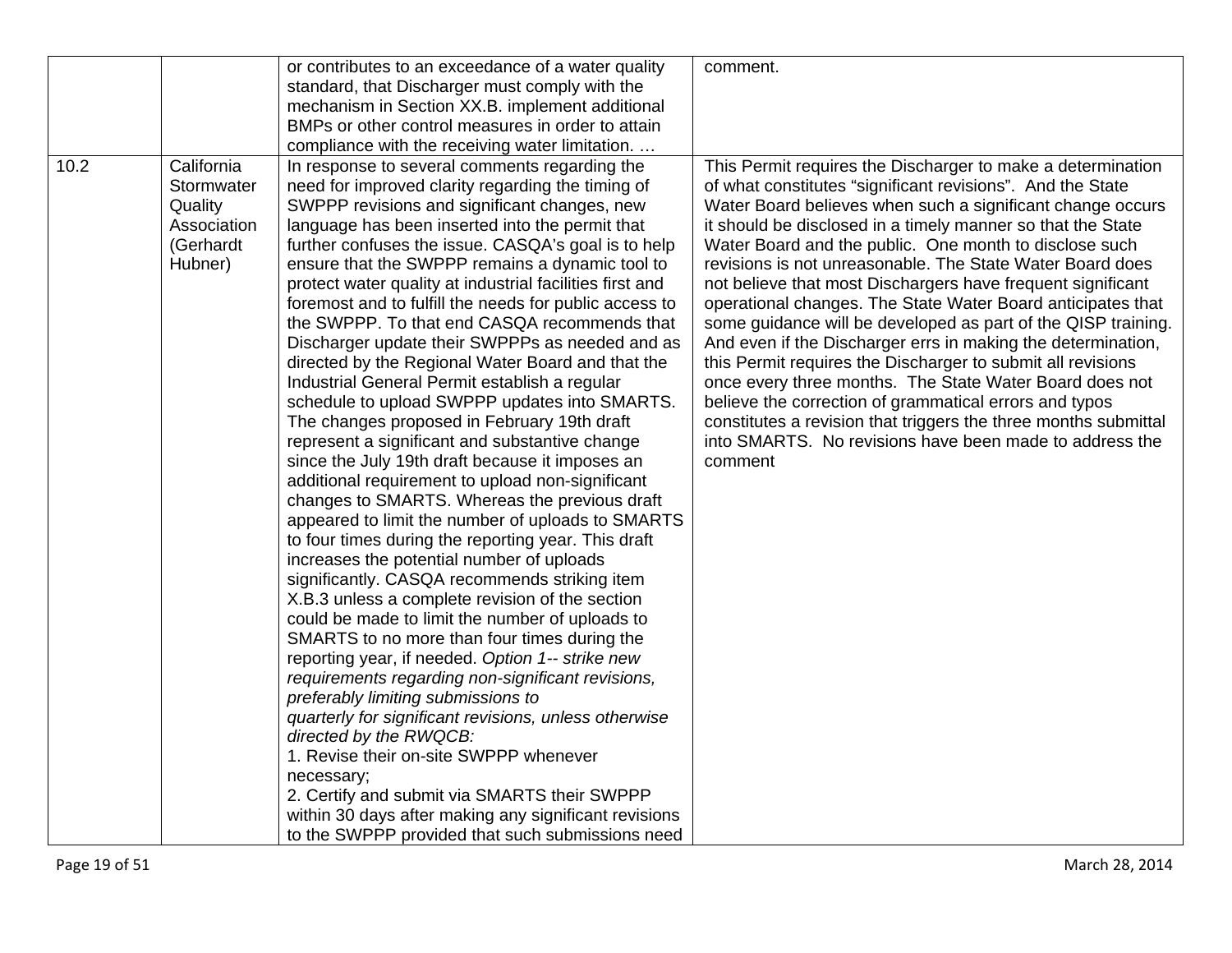|      |             | not be made more often that quarterly unless                                                             |                                                             |
|------|-------------|----------------------------------------------------------------------------------------------------------|-------------------------------------------------------------|
|      |             | directed                                                                                                 |                                                             |
|      |             | under a schedule directed by the Regional Water                                                          |                                                             |
|      |             | Board1. whenever the SWPPP contains significant                                                          |                                                             |
|      |             | revisions(s); and                                                                                        |                                                             |
|      |             | 3. Not be With the exception of significant revisions,                                                   |                                                             |
|      |             | the Discharger is not required to certify and submit                                                     |                                                             |
|      |             | via SMARTS their SWPPP revisions more than                                                               |                                                             |
|      |             | once every three (3) months in the reporting year.                                                       |                                                             |
|      |             | Option 2 -- revise section to require quarterly                                                          |                                                             |
|      |             | submissions when SWPPPs have been revised:                                                               |                                                             |
|      |             | 1. Revise and certify their on-site SWPPP whenever                                                       |                                                             |
|      |             | necessary;                                                                                               |                                                             |
|      |             | 2. Certify and submit via SMARTS quarterly any                                                           |                                                             |
|      |             | changes made to the SWPPP in the preceding 90                                                            |                                                             |
|      |             | days. their SWPPP within 30 days whenever the                                                            |                                                             |
|      |             | SWPPP contains significant revision(s); and,                                                             |                                                             |
|      |             | 3. Certify and submit via SMARTS any SWPPP                                                               |                                                             |
|      |             | changes directed by the Regional Water Board per                                                         |                                                             |
|      |             | the time schedule required by the Regional Water                                                         |                                                             |
|      |             | Board.                                                                                                   |                                                             |
|      |             | 3. Not be With the exception of significant revisions,                                                   |                                                             |
|      |             | the Discharger is not required to certify and submit                                                     |                                                             |
|      |             | via SMARTS their SWPPP revisions more than                                                               |                                                             |
|      |             | once every three (3) months in the reporting year.                                                       |                                                             |
| 10.3 | California  | Given the broad definition of Treatment Control                                                          | Section X.H.6 has been revised to accept commenter's first  |
|      | Stormwater  | BMPs, many simple and effective BMPs employed                                                            | suggested language to add the desired clarity. Although the |
|      | Quality     | by a Discharger in satisfying the minimum BMP                                                            | State Water Board agrees with the exception to the design   |
|      | Association | section may be considered treatment control. For                                                         | storm standards cited, the State Water Board does not       |
|      | (Gerhardt   | instance, most sediment and erosion controls would                                                       | believe that the second suggested revision is necessary.    |
|      | Hubner)     | be considered "mechanical, chemical, biologic, or                                                        |                                                             |
|      |             | any other treatment technology". By way of example<br>erosion control for disturbed slopes would include |                                                             |
|      |             |                                                                                                          |                                                             |
|      |             | track walking (mechanical), a bonded fiber matrix<br>that includes a polymer (chemical), seeds and       |                                                             |
|      |             | vegetation (biologic), and fiber rolls along the slope                                                   |                                                             |
|      |             | and at the base of the slope (mechanical). CASQA                                                         |                                                             |
|      |             | does not believe that the State Water Board's intent                                                     |                                                             |
|      |             | is to apply the design storm criteria to practices that                                                  |                                                             |
|      |             |                                                                                                          |                                                             |
|      |             | may be part of the minimum BMP suite. Therefore                                                          |                                                             |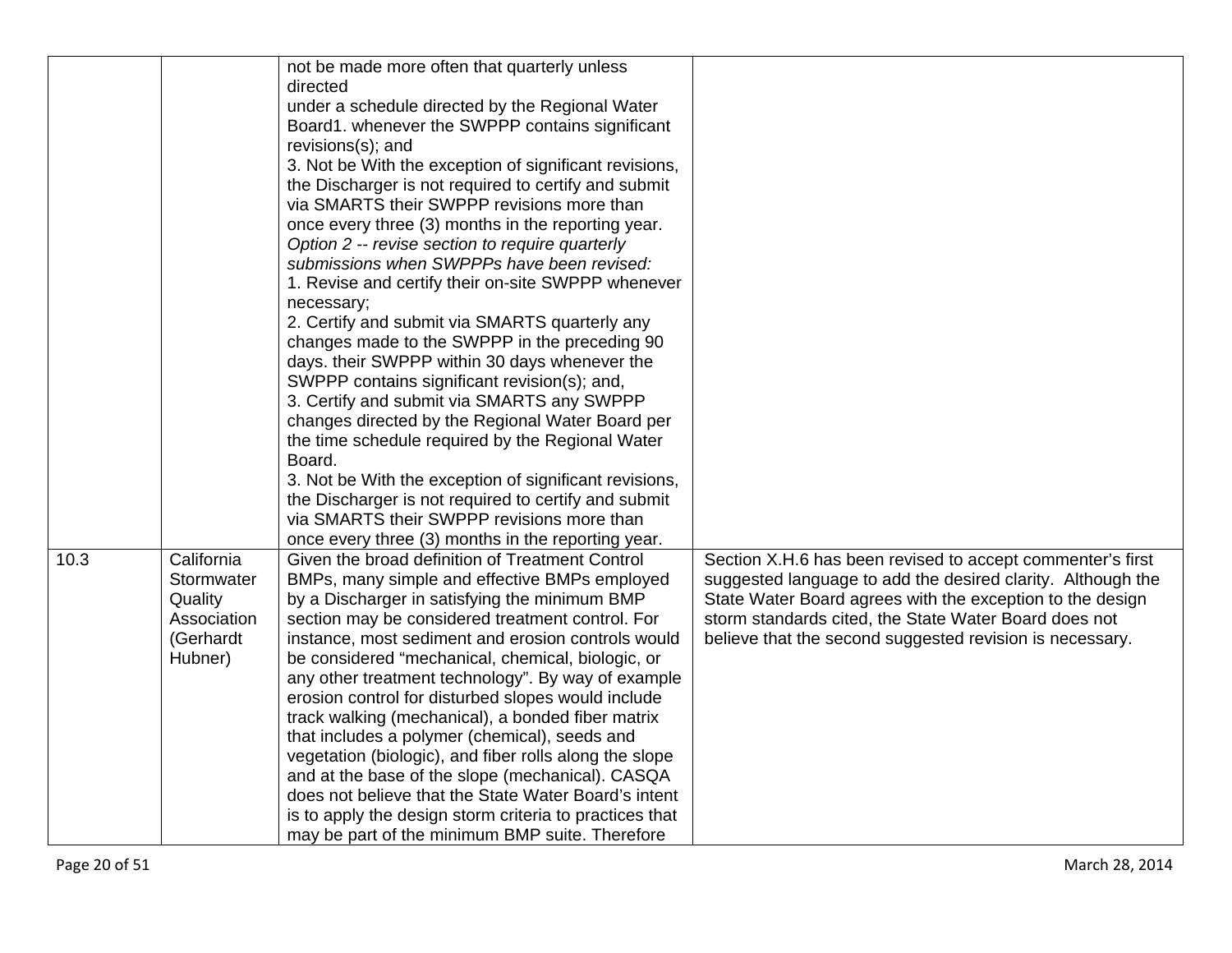| 10.4 | California               | CASQA recommends the following clarification to<br>specify the design storm standard applies to<br>Advanced BMPs and sediment basins.<br>Recommended change shown in highlighted text:<br>All new treatment control BMPs employed by the<br>Discharger to comply with Section X.H.2 Advanced<br>BMPs and new sediment basins installed after the<br>effective date of this order shall be designed to<br>comply with the design storm standards in the<br>Section, except as provided in an Industrial Activity<br>BMP Demonstration (Section XII.D.2.a).<br>The new requirement in this section is unclear and | This Permit has been revised for more clarity as to when          |
|------|--------------------------|-----------------------------------------------------------------------------------------------------------------------------------------------------------------------------------------------------------------------------------------------------------------------------------------------------------------------------------------------------------------------------------------------------------------------------------------------------------------------------------------------------------------------------------------------------------------------------------------------------------------|-------------------------------------------------------------------|
|      | Stormwater<br>Quality    | combines statements about sampling and visual<br>observation requirements in the visual observation                                                                                                                                                                                                                                                                                                                                                                                                                                                                                                             | bypass must be sampled.                                           |
|      | Association<br>(Gerhardt | section of the permit. Sampling event observations                                                                                                                                                                                                                                                                                                                                                                                                                                                                                                                                                              |                                                                   |
|      | Hubner)                  | are required at discharge locations under paragraph<br>XI.A.2. Therefore, CASQA does not believe that this                                                                                                                                                                                                                                                                                                                                                                                                                                                                                                      |                                                                   |
|      |                          | newly inserted statement in XI.A.2.b is needed.                                                                                                                                                                                                                                                                                                                                                                                                                                                                                                                                                                 |                                                                   |
|      |                          | Observations at the discharge location would be of                                                                                                                                                                                                                                                                                                                                                                                                                                                                                                                                                              |                                                                   |
|      |                          | the combined bypass and treated flow leaving the                                                                                                                                                                                                                                                                                                                                                                                                                                                                                                                                                                |                                                                   |
|      |                          | site. In circumstances where the bypass and treated                                                                                                                                                                                                                                                                                                                                                                                                                                                                                                                                                             |                                                                   |
|      |                          | flow went to different discharge locations, the permit                                                                                                                                                                                                                                                                                                                                                                                                                                                                                                                                                          |                                                                   |
|      |                          | requires all discharge locations be observed;                                                                                                                                                                                                                                                                                                                                                                                                                                                                                                                                                                   |                                                                   |
|      |                          | therefore this is an unnecessary and confusing                                                                                                                                                                                                                                                                                                                                                                                                                                                                                                                                                                  |                                                                   |
|      |                          | statement. CASQA recommends the entire new                                                                                                                                                                                                                                                                                                                                                                                                                                                                                                                                                                      |                                                                   |
|      |                          | item be removed, however if it maintained CASQA                                                                                                                                                                                                                                                                                                                                                                                                                                                                                                                                                                 |                                                                   |
|      |                          | recommends the following edits shown in                                                                                                                                                                                                                                                                                                                                                                                                                                                                                                                                                                         |                                                                   |
|      |                          | highlighted text to clarify the intent.                                                                                                                                                                                                                                                                                                                                                                                                                                                                                                                                                                         |                                                                   |
|      |                          | b. The Discharger shall ensure that visual                                                                                                                                                                                                                                                                                                                                                                                                                                                                                                                                                                      |                                                                   |
|      |                          | observations and sampling of storm water                                                                                                                                                                                                                                                                                                                                                                                                                                                                                                                                                                        |                                                                   |
|      |                          | discharges from volume-based or flow-based                                                                                                                                                                                                                                                                                                                                                                                                                                                                                                                                                                      |                                                                   |
|      |                          | treatment BMPs include observation of and any                                                                                                                                                                                                                                                                                                                                                                                                                                                                                                                                                                   |                                                                   |
|      |                          | bypass that is occurs occurring at the same time the                                                                                                                                                                                                                                                                                                                                                                                                                                                                                                                                                            |                                                                   |
|      |                          | observations are conducted at the same time.                                                                                                                                                                                                                                                                                                                                                                                                                                                                                                                                                                    |                                                                   |
| 10.5 | California               | Remove references to hardness from Table 2. The                                                                                                                                                                                                                                                                                                                                                                                                                                                                                                                                                                 | The $(H)$ is Table 2 is qualified by the $(**)$ annotation in the |
|      | Stormwater               | origin of the Numeric Action Levels (NALs) is clearly                                                                                                                                                                                                                                                                                                                                                                                                                                                                                                                                                           | column labeled "Annual NAL". These (**) reference the             |
|      | Quality                  | identified in other sections of the permit. The                                                                                                                                                                                                                                                                                                                                                                                                                                                                                                                                                                 | following text at the bottom of the table: "The NAL is the        |
|      | Association              | inclusion of hardness references in this table implies                                                                                                                                                                                                                                                                                                                                                                                                                                                                                                                                                          | highest value used by U.S. EPA based on their hardness table      |
|      | (Gerhardt                | that the Discharger is expected to consider                                                                                                                                                                                                                                                                                                                                                                                                                                                                                                                                                                     | in the 2008 MSGP". The (H) means that the sampling result         |
|      | Hubner)                  | hardness when assessing NALs. Delete the                                                                                                                                                                                                                                                                                                                                                                                                                                                                                                                                                                        | for the identified metal is hardness dependent. Although this     |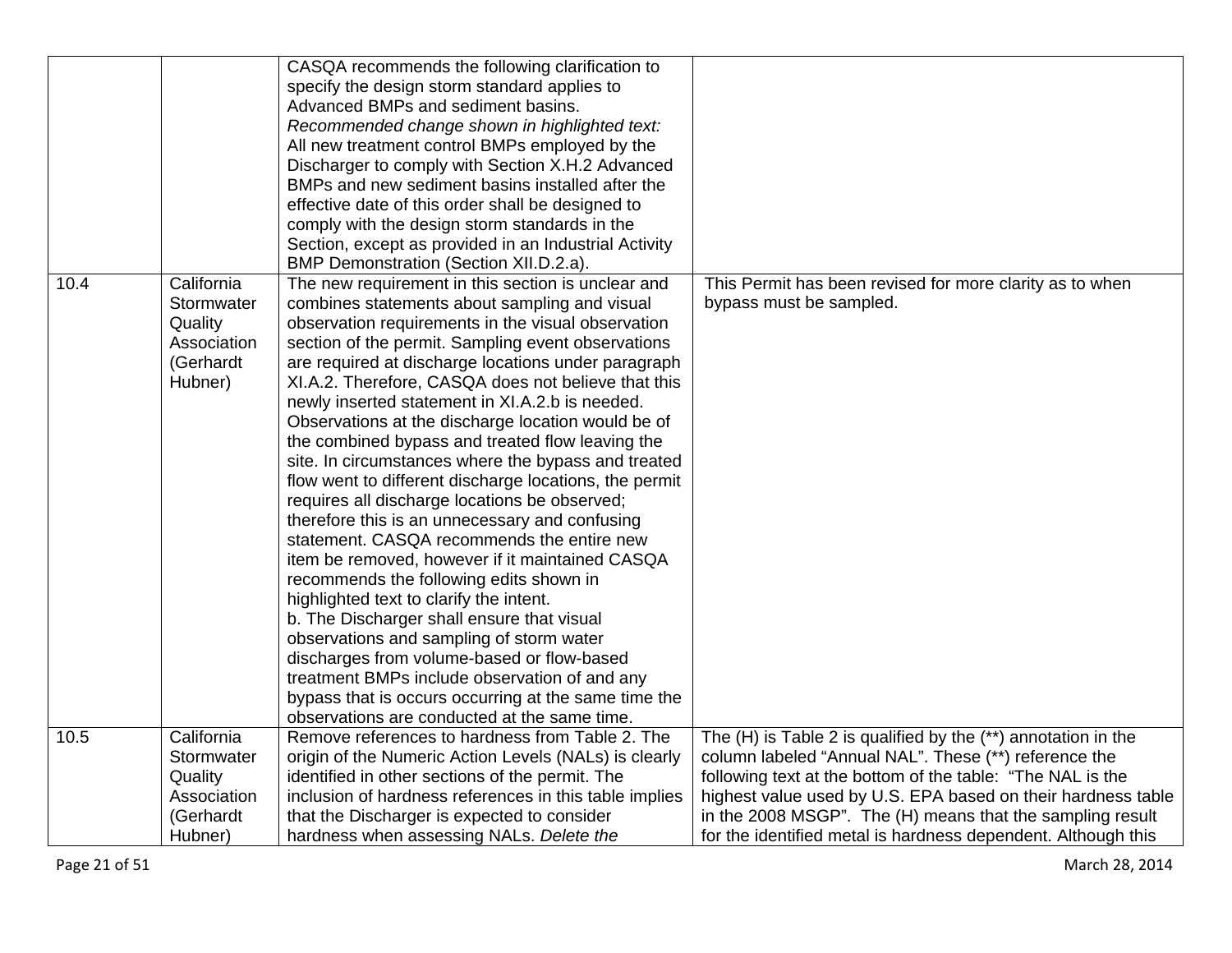|      |                                                                            | following table notes and the (H) from the<br>parameters listed in column $1$ : (H) - Hardness<br>dependent ** The NAL is the highest value used by<br>U.S. EPA based on their hardness table in the 2008<br>MSGP. Zinc, Total (H) Copper, Total (H) Lead, Total<br>(H) Cadmium, Total (H) Nickel, Total (H) Silver,<br>Total (H)                                                                                                                                                                                                                                                                                                                                                                                                                                                                                                                                                                                                                                                                                                                                                                                                                                                                                                                                                                                    | Permit does not require that hardness be considered when<br>evaluating whether NAL exceedances have occurred,<br>hardness might be considered for discharges to impaired<br>water bodies or when TMDLs are adopted into this Permit. To<br>properly assess the impact of hardness on the receiving<br>water, samples of the discharge into the receiving water and<br>samples upstream and downstream of the receiving water<br>must be taken. This Permit does not contain sampling<br>requirements to measure compliance for variations in<br>hardness. The State Water Board encourages industry to<br>develop better and consistent BMP practices. Requiring<br>Dischargers to address hardness variation in receiving waters<br>would result in inconsistently developed BMPs. |
|------|----------------------------------------------------------------------------|----------------------------------------------------------------------------------------------------------------------------------------------------------------------------------------------------------------------------------------------------------------------------------------------------------------------------------------------------------------------------------------------------------------------------------------------------------------------------------------------------------------------------------------------------------------------------------------------------------------------------------------------------------------------------------------------------------------------------------------------------------------------------------------------------------------------------------------------------------------------------------------------------------------------------------------------------------------------------------------------------------------------------------------------------------------------------------------------------------------------------------------------------------------------------------------------------------------------------------------------------------------------------------------------------------------------|-------------------------------------------------------------------------------------------------------------------------------------------------------------------------------------------------------------------------------------------------------------------------------------------------------------------------------------------------------------------------------------------------------------------------------------------------------------------------------------------------------------------------------------------------------------------------------------------------------------------------------------------------------------------------------------------------------------------------------------------------------------------------------------|
| 10.6 | California<br>Stormwater<br>Quality<br>Association<br>(Gerhardt<br>Hubner) | CASQA recommends the following language<br>changes to limit the update of the ERA Level 2<br>Technical Report to changes in conditions at the<br>facility that would warrant reconsideration of actions<br>being undertaken by a facility. Once a Discharger<br>has satisfactorily demonstrated a natural<br>background pollutant source, a non-industrial<br>pollutant source, or Industrial Activity BMPs have<br>been achieved, is it unnecessary to revise the<br>Technical Report for the same exceedance in the<br>same drainage area. This appears to put a<br>Discharger into an endless loop, especially in the<br>cases of the non-industrial or natural background<br>sources. Other provisions in the permit provide for<br>reinitiating the ERA process if there is an NAL<br>exceedance for a new constituent or the same<br>constituent in a different drainage area.<br>Recommended change shown in highlighted text:<br>Dischargers with Level 2 status who have submitted<br>the Level 2 ERA Technical Report are only required<br>to annually update the Level 2 ERA Technical<br>Report based upon additional NAL exceedances of<br>the same<br>parameter and same drainage area, facility<br>operational changes, pollutant source(s) changes,<br>and/or information that becomes available via | The State Water Board agrees that revisions are necessary to<br>clarify that only Dischargers that have submitted a Level 2<br>Technical Report containing an Industrial Activity BMP<br>Demonstrations that is expected to eliminate future NAL<br>exceedances are required to update their Technical Report<br>based on new exceedances of the same parameter and the<br>same drainage area. Addition to Section XII.D.3.c If there are<br>no changes prompting an update of the Level 2 ERA<br>Technical Report, as specified above, the Discharger will<br>provide this certification in the Annual Report that there have<br>been no changes warranting re-submittal of the Level 2 ERA<br><b>Technical Report.</b>                                                            |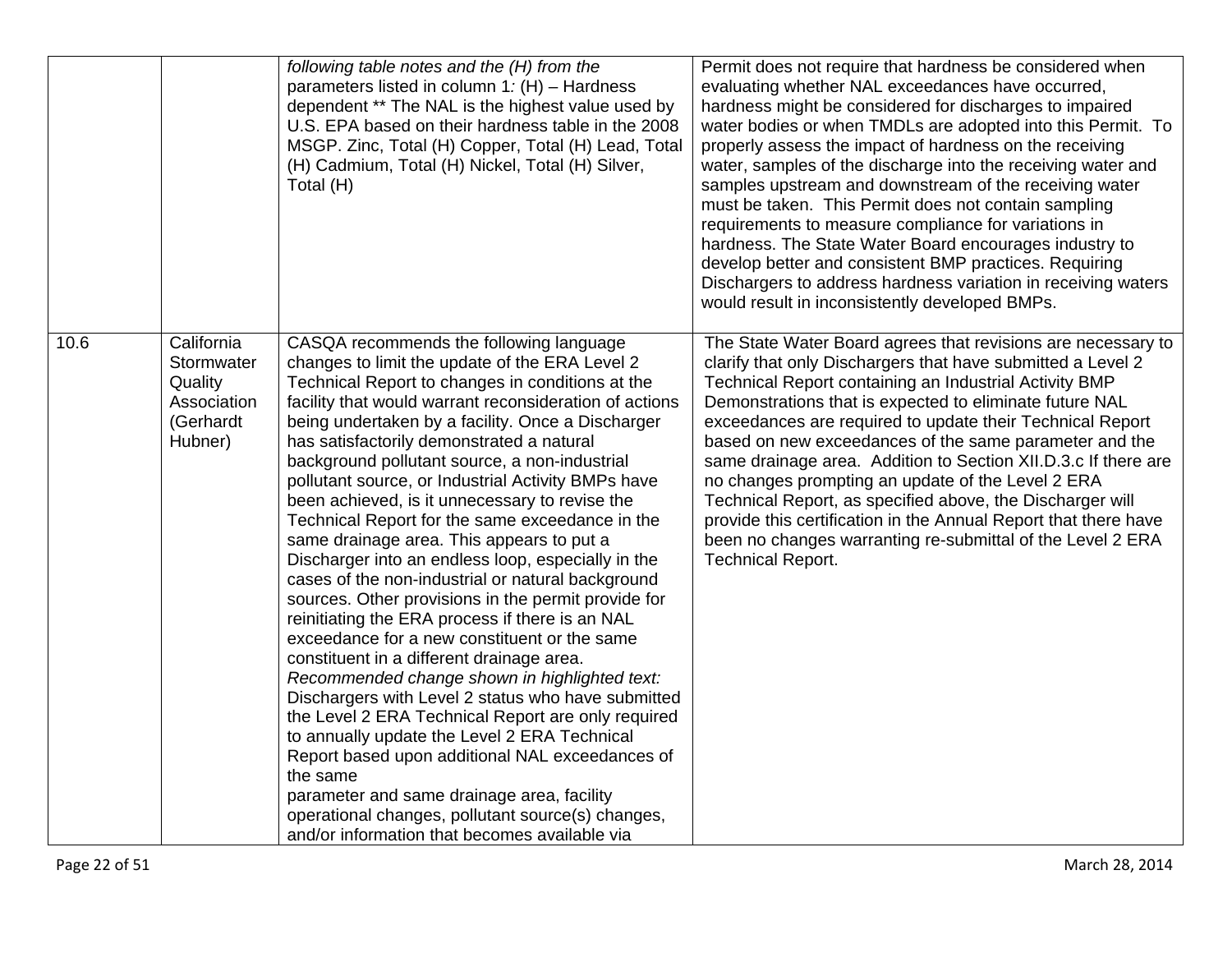|      |                                                                            | compliance activities (monthly inspections visual<br>observations, sampling results, annual evaluation,<br>etc.). The Level 2 ERA Technical Report shall be<br>prepared by a QISP and be certified and submitted<br>via SMARTS by the Discharger with each Annual<br>Report. If there are no changes prompting an<br>update of the Level 2 ERA Technical Report, as<br>specified above, the Discharger will provide an<br>annual certification that there have been no<br>changes warranting re-submittal of the Level 2 ERA<br><b>Technical Report.</b>                                                                                                                                                                                                                                                                                                                                                                                                                                                                                                                                                                                                                                                                                                                                                                                                                                               |                                                                                                                                                                                                                                                                                                                                                                                                                                                                                                                                                                                                                                                                                                                                                                                                                                                                                                                                                                                                                              |
|------|----------------------------------------------------------------------------|--------------------------------------------------------------------------------------------------------------------------------------------------------------------------------------------------------------------------------------------------------------------------------------------------------------------------------------------------------------------------------------------------------------------------------------------------------------------------------------------------------------------------------------------------------------------------------------------------------------------------------------------------------------------------------------------------------------------------------------------------------------------------------------------------------------------------------------------------------------------------------------------------------------------------------------------------------------------------------------------------------------------------------------------------------------------------------------------------------------------------------------------------------------------------------------------------------------------------------------------------------------------------------------------------------------------------------------------------------------------------------------------------------|------------------------------------------------------------------------------------------------------------------------------------------------------------------------------------------------------------------------------------------------------------------------------------------------------------------------------------------------------------------------------------------------------------------------------------------------------------------------------------------------------------------------------------------------------------------------------------------------------------------------------------------------------------------------------------------------------------------------------------------------------------------------------------------------------------------------------------------------------------------------------------------------------------------------------------------------------------------------------------------------------------------------------|
| 10.7 | California<br>Stormwater<br>Quality<br>Association<br>(Gerhardt<br>Hubner) | The revised provisions regarding the Notice of Non-<br>Applicability (NONA) confuse an area already<br>difficult<br>for many to understand. NONA filings are made<br>under Water Code Section 13399.30, a separate<br>state statute designed to help Regional Water<br>Boards to identify non-filing facilities which already<br>need coverage of the General Permit. Section<br>13399.30 does not define the types of discharges<br>that require permit coverage, or mandate any<br>specific permit terms. It simply requires that if a<br>Regional Water Board sends a particular notice, the<br>recipient must do one of two things: (1) file "the<br>appropriate notice of intent to obtain coverage," or<br>(2) file "a notice of non-applicability that specifies<br>the basis for not needing to obtain coverage under<br>an NPDES permit."<br>Yet language newly inserted into Section XX.C.2.a<br>indicates that certain discharges to groundwater<br>prevent a NONA filing, and thus inappropriately<br>force a facility into the only other choice -- to file<br>Permit<br>Registration Documents under the General Permit.<br>If read broadly, this would inappropriately expand<br>the requirement for NPDES permit coverage.<br>CASQA understands from the State Water Board's<br>Legal Counsel that this section was not intended<br>broadly<br>require NPDES permits for discharges to | The No Discharge Technical Report shall be signed (wet<br>signature and license number) by a California licensed<br>professional engineer. Dischargers will need to carefully<br>analyze their storm water for the potential of the pollutant to<br>reach waters of the United States. Infiltration is encouraged at<br>sites that do not have pollutants the can have negative<br>impacts to human health and the environment. In all cases<br>facility specific details (pollutant present, water balance in the<br>shallow soil, infiltration, treatment etc.) will need to be<br>analyzed by the California Professional Engineer. New<br>language has been added to this Permit to clarify the guiding<br>principles need to determine when discharges occur.<br>This Permit does not authorize ground water contamination.<br>Facilities that are infiltrating industrial pollutants to<br>groundwater will need to file a waste discharge report with the<br>appropriate regional board (Water Code Section 13260.1). |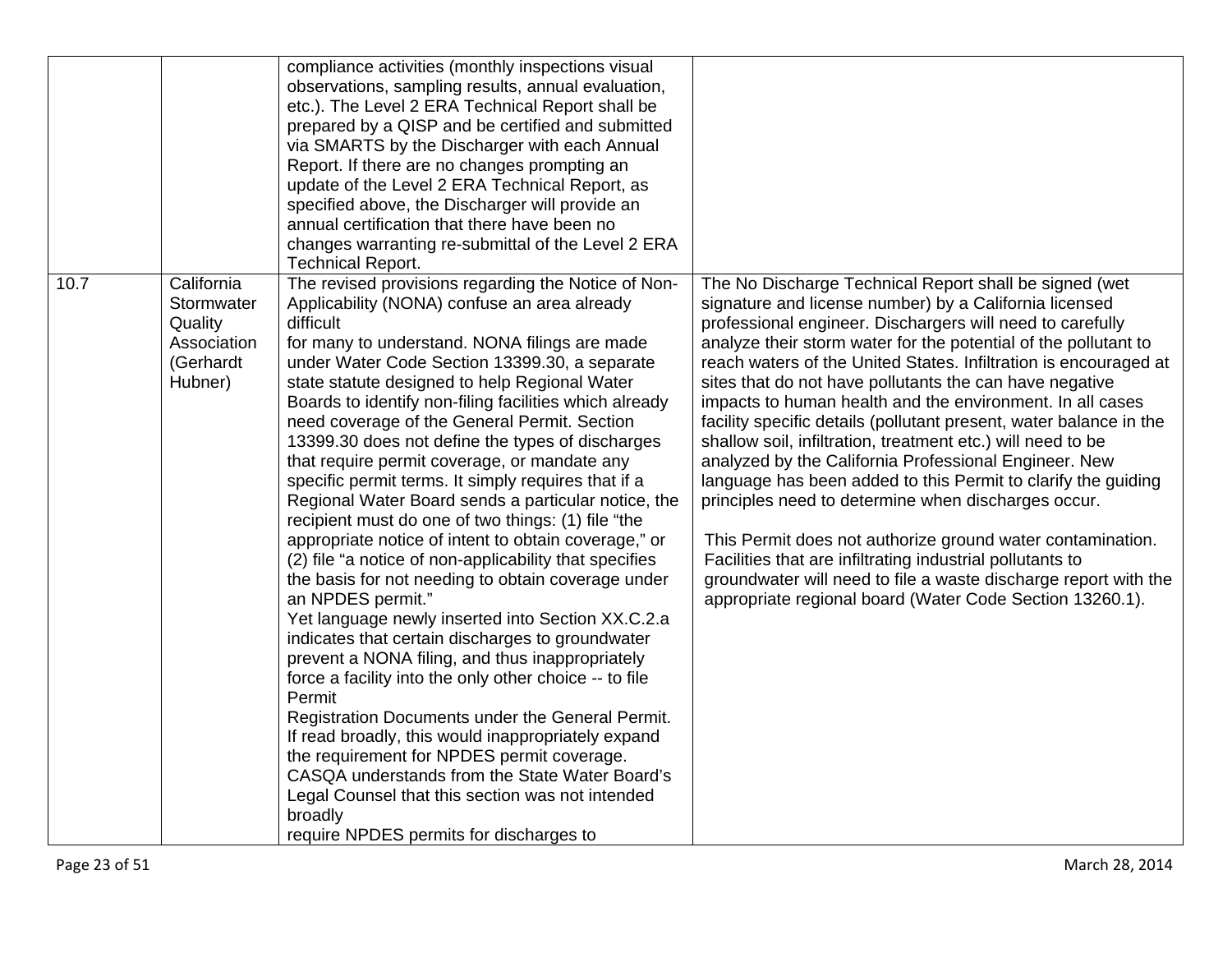|      |                                                              | groundwater, or to prevent facilities that have<br>discharges to groundwater from filing an acceptable<br>NONA. We understand that Section XX.C.2.a is not<br>intended to affect the actual requirement for permit<br>coverage stated elsewhere in the permit, which,<br>matching federal law, is for discharges to waters of<br>the U.S. CASQA understands that federal case law<br>has found that NPDES permit coverage would be<br>needed for certain very direct subsurface<br>connections to waters of the U.S. However, a short<br>phrase referring to groundwater in the NONA<br>provisions is confusing and potentially misleading;<br>instead, permit coverage requirements should be<br>addressed in the fact sheet where other background<br>and regulatory information is documented.<br>Recommended change shown in highlighted text:<br>The facility shall is either be (1) engineered and<br>constructed to have contained the maximum historic<br>precipitation event (or series of events) using the<br>precipitation data collected from the National<br>Oceanic and Atmospheric Agency's website (or<br>other nearby precipitation data available from other<br>government agencies); or so that there will be no<br>discharge of industrial storm water to waters of the<br>United States, including no discharge to<br>groundwater that has a direct hydrologic connection<br>to waters of the United States; |                                                                                                                                                                                                                                                                                                                                                                            |
|------|--------------------------------------------------------------|------------------------------------------------------------------------------------------------------------------------------------------------------------------------------------------------------------------------------------------------------------------------------------------------------------------------------------------------------------------------------------------------------------------------------------------------------------------------------------------------------------------------------------------------------------------------------------------------------------------------------------------------------------------------------------------------------------------------------------------------------------------------------------------------------------------------------------------------------------------------------------------------------------------------------------------------------------------------------------------------------------------------------------------------------------------------------------------------------------------------------------------------------------------------------------------------------------------------------------------------------------------------------------------------------------------------------------------------------------------------------------------------------------------------------------|----------------------------------------------------------------------------------------------------------------------------------------------------------------------------------------------------------------------------------------------------------------------------------------------------------------------------------------------------------------------------|
| 10.8 | California                                                   | or,<br>The standard upset and bypass provisions must be                                                                                                                                                                                                                                                                                                                                                                                                                                                                                                                                                                                                                                                                                                                                                                                                                                                                                                                                                                                                                                                                                                                                                                                                                                                                                                                                                                            | This Permit contains no numeric effluent limitations and does                                                                                                                                                                                                                                                                                                              |
|      | Stormwater<br>Quality<br>Association<br>(Gerhardt<br>Hubner) | included in Provision XXI. (Standard Conditions) of<br>the Draft Industrial General Permit, particularly<br>because technology-based BMPs and treatment<br>can fail. See accord 40 C.F.R. §122.41 (The<br>following conditions apply to all NPDES permits) (m)<br>(Bypass) and (n) (Upset); see also FMC Corp. v.<br>Train, 539 F.2d 973 (4th Cir.1976) and Marathon Oil<br>v. EPA, 564 F.2d 1253 (9th Cir. 1977). In the<br>Marathon Oil case, the Ninth Circuit Court of Appeal<br>concluded that a facility using proper technology<br>operated in an exemplary fashion would not                                                                                                                                                                                                                                                                                                                                                                                                                                                                                                                                                                                                                                                                                                                                                                                                                                               | not define a compliance storm. As such, data collected from<br>bypass discharges do not constitute a violation of this Permit.<br>Should analytical results from bypass discharges cause NAL<br>exceedances, the Discharger is required to address these<br>exceedances within the scope of the Level 1 and 2 ERAs. No<br>revisions have been made to address the comment. |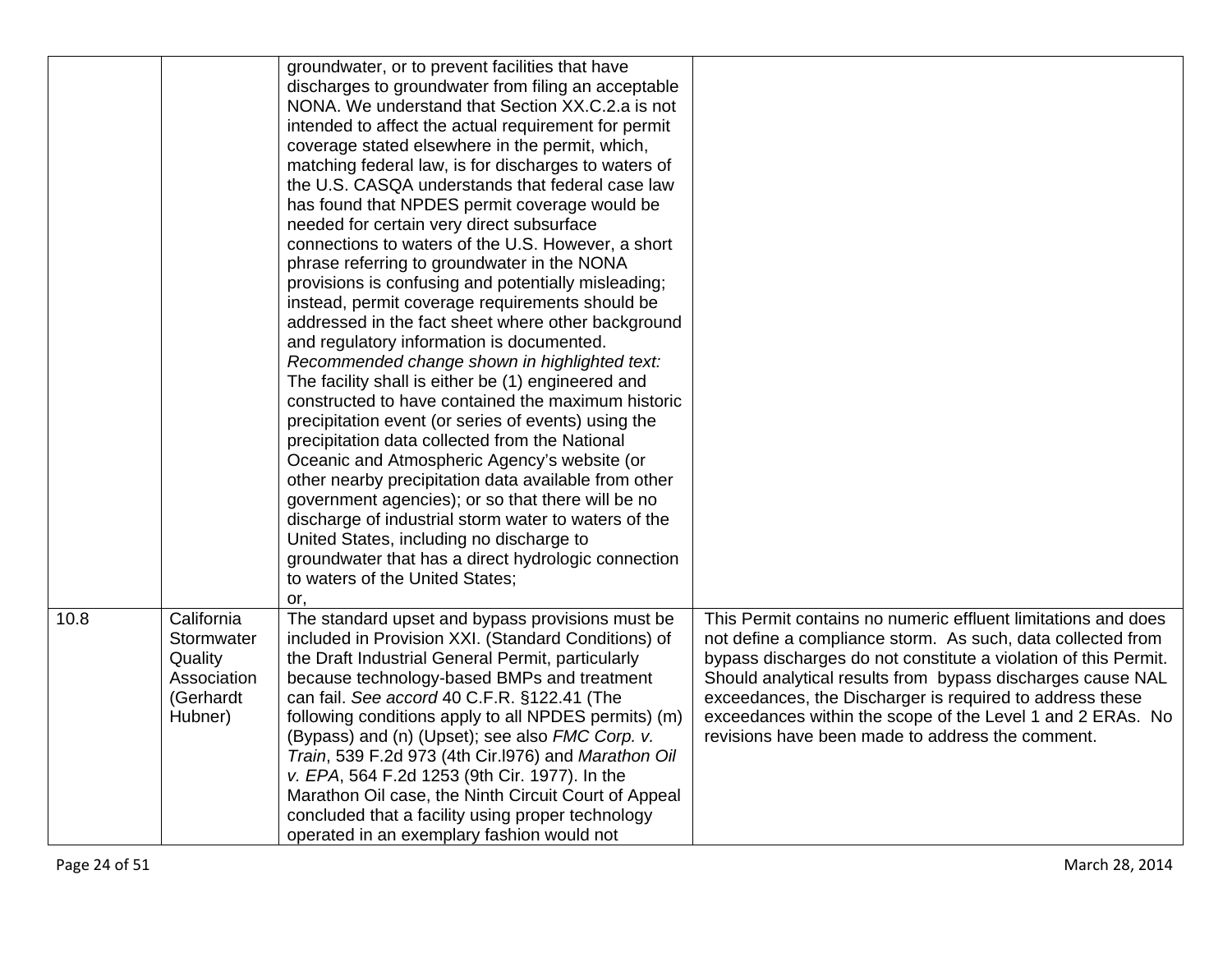|      |             | necessarily be able to comply one hundred percent      |                                                              |
|------|-------------|--------------------------------------------------------|--------------------------------------------------------------|
|      |             | of the time, and thus an upset defense in the permit   |                                                              |
|      |             | was necessary. Further, in the Marathon Oil case,      |                                                              |
|      |             | the Ninth Circuit Court of Appeal concluded an         |                                                              |
|      |             | upset defense in the permit was necessary and          |                                                              |
|      |             | could be used to cover instances of equipment          |                                                              |
|      |             | failure and human error. (Id. at 1273.) In the State   |                                                              |
|      |             | Water Board's Response To Comments document,           |                                                              |
|      |             | the response to this suggestion was: "40               |                                                              |
|      |             | C.F.R. section 123.25(a) allows states to omit         |                                                              |
|      |             | provisions, including the bypass and upset             |                                                              |
|      |             | provisions, as long as doing so results in more        |                                                              |
|      |             | stringent requirements. While the specific defenses    |                                                              |
|      |             | are not included in the permit, there are other permit |                                                              |
|      |             | provisions that address similar issues. For example,   |                                                              |
|      |             | the design storm standards at section X.H.6 of the     |                                                              |
|      |             | permit authorize the construction of treatment         |                                                              |
|      |             | control BMPs that are not designed to capture all      |                                                              |
|      |             | storm water from every type of storm event             |                                                              |
|      |             | possible." This justification that the State may be    |                                                              |
|      |             | more stringent is not sufficient, because if the State |                                                              |
|      |             | makes that policy                                      |                                                              |
|      |             | choice then it must consider the Water Code            |                                                              |
|      |             | Section13241 factors prior to doing so, and has not    |                                                              |
|      |             | done this analysis to address the costs and            |                                                              |
|      |             | consequences of not including these standard           |                                                              |
|      |             | provisions. See Burbank v. SWRCB, 35 Cal. 4th          |                                                              |
|      |             | 613 (2005). Further, the Draft Industrial General      |                                                              |
|      |             | Permit does not state that discharges larger than      |                                                              |
|      |             | design storm for the treatment control BMPs are        |                                                              |
|      |             | expressly authorized. Thus, in addition to the         |                                                              |
|      |             | upset/bypass defenses, the Draft Industrial General    |                                                              |
|      |             | Permit must expressly define a design storm for        |                                                              |
|      |             | BMPs and allow discharges during events that           |                                                              |
|      |             | exceed this size storm event since dilution would be   |                                                              |
|      |             | so great at that point.                                |                                                              |
| 10.9 | California  | Appendix 3 introduces language regarding               | This Permit includes requirements to implement water quality |
|      | Stormwater  | responsibilities of Dischargers in "303(d) listed      | standards for all discharges, both direct discharges to      |
|      | Quality     | watersheds." CASQA requests that the language be       | impaired water bodies and indirect discharges generated      |
|      | Association | revised to refer, instead, to "303(d) listed water     | within the watershed. Both direct discharges and indirect    |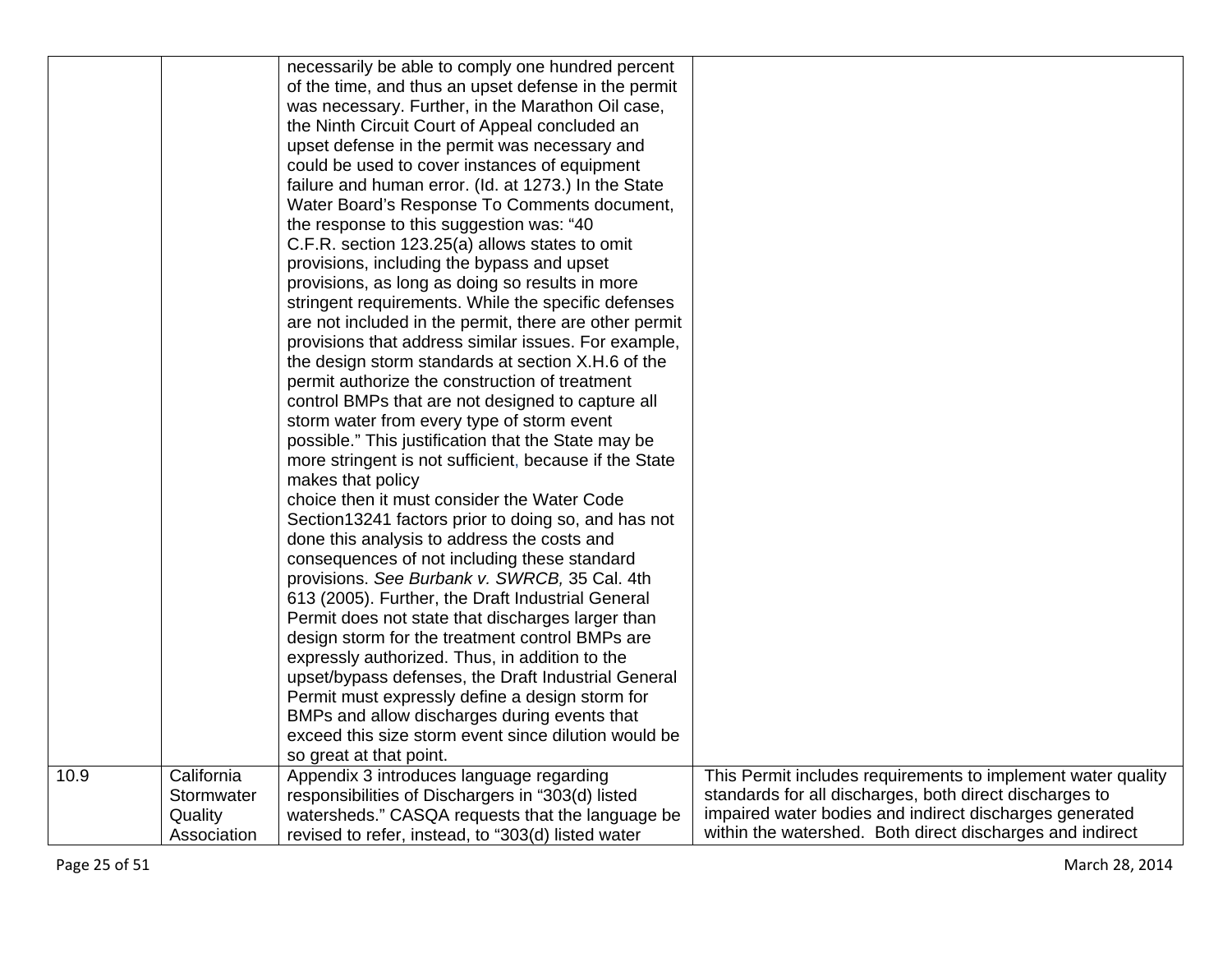| (Gerhardt | bodies." CASQA believes that the use of the term         | discharges are considered to be discharges "to" a water body.<br>All the discharges covered by this General Permit exist in |
|-----------|----------------------------------------------------------|-----------------------------------------------------------------------------------------------------------------------------|
| Hubner)   | "watershed" may be a typographical error. However,       | functional watersheds. For each combination of a Discharger                                                                 |
|           | if the SWRCB intends to refer to watersheds, this        | and a reach or segment of a 303(d) listed water body, there is                                                              |
|           | change represents a significant and substantive          | usually a single, distinct connection via a watershed. This can                                                             |
|           | change to the permit, significantly expanding the        | be a direct discharge or an indirect discharge. Although the                                                                |
|           | scope of the additional monitoring and assessment        |                                                                                                                             |
|           | requirements for facilities throughout the watershed     | 303(d) list names only water bodies, the Water Boards have<br>had difficulties in past, similar experiences impressing upon |
|           | of a 303(d) listed water body. The 303(d) list is a list | the regulated community the concept of evaluating their                                                                     |
|           | of impaired water bodies, not a list of impaired         | discharge in terms of its contribution of pollutants associated                                                             |
|           | watersheds. Frequently, only segments of a water         | with any 303(d) listed water bodies. As a result the Water                                                                  |
|           | body are listed as impaired so it would be               | Boards are now using the term "watersheds" in this context for                                                              |
|           | inappropriate to impose addition monitoring on an        | permits where discharges are distributed throughout                                                                         |
|           | entire watershed. Recommended change shown in            | watersheds. Dischargers should consider the specifics of                                                                    |
|           | highlighted text: The 303(d) impairments below are       | their watershed when evaluating potential pollutants per                                                                    |
|           | sourced from the 2010 Integrated Report. The rows        | Section X.G.2.a.ix. of the General Permit. This language is                                                                 |
|           | in red are impairments for which industrial storm        | consistent with the other, recent NPDES permits issued by                                                                   |
|           | water Dischargers subject to this General Permit are     | the State Water Board.                                                                                                      |
|           | not required to analyze for additional parameters        |                                                                                                                             |
|           | unless directed by the Regional Water Board,             |                                                                                                                             |
|           | because these parameters are typically not               |                                                                                                                             |
|           | associated with industrial storm water. Test             |                                                                                                                             |
|           | methods with substantially similar or more stringent     |                                                                                                                             |
|           | method detection limits may be used if approved by       |                                                                                                                             |
|           | the staff of the State Water Board prior to sampling     |                                                                                                                             |
|           | and analysis and upon approval, will be added into       |                                                                                                                             |
|           | SMARTS. The rows that are not in red are                 |                                                                                                                             |
|           | impairments for which Dischargers that discharge         |                                                                                                                             |
|           | directly into in the 303(d) impaired waters watershed    |                                                                                                                             |
|           | are required to analyze for additional parameters, if    |                                                                                                                             |
|           | applicable, because these parameters are more            |                                                                                                                             |
|           | likely to be associated with industrial storm water.     |                                                                                                                             |
|           | See General Permit Section XI.B.6.e. In the event        |                                                                                                                             |
|           | that any of the impairments in this appendix are         |                                                                                                                             |
|           | subsequently delisted, the Dischargers into that         |                                                                                                                             |
|           | water watershed are no longer required to analyze        |                                                                                                                             |
|           | for the additional parameters for those impairments,     |                                                                                                                             |
|           | and the provisions for new Dischargers into 303(d)       |                                                                                                                             |
|           | impaired waters watershed contained in Section           |                                                                                                                             |
|           | VII.B of this General Permit no longer apply for         |                                                                                                                             |
|           | those impairments.                                       |                                                                                                                             |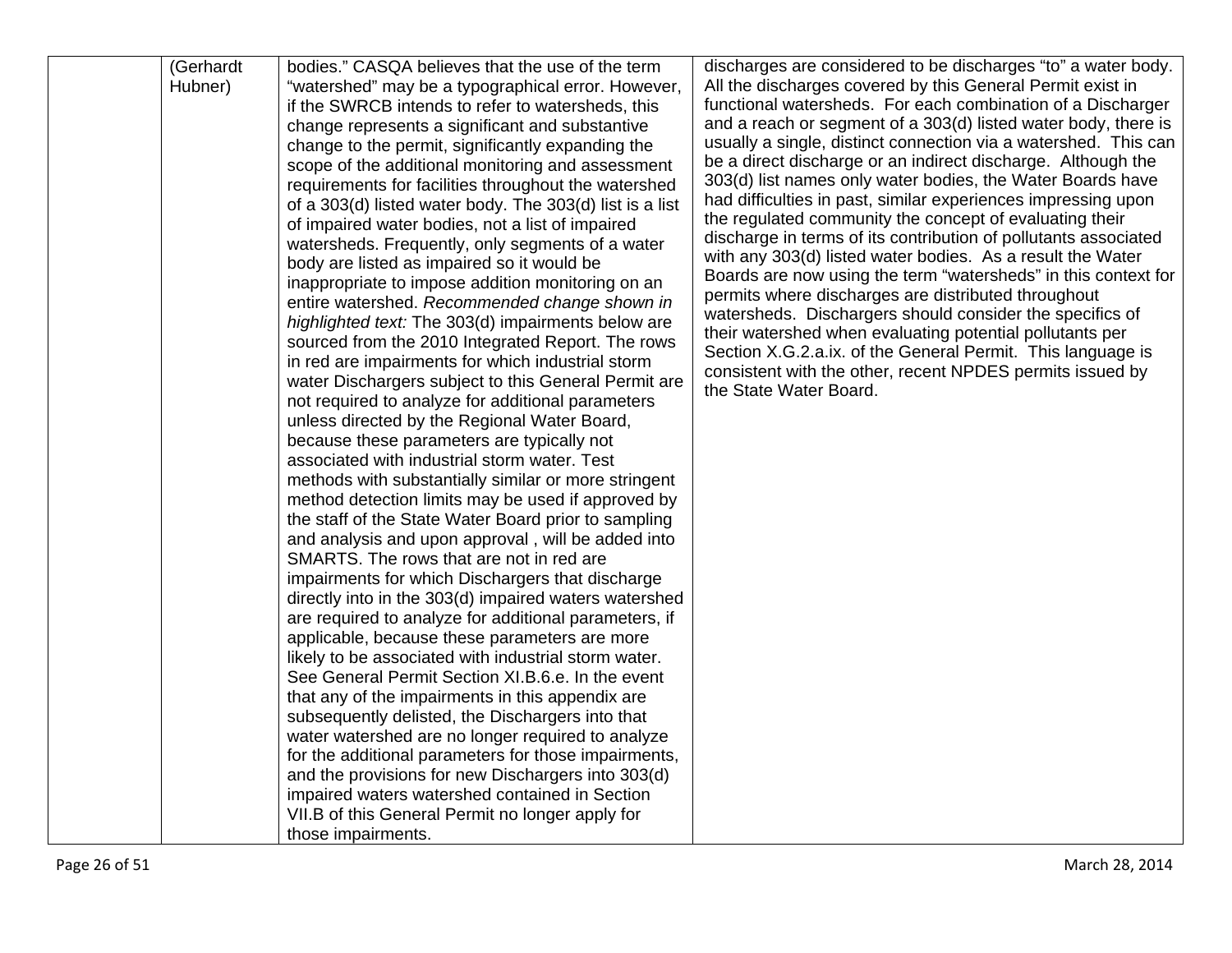| 11.1 | Castellon &<br>Funderbunk<br>LLP on<br>behalf of<br>Chemical<br><b>Batch</b><br>Processing<br>Monitoring<br>Group, Inc<br>(Anna Le<br>May) | The State Water Board should have granted at least<br>30 days to review and comment on the 2014 Permit.                                                                                        | As the State Water Board noted in its denial of the requests to<br>extend the deadline for written comments, the revisions to this<br>Permit have gone through three full comment periods, each<br>with a comment period extension. The notice of the 2014<br>draft Industrial General Permit specifically limited comments to<br>proposed revisions that had been made since July 19,<br>2013. The changes between the draft Industrial General<br>Permit released on July 19, 2013 and the draft Industrial<br>General Permit released on February 19, 2014 are relatively<br>minor and have been tracked in versions posted for public<br>comment. Because the changes are relatively minor, the<br>changes are easy to identify, and the scope of the comments<br>is limited to the changes, the State Water Board denied the<br>requests for an extension of the comment period. "The law<br>does not require that every alteration in a proposed permit<br>result in a new notice and comment period." (State Water<br>Board Order WQ 2012-0013 (Sacramento Regional<br>Wastewater Treatment Plant).) An additional notice and<br>comment period is not required where interested parties could<br>reasonably anticipate the final version of the permit from the<br>draft permit. (Ibid.) Here, where changes from the 2013 draft<br>Industrial Permit were relatively minor, a new 30-day notice<br>and comment period is not necessary. |
|------|--------------------------------------------------------------------------------------------------------------------------------------------|------------------------------------------------------------------------------------------------------------------------------------------------------------------------------------------------|--------------------------------------------------------------------------------------------------------------------------------------------------------------------------------------------------------------------------------------------------------------------------------------------------------------------------------------------------------------------------------------------------------------------------------------------------------------------------------------------------------------------------------------------------------------------------------------------------------------------------------------------------------------------------------------------------------------------------------------------------------------------------------------------------------------------------------------------------------------------------------------------------------------------------------------------------------------------------------------------------------------------------------------------------------------------------------------------------------------------------------------------------------------------------------------------------------------------------------------------------------------------------------------------------------------------------------------------------------------------------------------------------------------------------------------------------|
| 11.2 | Castellon &<br>Funderbunk<br>LLP on<br>behalf of<br>Chemical<br><b>Batch</b><br>Processing<br>Monitoring<br>Group, Inc<br>(Anna Le<br>Mav  | Receiving Water Limitations Section I.E.37 pg. 6<br>(order)<br>Should be consistent with and reference Section<br>XX.B.                                                                        | The mechanism in Section XX.B is not the only method to<br>comply with receiving water exceedances. When this Permit<br>is reopened, there will be TMDL implementation requirements<br>that will address specific pollutants in specific receiving waters<br>that do not meet water quality standards. When developing<br>this Permit language, the State Water Board has sought to<br>minimize cross referencing of requirements unless<br>necessary. No revisions have been made to address the<br>comment.                                                                                                                                                                                                                                                                                                                                                                                                                                                                                                                                                                                                                                                                                                                                                                                                                                                                                                                                    |
| 11.3 | Castellon &<br>Funderbunk<br>LLP on<br>behalf of<br>Chemical                                                                               | Receiving Water Limitations Section I.E.37 pg. 22<br>(fact sheet)<br>Section II.E. should reference infiltration, storm<br>water retention, and water reuse as potential BMPs<br>in section E. | The State Water Board does not believe it necessary to list<br>additional examples of BMPs that may qualify as advanced<br>BMPs. No revisions have been made to address the<br>comment.                                                                                                                                                                                                                                                                                                                                                                                                                                                                                                                                                                                                                                                                                                                                                                                                                                                                                                                                                                                                                                                                                                                                                                                                                                                          |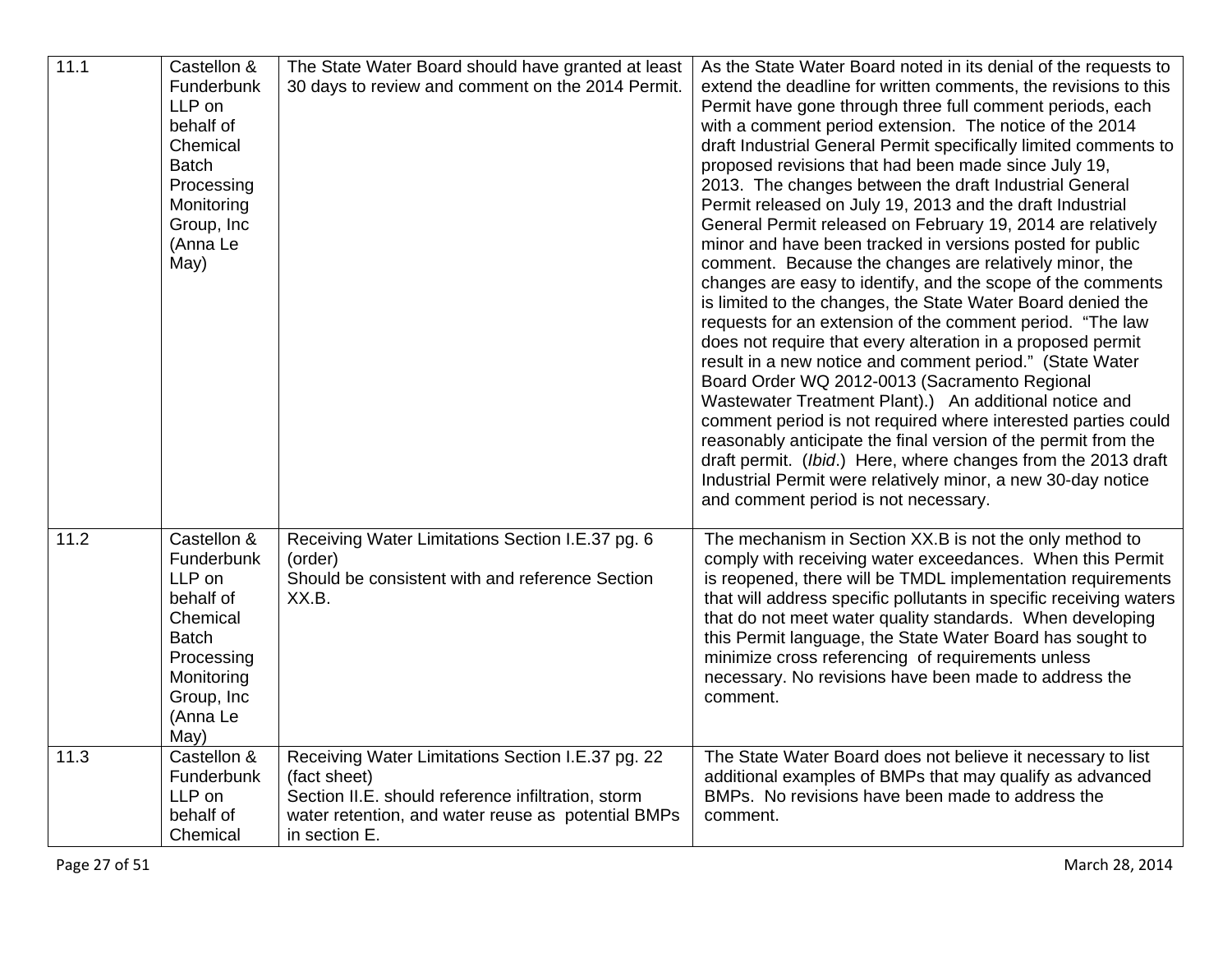|      | <b>Batch</b><br>Processing<br>Monitoring<br>Group, Inc<br>(Anna Le<br>May)                                                                               |                                                                                                                                                                                                                                                  |                                                                                                                                                                                                                                                                                                                                                                                                                                                                                                                                                                                                                                                                                                                                                                                                                                                                                                                                                                                                                                                                                                                                     |
|------|----------------------------------------------------------------------------------------------------------------------------------------------------------|--------------------------------------------------------------------------------------------------------------------------------------------------------------------------------------------------------------------------------------------------|-------------------------------------------------------------------------------------------------------------------------------------------------------------------------------------------------------------------------------------------------------------------------------------------------------------------------------------------------------------------------------------------------------------------------------------------------------------------------------------------------------------------------------------------------------------------------------------------------------------------------------------------------------------------------------------------------------------------------------------------------------------------------------------------------------------------------------------------------------------------------------------------------------------------------------------------------------------------------------------------------------------------------------------------------------------------------------------------------------------------------------------|
| 11.4 | Castellon &<br>Funderbunk<br>LLP on<br>behalf of<br>Chemical<br><b>Batch</b><br>Processing<br>Monitoring<br>Group, Inc<br>(Anna Le<br>May)               | SWPPP Implementation and Revisions Section<br>X.B.3 pg. 25 (order)<br>Section X.B.3 is confusing and is unnecessary. The<br>facility should only be required to submit an updated<br>SWPPP whenever the SWPPP contains significant<br>revisions. | This Permit requires the Discharger to make a determination<br>of what constitutes "significant revisions". And the State<br>Water Board believes when such a significant change occurs<br>it should be disclosed in a timely manner so that the State<br>Water Board and the public. One month to disclose such<br>revisions is not unreasonable. The State Water Board does<br>not believe that most Dischargers have frequent significant<br>operational changes. The State Water Board anticipates that<br>some guidance will be developed as part of the QISP training.<br>And even if the Discharger errs in making the determination,<br>this Permit requires the Discharger to submit all revisions<br>once every three months. The State Water Board does not<br>believe the correction of grammatical errors and typos<br>constitutes a revision that triggers the three months submittal<br>into SMARTS. No revisions have been made to address the<br>comment                                                                                                                                                           |
| 12.1 | Castellon &<br>Funderbunk<br>LLP on<br>behalf of<br>Paper,<br>Glass, and<br><b>Plastic</b><br>Recyclers<br>Monitoring<br>Group, Inc.<br>(Anna Le<br>May) | The State Water Board should have granted at least<br>30 days to review and comment on the 2014 Permit.                                                                                                                                          | As the State Water Board noted in its denial of the requests to<br>extend the deadline for written comments, the revisions to this<br>Permit have gone through three full comment periods, each<br>with a comment period extension. The notice of the 2014<br>draft Industrial General Permit specifically limited comments to<br>proposed revisions that had been made since July 19,<br>2013. The changes between the draft Industrial General<br>Permit released on July 19, 2013 and the draft Industrial<br>General Permit released on February 19, 2014 are relatively<br>minor and have been tracked in versions posted for public<br>comment. Because the changes are relatively minor, the<br>changes are easy to identify, and the scope of the comments<br>is limited to the changes, the State Water Board denied the<br>requests for an extension of the comment period. "The law<br>does not require that every alteration in a proposed permit<br>result in a new notice and comment period." (State Water<br>Board Order WQ 2012-0013 Sacramento Regional<br>Wastewater Treatment Plant).) An additional notice and |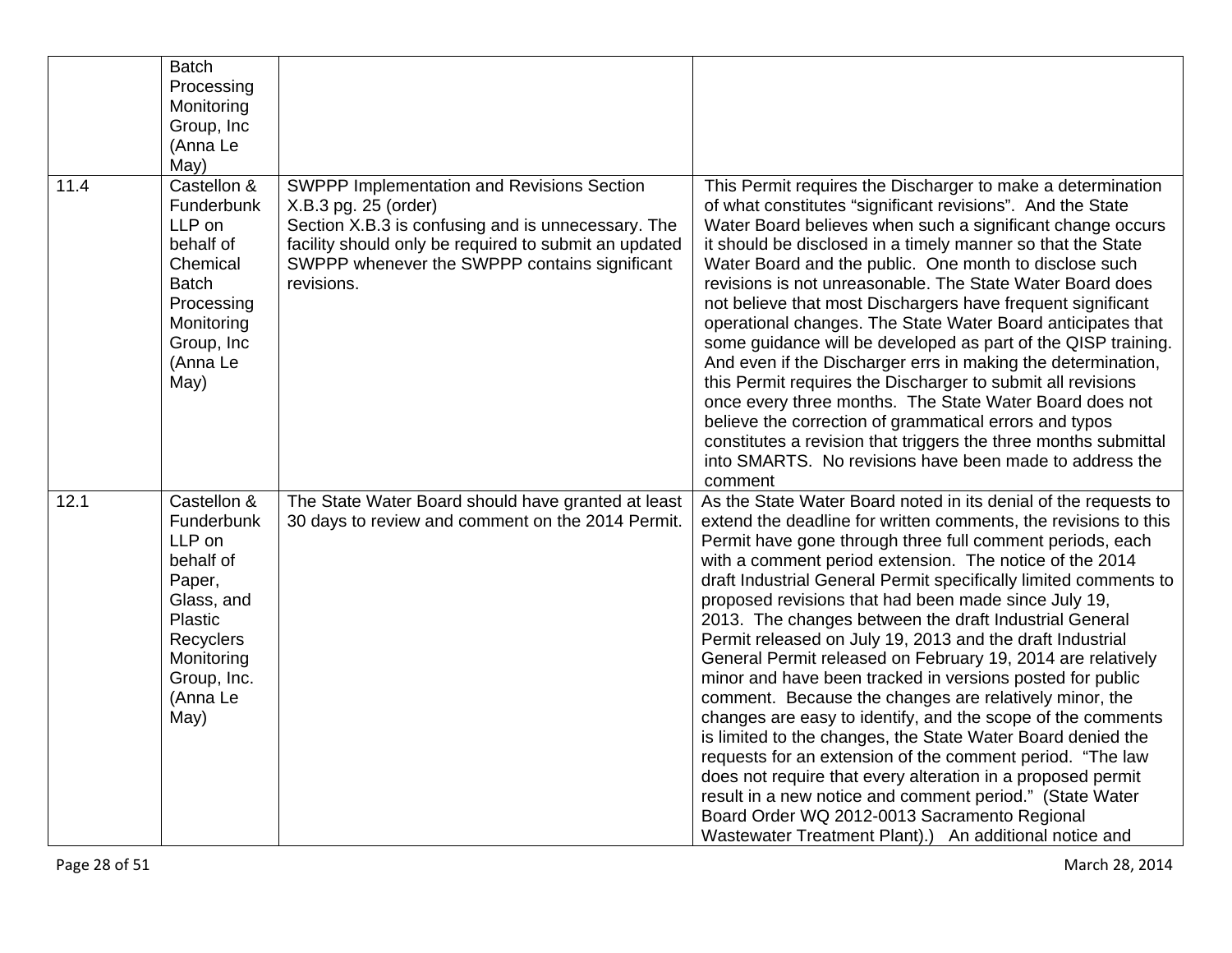|      |                                                                                                                                                          |                                                                                                                                                                                                                                    | comment period is not required where interested parties could<br>reasonably anticipate the final version of the permit from the<br>draft permit. (Ibid.) Here, where changes from the 2013 draft<br>Industrial Permit were relatively minor, a new 30-day notice<br>and comment period is not necessary.                                                                                                                                                                                                                                                                                                                                     |
|------|----------------------------------------------------------------------------------------------------------------------------------------------------------|------------------------------------------------------------------------------------------------------------------------------------------------------------------------------------------------------------------------------------|----------------------------------------------------------------------------------------------------------------------------------------------------------------------------------------------------------------------------------------------------------------------------------------------------------------------------------------------------------------------------------------------------------------------------------------------------------------------------------------------------------------------------------------------------------------------------------------------------------------------------------------------|
| 12.2 | Castellon &<br>Funderbunk<br>LLP on<br>behalf of<br>Paper,<br>Glass, and<br><b>Plastic</b><br>Recyclers<br>Monitoring<br>Group, Inc.<br>(Anna Le<br>May) | Receiving Water Limitations Section I.E.37 pg. 6<br>(order)<br>Should be consistent with and reference Section<br>XX.B.                                                                                                            | The mechanism in Section XXB is not the only method to<br>comply with receiving water exceedances. When this Permit<br>is reopened, there will be TMDL implementation requirements<br>that will address specific pollutants in specific receiving waters<br>that do not meet water quality standards. When developing<br>this Permit language, the State Water Board has sought to<br>minimize cross referencing of requirements unless<br>necessary. No revisions have been made to address the<br>comment.                                                                                                                                 |
| 12.3 | Castellon &<br>Funderbunk<br>LLP on<br>behalf of<br>Paper,<br>Glass, and<br><b>Plastic</b><br>Recyclers<br>Monitoring<br>Group, Inc.<br>(Anna Le<br>May) | Receiving Water Limitations Section I.E.37 pg. 22<br>(fact sheet)<br>Section II.E. should reference infiltration, storm<br>water retention, and water reuse as potential BMPs<br>in section E.                                     | The State Water Board does not believe it necessary to list<br>additional examples of BMPs that may qualify as advanced<br>BMPs. No revisions have been made to address the<br>comment.                                                                                                                                                                                                                                                                                                                                                                                                                                                      |
| 12.4 | Castellon &<br>Funderbunk<br>LLP on<br>behalf of<br>Paper,<br>Glass, and<br>Plastic<br>Recyclers<br>Monitoring<br>Group, Inc.                            | SWPPP Implementation and Revisions Section<br>X.B.3 pg. 25 (order)<br>Section X.B.3 is confusing and is unnecessary. The<br>facility should only be required to submit an updated<br>SWPPP whenever the SWPPP contains significant | This Permit requires the Discharger to make a determination<br>of what constitutes "significant revisions". And the State<br>Water Board believes when such a significant change occurs<br>it should be disclosed in a timely manner so that the State<br>Water Board and the public. One month to disclose such<br>revisions is not unreasonable. The State Water Board does<br>not believe that most Dischargers have frequent significant<br>operational changes. The State Water Board anticipates that<br>some guidance will be developed as part of the QISP training.<br>And even if the Discharger errs in making the determination, |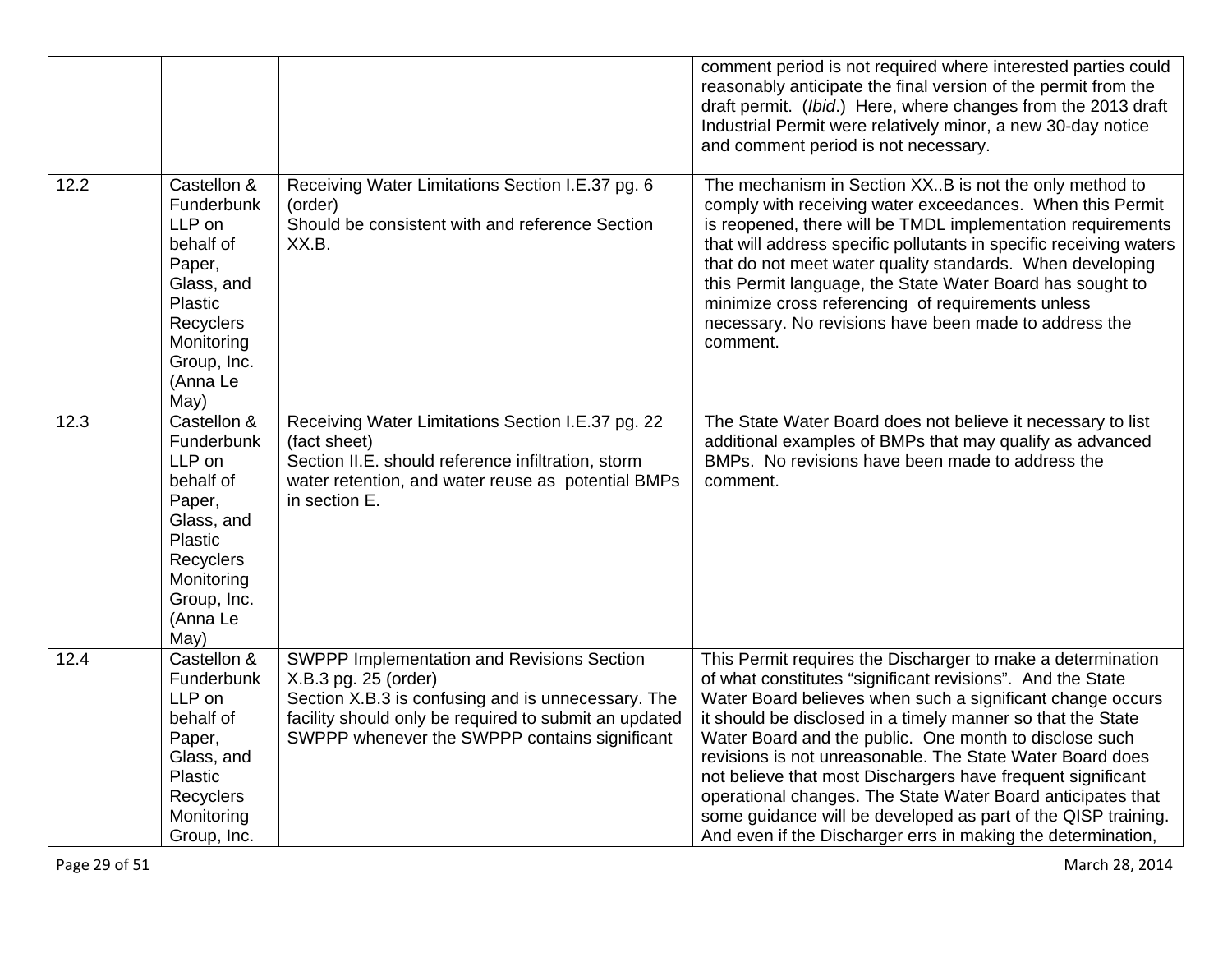|      | $\overline{(A}$ nna Le<br>May)                                                                   |                                                                                                                                                                                                                                                                                                                                          | this Permit requires the Discharger to submit all revisions<br>once every three months. The State Water Board does not<br>believe the correction of grammatical errors and typos<br>constitutes a revision that triggers the three months submittal<br>into SMARTS. No revisions have been made to address the<br>comment                                                                                                                                                                                                                                                                                                                                                                                                                                                                                                                                                                                                                                                                                                                                                                                                                                                                                                                                                            |
|------|--------------------------------------------------------------------------------------------------|------------------------------------------------------------------------------------------------------------------------------------------------------------------------------------------------------------------------------------------------------------------------------------------------------------------------------------------|--------------------------------------------------------------------------------------------------------------------------------------------------------------------------------------------------------------------------------------------------------------------------------------------------------------------------------------------------------------------------------------------------------------------------------------------------------------------------------------------------------------------------------------------------------------------------------------------------------------------------------------------------------------------------------------------------------------------------------------------------------------------------------------------------------------------------------------------------------------------------------------------------------------------------------------------------------------------------------------------------------------------------------------------------------------------------------------------------------------------------------------------------------------------------------------------------------------------------------------------------------------------------------------|
| 13.1 | City of San<br>Diego,<br>Transportatio<br>n & Storm<br>Water<br>Department<br>(Kris<br>McFadden) | Pg. 7 Paragraph 40: The City is concerned that the<br>Draft Order gives enrollees until 2017 or later to<br>engage in any TMDL compliance activities.                                                                                                                                                                                    | Per the public notice for the 2014 "Final Draft Industrial<br>General Permit", this comment does not address the proposed<br>revisions that have been made since July 19, 2013 and<br>therefore is outside the scope of comments we are accepting<br>during this written comment period. As a result we are not<br>responding to the comment and refer you generally to our<br>previous "response to comments" documents as we may have<br>previously received a similar and provided a written response.<br><b>Notice</b><br>link: http://www.waterboards.ca.gov/water_issues/programs/st<br>ormwater/docs/industrial permitdocs/040114notice igp.pdf<br><b>SUBMISSION OF COMMENTS</b><br>The State Water Board will only accept written and oral<br>comments that are limited to the identified proposed revisions<br>to the Final Draft Industrial General Permit made since July<br>19, 2013. Each public comment must clearly relate to a<br>proposed revision and identify the revision by the applicable<br>permit section number. Comments that address any other<br>aspect, section, or requirement of the Final Draft Industrial<br>General Permit will not be accepted. No additional evidence<br>may be submitted, unless it directly relates to a proposed<br>revision. |
| 13.2 | City of San<br>Diego,<br>Transportatio<br>n & Storm<br>Water<br>Department<br>(Kris<br>McFadden) | Pg. 37, section 6(a)(iii) The City is concerned that<br>the treatment control BMP requirement was made<br>less stringent by requiring treatment of 80% of the<br>volume of the runoff, as opposed to 90%. By<br>Contrast, MS4 Permit covering San Diego region<br>requires retention of the 85 <sup>th</sup> percentile storm on<br>site | The draft 2013 General Permit contained a typo (90%) which<br>was changed in the final 2014 draft General Permit (80%). If<br>an MS4 has an enforceable ordinance mandating retention of<br>the 85% storm in all cases, this Permit requires Dischargers<br>to comply with local ordinances. No revisions have been<br>made to address the comment.                                                                                                                                                                                                                                                                                                                                                                                                                                                                                                                                                                                                                                                                                                                                                                                                                                                                                                                                  |
| 13.3 | City of San<br>Diego,<br>Transportatio                                                           | Pg. 5 Section (b)(i) and (c)(i): The City is concerned<br>that the Discharger will be allowed to present<br>evidence that a NAL exceedance is the result of                                                                                                                                                                              | Per the public notice for the 2014 "Final Draft Industrial<br>General Permit", this comment does not address the proposed<br>revisions that have been made since July 19, 2013 and                                                                                                                                                                                                                                                                                                                                                                                                                                                                                                                                                                                                                                                                                                                                                                                                                                                                                                                                                                                                                                                                                                   |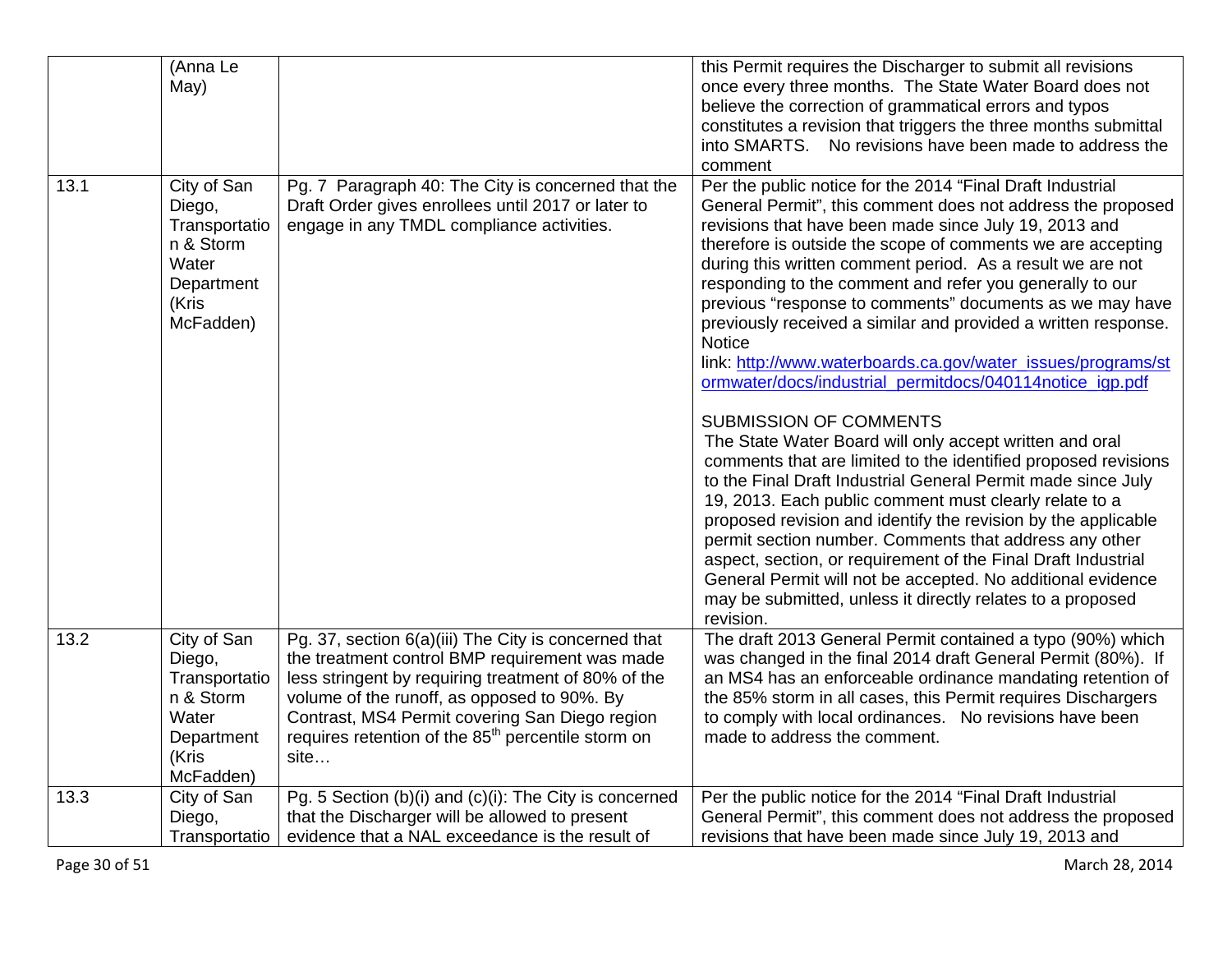| Water<br>having to take further action to reduce pollutant from<br>during this written comment period. As a result we are not<br>responding to the comment and refer you generally to our<br>their site.<br>Department<br>(Kris<br>McFadden)<br><b>Notice</b><br>ormwater/docs/industrial permitdocs/040114notice igp.pdf<br><b>SUBMISSION OF COMMENTS</b><br>The State Water Board will only accept written and oral<br>to the Final Draft Industrial General Permit made since July<br>19, 2013. Each public comment must clearly relate to a<br>proposed revision and identify the revision by the applicable | n & Storm | non-industrial pollutant sources and will avoid | therefore is outside the scope of comments we are accepting    |
|------------------------------------------------------------------------------------------------------------------------------------------------------------------------------------------------------------------------------------------------------------------------------------------------------------------------------------------------------------------------------------------------------------------------------------------------------------------------------------------------------------------------------------------------------------------------------------------------------------------|-----------|-------------------------------------------------|----------------------------------------------------------------|
|                                                                                                                                                                                                                                                                                                                                                                                                                                                                                                                                                                                                                  |           |                                                 |                                                                |
|                                                                                                                                                                                                                                                                                                                                                                                                                                                                                                                                                                                                                  |           |                                                 |                                                                |
|                                                                                                                                                                                                                                                                                                                                                                                                                                                                                                                                                                                                                  |           |                                                 | previous "response to comments" documents as we may have       |
|                                                                                                                                                                                                                                                                                                                                                                                                                                                                                                                                                                                                                  |           |                                                 | previously received a similar and provided a written response. |
|                                                                                                                                                                                                                                                                                                                                                                                                                                                                                                                                                                                                                  |           |                                                 |                                                                |
|                                                                                                                                                                                                                                                                                                                                                                                                                                                                                                                                                                                                                  |           |                                                 | link: http://www.waterboards.ca.gov/water_issues/programs/st   |
|                                                                                                                                                                                                                                                                                                                                                                                                                                                                                                                                                                                                                  |           |                                                 |                                                                |
|                                                                                                                                                                                                                                                                                                                                                                                                                                                                                                                                                                                                                  |           |                                                 |                                                                |
|                                                                                                                                                                                                                                                                                                                                                                                                                                                                                                                                                                                                                  |           |                                                 |                                                                |
|                                                                                                                                                                                                                                                                                                                                                                                                                                                                                                                                                                                                                  |           |                                                 | comments that are limited to the identified proposed revisions |
|                                                                                                                                                                                                                                                                                                                                                                                                                                                                                                                                                                                                                  |           |                                                 |                                                                |
|                                                                                                                                                                                                                                                                                                                                                                                                                                                                                                                                                                                                                  |           |                                                 |                                                                |
|                                                                                                                                                                                                                                                                                                                                                                                                                                                                                                                                                                                                                  |           |                                                 |                                                                |
| permit section number. Comments that address any other                                                                                                                                                                                                                                                                                                                                                                                                                                                                                                                                                           |           |                                                 |                                                                |
| aspect, section, or requirement of the Final Draft Industrial                                                                                                                                                                                                                                                                                                                                                                                                                                                                                                                                                    |           |                                                 |                                                                |
| General Permit will not be accepted. No additional evidence                                                                                                                                                                                                                                                                                                                                                                                                                                                                                                                                                      |           |                                                 |                                                                |
| may be submitted, unless it directly relates to a proposed<br>revision.                                                                                                                                                                                                                                                                                                                                                                                                                                                                                                                                          |           |                                                 |                                                                |
| The State Water Board agrees with the commenter and has<br>13.4<br>City of San<br>Attachment E: the city is concerned that the                                                                                                                                                                                                                                                                                                                                                                                                                                                                                   |           |                                                 |                                                                |
| added the three TMDLs.<br>attachment does not list all of the applicable TMDLs<br>Diego,                                                                                                                                                                                                                                                                                                                                                                                                                                                                                                                         |           |                                                 |                                                                |
| Transportatio<br>for the San Diego region.                                                                                                                                                                                                                                                                                                                                                                                                                                                                                                                                                                       |           |                                                 |                                                                |
| n & Storm                                                                                                                                                                                                                                                                                                                                                                                                                                                                                                                                                                                                        |           |                                                 |                                                                |
| Water                                                                                                                                                                                                                                                                                                                                                                                                                                                                                                                                                                                                            |           |                                                 |                                                                |
| Department                                                                                                                                                                                                                                                                                                                                                                                                                                                                                                                                                                                                       |           |                                                 |                                                                |
| (Kris                                                                                                                                                                                                                                                                                                                                                                                                                                                                                                                                                                                                            |           |                                                 |                                                                |
| McFadden)                                                                                                                                                                                                                                                                                                                                                                                                                                                                                                                                                                                                        |           |                                                 |                                                                |
| 14.1<br>Del Monte<br>SWPPP Implementation and revisions, Condition<br>This Permit requires the Discharger to make a determination                                                                                                                                                                                                                                                                                                                                                                                                                                                                                |           |                                                 |                                                                |
| B3, pg. 25: Examples of significant revisions to<br>of what constitutes "significant revisions". The State Water<br>Foods, Inc.                                                                                                                                                                                                                                                                                                                                                                                                                                                                                  |           |                                                 |                                                                |
| SWPPPs that need to certified and submitted via<br>(Timothy<br>Board anticipates that some guidance will be developed as                                                                                                                                                                                                                                                                                                                                                                                                                                                                                         |           |                                                 |                                                                |
| Ruby)<br>SMARTS should be footnoted and defined.<br>part of the QISP training. And even if the Discharger errs in                                                                                                                                                                                                                                                                                                                                                                                                                                                                                                |           |                                                 |                                                                |
|                                                                                                                                                                                                                                                                                                                                                                                                                                                                                                                                                                                                                  |           |                                                 | making the determination, this Permit requires the Discharger  |
| to submit all revisions once every three months. The State                                                                                                                                                                                                                                                                                                                                                                                                                                                                                                                                                       |           |                                                 |                                                                |
| Water Board does not believe the correction of grammatical                                                                                                                                                                                                                                                                                                                                                                                                                                                                                                                                                       |           |                                                 |                                                                |
| errors and typos constitutes a revision that triggers the three                                                                                                                                                                                                                                                                                                                                                                                                                                                                                                                                                  |           |                                                 |                                                                |
| months submittal into SMARTS. No revisions have been<br>made to address the comment                                                                                                                                                                                                                                                                                                                                                                                                                                                                                                                              |           |                                                 |                                                                |
| XX, C.2.a pg. 71<br>14.2<br>Del Monte<br>The No Discharge Technical Report shall be signed (wet                                                                                                                                                                                                                                                                                                                                                                                                                                                                                                                  |           |                                                 |                                                                |
| signature and license number) by a California licensed<br>Foods, Inc.<br>Discharged industrial storm water to groundwater                                                                                                                                                                                                                                                                                                                                                                                                                                                                                        |           |                                                 |                                                                |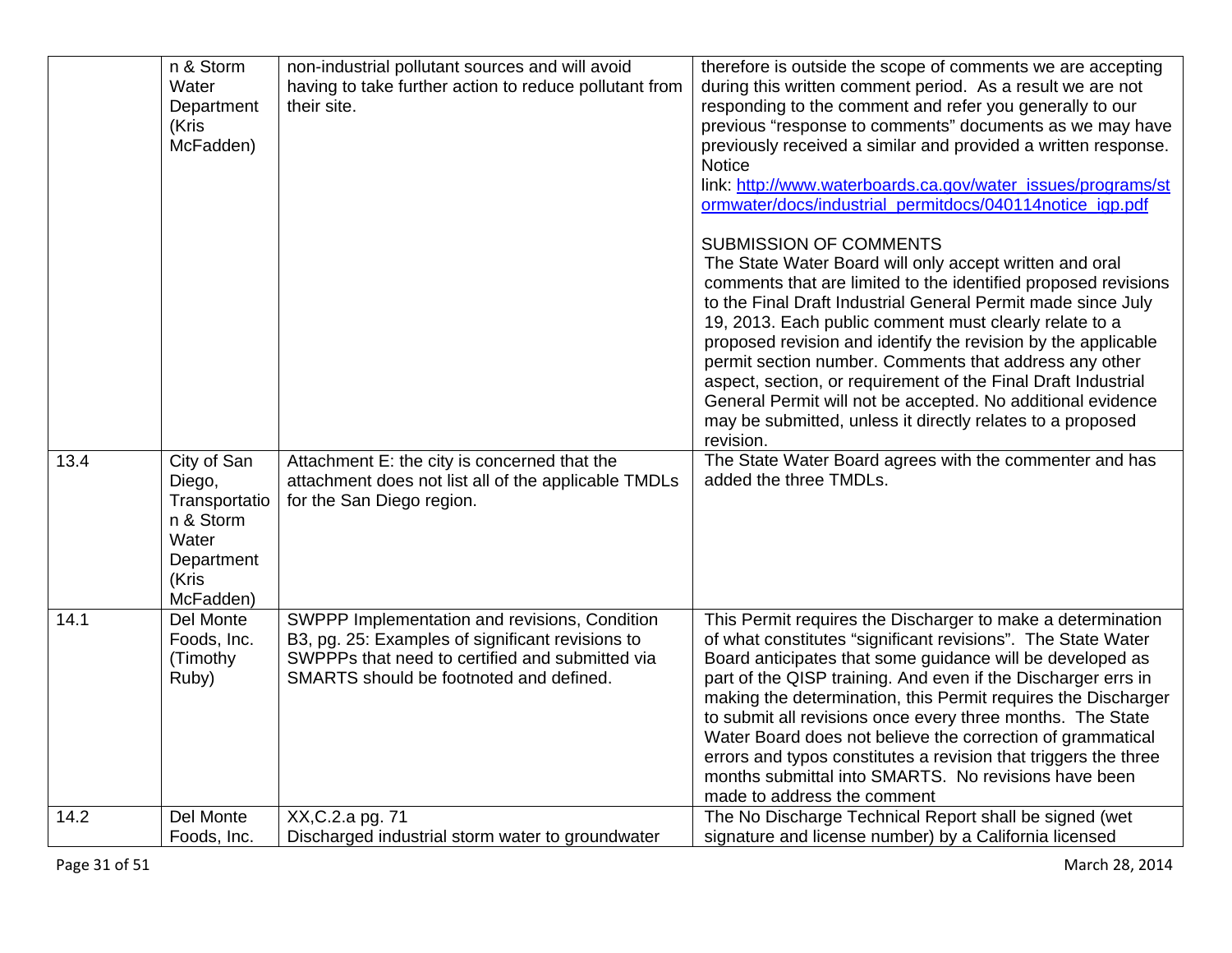|      | (Timothy<br>Ruby)                                                                                                         | that has a direct hydrologic connection to waters of<br>the United States are not eligible to claim "No<br>Discharge" through the Notice of Non-Applicability<br>(NONA) process. We think this is overly restrictive<br>and not is in the best interest of the state.<br>Commenter provided extensive line edits. | professional engineer. Facilities will need to carefully analyze<br>their storm water for the potential of the pollutant to reach<br>waters of the United States. Infiltration is encouraged at sites<br>that do not have pollutants the can have negative impacts to<br>human health and the environment. In all cases site specific<br>details (pollutant present, water balance in the shallow soil,<br>infiltration, treatment etc.) will need to be analyzed by the<br>California Professional Engineer.<br>This Permit does not authorize ground water contamination.<br>Facilities that are infiltrating industrial pollutants to<br>groundwater will need to file a waste discharge report with the<br>appropriate regional board (Water Code Section 13260.1)                                                                                                                         |
|------|---------------------------------------------------------------------------------------------------------------------------|-------------------------------------------------------------------------------------------------------------------------------------------------------------------------------------------------------------------------------------------------------------------------------------------------------------------|------------------------------------------------------------------------------------------------------------------------------------------------------------------------------------------------------------------------------------------------------------------------------------------------------------------------------------------------------------------------------------------------------------------------------------------------------------------------------------------------------------------------------------------------------------------------------------------------------------------------------------------------------------------------------------------------------------------------------------------------------------------------------------------------------------------------------------------------------------------------------------------------|
| 14.3 | Del Monte<br>Foods, Inc.<br>(Timothy<br>Ruby)                                                                             | No discharge option in the notice of non-applicability<br>The no-discharge option does not cover storm water<br>containment systems that transfer industrial<br>pollutants to ground water. Commenter provided<br>extensive line edits.                                                                           | The No Discharge Technical Report shall be signed (wet<br>signature and license number) by a California licensed<br>professional engineer. Facilities will need to carefully analyze<br>their storm water for the potential of the pollutant to reach<br>waters of the United States. Infiltration is encouraged at sites<br>that do not have pollutants the can have negative impacts to<br>human health and the environment. In all cases facility<br>specific details (pollutant present, water balance in the<br>shallow soil, infiltration, treatment etc.) will need to be<br>analyzed by the California Professional Engineer.<br>This Permit does not authorize ground water contamination.<br>Facilities that are infiltrating industrial pollutants to<br>groundwater will need to file a waste discharge report with the<br>appropriate regional board (Water Code Section 13260.1) |
| 15.1 | Department<br>of Defense<br>Regional<br>Environment<br>al<br>Coordinator<br>of California,<br>Region 9 (C.<br>L. Stathos) | Would like to thank the Water Board for beginning a<br>review of "Source Control" of pollutants. The<br>addition of a source control component could be a<br>more direct and cost effective method to improve<br>water quality in California.                                                                     | Comment noted.                                                                                                                                                                                                                                                                                                                                                                                                                                                                                                                                                                                                                                                                                                                                                                                                                                                                                 |
| 16.1 | Environment<br>al Pollution<br>Solutions                                                                                  | The QISP requirement is absent for advanced and<br>technical areas involving 303(d) listed water bodies                                                                                                                                                                                                           | The State Water Board agrees with the comment and is<br>revising this Permit language to require a QISP for new<br>Dischargers to 303(d) listed water bodies. The State Water                                                                                                                                                                                                                                                                                                                                                                                                                                                                                                                                                                                                                                                                                                                  |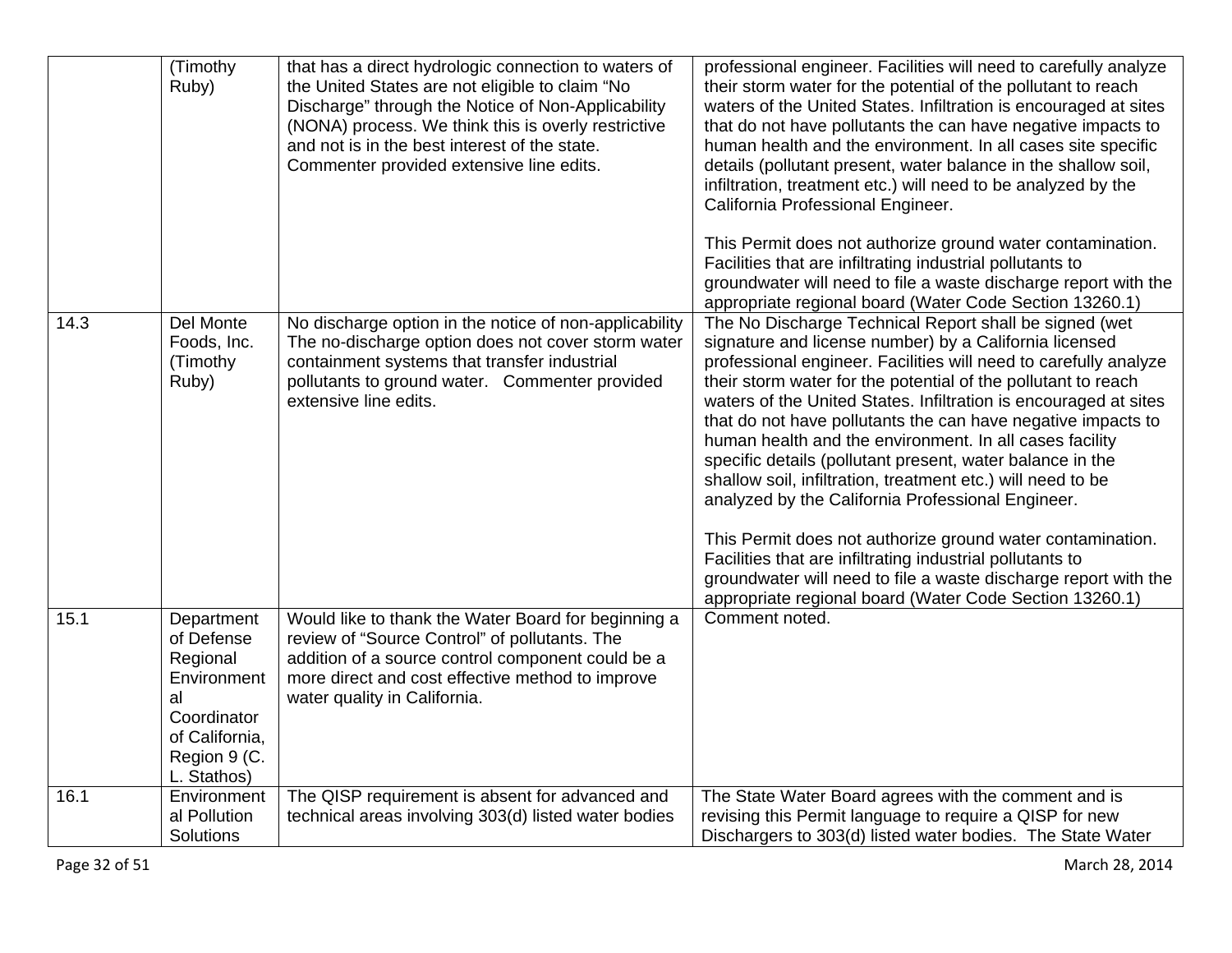|      | LLC (Arthur<br>Deicke)                                             |                                                                                                                                                                                                                                                                                                                                                                                | Board believes that most Dischargers will need some<br>background as to how to make the various determinations.<br>The QISP training will include a module that will address new<br>Dischargers to 303(d) listed water bodies.<br>VII.B. New Dischargers applying for NOI coverage under this<br>General Permit that will be discharging to a water body with a<br>303(d) listed impairment are ineligible for coverage unless the<br>Discharger submits data and/or information, prepared by a<br>QISP, demonstrating that:                                                                                         |
|------|--------------------------------------------------------------------|--------------------------------------------------------------------------------------------------------------------------------------------------------------------------------------------------------------------------------------------------------------------------------------------------------------------------------------------------------------------------------|----------------------------------------------------------------------------------------------------------------------------------------------------------------------------------------------------------------------------------------------------------------------------------------------------------------------------------------------------------------------------------------------------------------------------------------------------------------------------------------------------------------------------------------------------------------------------------------------------------------------|
| 16.2 | Environment<br>al Pollution<br>Solutions<br>LLC (Arthur<br>Deicke) | Dischargers to the Ocean Water (Section VIII.A)<br>and discharges Granted an Exception for Areas of<br>Special Biological Significance (Section VIII.B) do<br>not require a QISP.                                                                                                                                                                                              | Although the State Water Board generally agrees that<br>Dischargers that discharge to the Pacific Ocean (Section<br>VIII.A) and discharges Granted an Exception for Areas of<br>Special Biological Significance (Section VIII.B) may in many<br>cases require a higher level of expertise, the State Water<br>Board believes that level of expertise may be beyond the level<br>of a QISP. Therefore, the QISP training will not address these<br>special circumstances. No revisions have been made to<br>address the comment                                                                                       |
| 16.3 | Environment<br>al Pollution<br>Solutions<br>LLC (Arthur<br>Deicke) | Discharger is not required to have QISP assistance<br>for Water Quality Based Corrective Actions (Section<br>XX.B) where the discharges contain pollutants that<br>are in violation of Receiving Water Limitations.                                                                                                                                                            | Although the State Water Board generally agrees that<br>Dischargers will need assistance to address Water Quality<br>Based Corrective Actions (Section XX.B) where the<br>discharges contain pollutants that are in violation of Receiving<br>Water Limitations, the State Water Board believes that level<br>of expertise may be beyond the level of a QISP. Therefore,<br>the QISP training will not address these special<br>circumstances. No revisions have been made to address the<br>comment                                                                                                                 |
| 17.1 | Erler &<br>Kalinowski,<br>inc (Mathew<br>Zucca)                    | Section X.H.2.b.ii<br>Storm water Containment and Discharge Reduction<br>BMPs: The proposed language does not specify<br>whether storm water should be treated prior to<br>infiltration, managed in a manner to prevent any<br>groundwater quality degradation or impact to<br>beneficial uses of the waters of the state as<br>identified in the regional board's basin plan. | Determination whether it is necessary to treat storm water<br>prior to infiltration will be done on a facility-specific basis.<br>Details such as pollutants present, water balance, soil<br>porosity, depth to ground water, level of treatment, etc. will<br>need to be analyzed by the California Professional Engineer<br>to determine the feasibility.<br>This Permit does not authorize ground water contamination.<br>Facilities that are infiltrating industrial pollutants to<br>groundwater will need to file a waste discharge report with the<br>appropriate regional board (Water Code Section 13260.1) |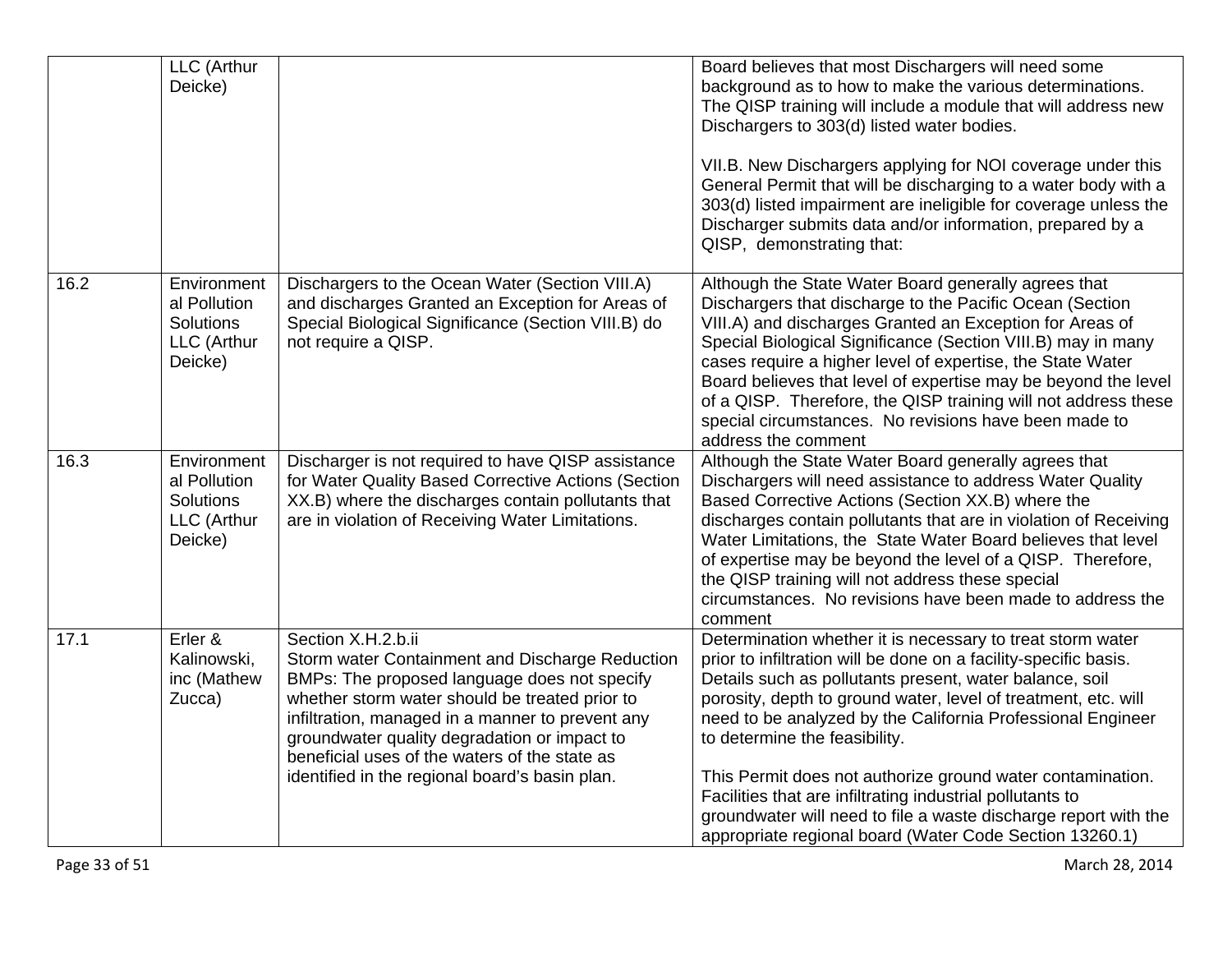| 18.1 | General      | We are unclear as to how it is ascertained that         | Commenter is instructed to see discussion in Fact Sheet II.D                                                                  |
|------|--------------|---------------------------------------------------------|-------------------------------------------------------------------------------------------------------------------------------|
|      | Public       | "numeric effluent limitations are infeasible."          | <b>Effluent Limitations</b>                                                                                                   |
|      | (Joyce       |                                                         |                                                                                                                               |
|      | Dillard)     |                                                         |                                                                                                                               |
| 19.1 | Heal the Bay | Total maximum daily loads ("TMDLs") numeric             | It is not feasible or appropriate for TMDL implementation                                                                     |
|      | (Peter       | waste load allocations ("WLAs") that apply to           | requirements to be included in this draft without proper                                                                      |
|      | Shellenbarge | Dischargers covered by the Draft Permit must be         | translation and input driven by Regional Water Board staff and                                                                |
|      | r Kristen    | directly incorporated into the permit as water quality- | stakeholders. Once drafted and vetted in accordance with the                                                                  |
|      | James)       | based effluent limitations ("WQBELs").                  | expectations cited in this Permit, the TMDL implementation                                                                    |
|      |              |                                                         | requirements will be subject to statewide stakeholder review                                                                  |
|      |              |                                                         | and consideration by the State Water Board. How the TMDL                                                                      |
|      |              |                                                         | implementation language will be incorporated into this Permit<br>will be determined by the State Water Board in the future by |
|      |              |                                                         | reopening this Permit and will have the normal review and                                                                     |
|      |              |                                                         | comment periods as required by law. No revisions have been                                                                    |
|      |              |                                                         | made to address the comment.                                                                                                  |
| 19.2 | Heal the Bay | The Draft Permit has been revised to allow              | The State Water Board considers the addition of the                                                                           |
|      | (Peter       | temporary suspended industrial activities to also       | temporary suspension requirements to be an improvement to                                                                     |
|      | Shellenbarge | suspend monitoring requirements. We have                | the current Permit. Currently, Dischargers are not required to                                                                |
|      | r Kristen    | concerns that this suspension of monitoring             | obtain samples outside of facility operating hours. However,                                                                  |
|      | James)       | requirements will not allow for discharges to be        | there is no specific requirement to stabilize the facility during                                                             |
|      |              | properly identified during storm events. The Permit     | lengthy periods when the facility is not in operation or a                                                                    |
|      |              | states that once necessary BMPs have been               | requirement that the Discharger disclose that the facility is not                                                             |
|      |              | implemented to stabilize a facility, the Discharger is  | in operation. This new permitting requirement continues to                                                                    |
|      |              | no longer required to (1) perform monthly visual        | allow Dischargers to suspend sampling during periods when                                                                     |
|      |              | observations and/or (2) monitor storm water flows       | the facility's activities are suspended but only if the Discharger                                                            |
|      |              | when sampling and analysis is deemed infeasible.        | first implements stabilization BMPs to remove, clean, or                                                                      |
|      |              |                                                         | contain sources of pollutants at the facility. Dischargers are                                                                |
|      |              |                                                         | required to amend their SWPPPS to provide the stabilization                                                                   |
|      |              |                                                         | BMPs and notify the State Water Board via SMARTS that the                                                                     |
|      |              |                                                         | BMPs have been implemented, when the facility's activities                                                                    |
|      |              |                                                         | are suspended, and when the facility's activities No revisions<br>have been made to address the comment                       |
| 19.3 | Heal the Bay | The Draft Permit fails to meaningfully evaluate         | Developing a framework and timeframe to evaluate data and                                                                     |
|      | (Peter       | existing, readily available data to establish and       | develop numeric limits are not permit requirements and,                                                                       |
|      | Shellenbarge | include numeric limits for toxic chemicals associated   | therefore, outside the scope of this response to comments. It                                                                 |
|      | r Kristen    | with storm water runoff from the thousands of           | is more appropriate to capture this interest in the Storm Water                                                               |
|      | James)       | industrial facilities across California (despite        | Strategic Work Plan effort led by State Water Board staff,                                                                    |
|      |              | demonstration that such limits are feasible and         | beginning in April 2014.                                                                                                      |
|      |              | currently being attained by the majority of industrial  |                                                                                                                               |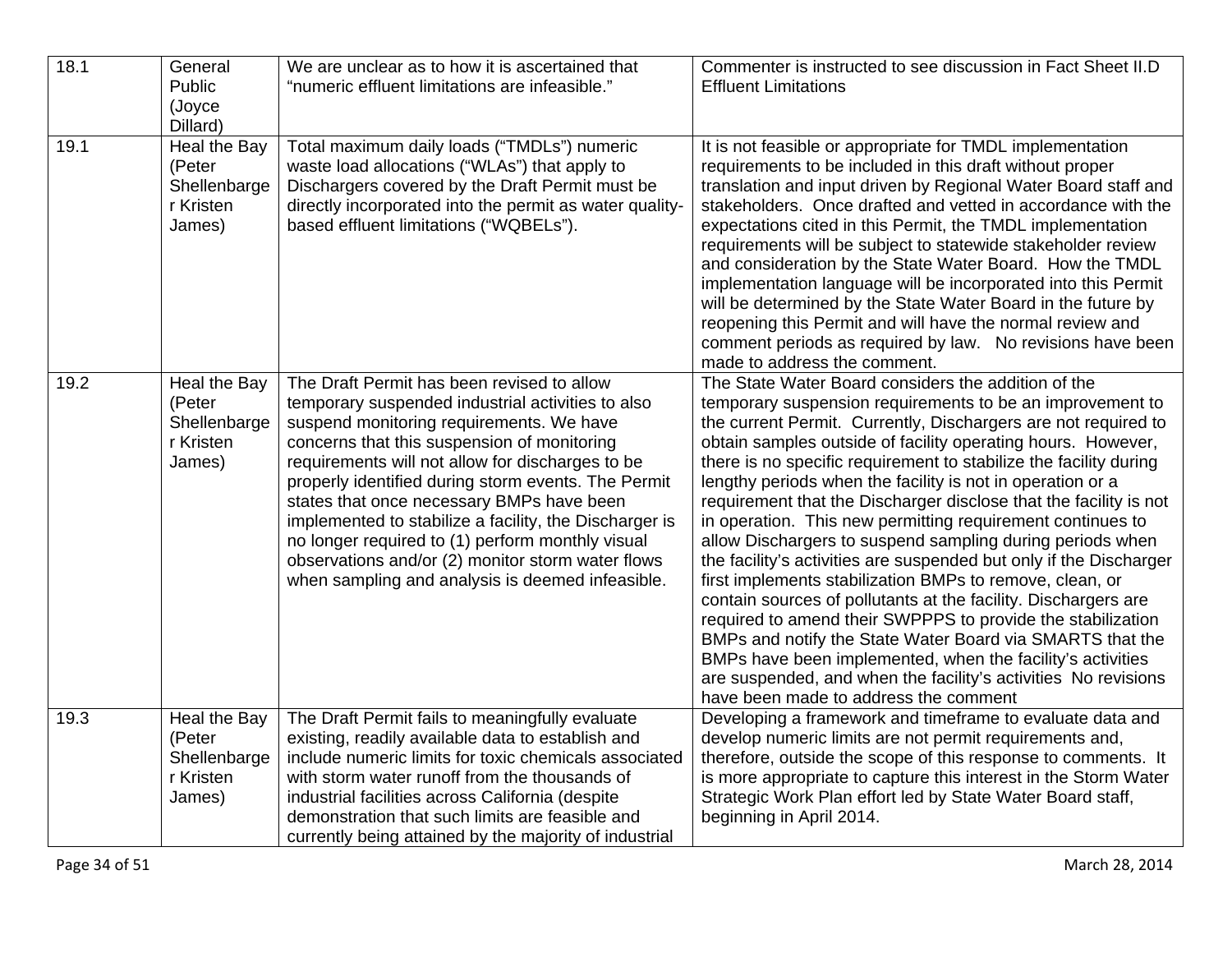|      |                      | sites). During the timeframe between the adoption                                                     | The State Water Board disagrees with comment regarding                                                                |
|------|----------------------|-------------------------------------------------------------------------------------------------------|-----------------------------------------------------------------------------------------------------------------------|
|      |                      | of the Final Draft Permit and the implementation                                                      | reopening this Permit for the purposed of amending                                                                    |
|      |                      | date of July 2015, we believe that the Board should                                                   | monitoring requirements. This Permit contains a                                                                       |
|      |                      | develop a framework for assessing industrial data to                                                  | comprehensive approach for Dischargers to evaluate their                                                              |
|      |                      | ensure the Board will achieve the ability to                                                          | discharges against defined NAL exceedances and when                                                                   |
|      |                      | determine the feasibility of numeric limits. The                                                      | necessary implement appropriate BMP enhancements. This                                                                |
|      |                      | Board should make data collection to inform future                                                    | outcome will not be achieved for most Dischargers until 3 to 4                                                        |
|      |                      | numeric limits a priority, and put in place a                                                         | years at a minimum. Altering the monitoring requirements                                                              |
|      |                      | framework for assessing the adequacy of data                                                          | would likely result in incomparable data which would interfere                                                        |
|      |                      | collection and monitoring parallel to permit                                                          | with the completion of the Level1 and Level 2 ERAs. The                                                               |
|      |                      | implementation. This should include consideration                                                     | sampling required in this Permit is double that of the current                                                        |
|      |                      | of using the Permit's reopener clause to make                                                         | Permit and the requirements of when a Discharger can take                                                             |
|      |                      | revisions to the monitoring and reporting                                                             | samples has been significantly loosened. This will result in a                                                        |
|      |                      | requirements as deemed necessary.                                                                     | significant amount of data captured from all parts of the state.                                                      |
|      |                      |                                                                                                       | In addition, Regional Boards retain their authority to require                                                        |
|      |                      |                                                                                                       | additional parameters. This can be done by industry or by                                                             |
|      |                      |                                                                                                       | watershed. The State Water Board firmly believes the                                                                  |
|      |                      |                                                                                                       | monitoring requirements are fundamentally sound, in line with                                                         |
|      |                      |                                                                                                       | other General Permits available around the country, and                                                               |
|      |                      |                                                                                                       | should achieve the goals of assisting Dischargers to                                                                  |
|      |                      |                                                                                                       | determine whether they are complying with this Permit. No                                                             |
|      |                      |                                                                                                       | revisions have been made to address the comment.                                                                      |
| 19.4 | Heal the Bay         | The Draft Permit (section X.6) offers industrial                                                      | This Permit only allows Discharger the alternative of                                                                 |
|      | (Peter               | facilities an exception to design storm standards for                                                 | constructing treatment control BMPs that are less than the                                                            |
|      | Shellenbarge         | treatment control BMPs if an alternative will achieve                                                 | design storm standards if the Discharger prepares Level 2                                                             |
|      | r Kristen            | compliance with the effluent limitations outlined in                                                  | Technical Report justifying that the design storm standard                                                            |
|      | James)               | the Permit. All treatment control BMPs should be                                                      | exceeds BAT/BCT. The design storm standards do not                                                                    |
|      |                      | designed, at a minimum, to achieve all three volume                                                   | constitute a compliance storm in which case the State Water                                                           |
|      |                      | based standards outlined in section X.6.a. No                                                         | Board would have performed a technical analysis established                                                           |
|      |                      | exceptions should be allowed in the permit, no                                                        | criteria that represent BAT/BCT. In addition, the exception to                                                        |
|      |                      | matter when or scale of BMP implementation.                                                           | the design storm standard does not apply to discharges to                                                             |
|      |                      | Removing the exception ensures BMP treatment                                                          | impaired water bodies where more stringent treatment                                                                  |
|      |                      | consistency for all industrial storm water projects                                                   | controls may be necessary. No revisions have been made to                                                             |
| 20.1 | Hunton &             | throughout the State.                                                                                 | address the comment                                                                                                   |
|      | Williams on          | The 2014 Draft Permit does not adequately address<br>the comments submitted in 2013 on the compliance | The State Water Board does not presume that the minimum<br>BMPs in this Permit represent BAT/BCT for all Dischargers. |
|      | behalf of            | with the IGP constituted compliance with the CWA,                                                     | The State Water Board believes that many Dischargers will be                                                          |
|      | <b>Utility Water</b> | because the IGP's minimum best management                                                             | in compliance with BAT/BCT by implementing the minimum                                                                |
|      | <b>Act Group</b>     | practice (BMP) requirements embody all applicable                                                     | BMPs required in this Permit. However, many Dischargers                                                               |
|      | (Kristy              | technology-based or water quality-based standards                                                     | have facility operations where pollutants cannot be adequately                                                        |
|      |                      |                                                                                                       |                                                                                                                       |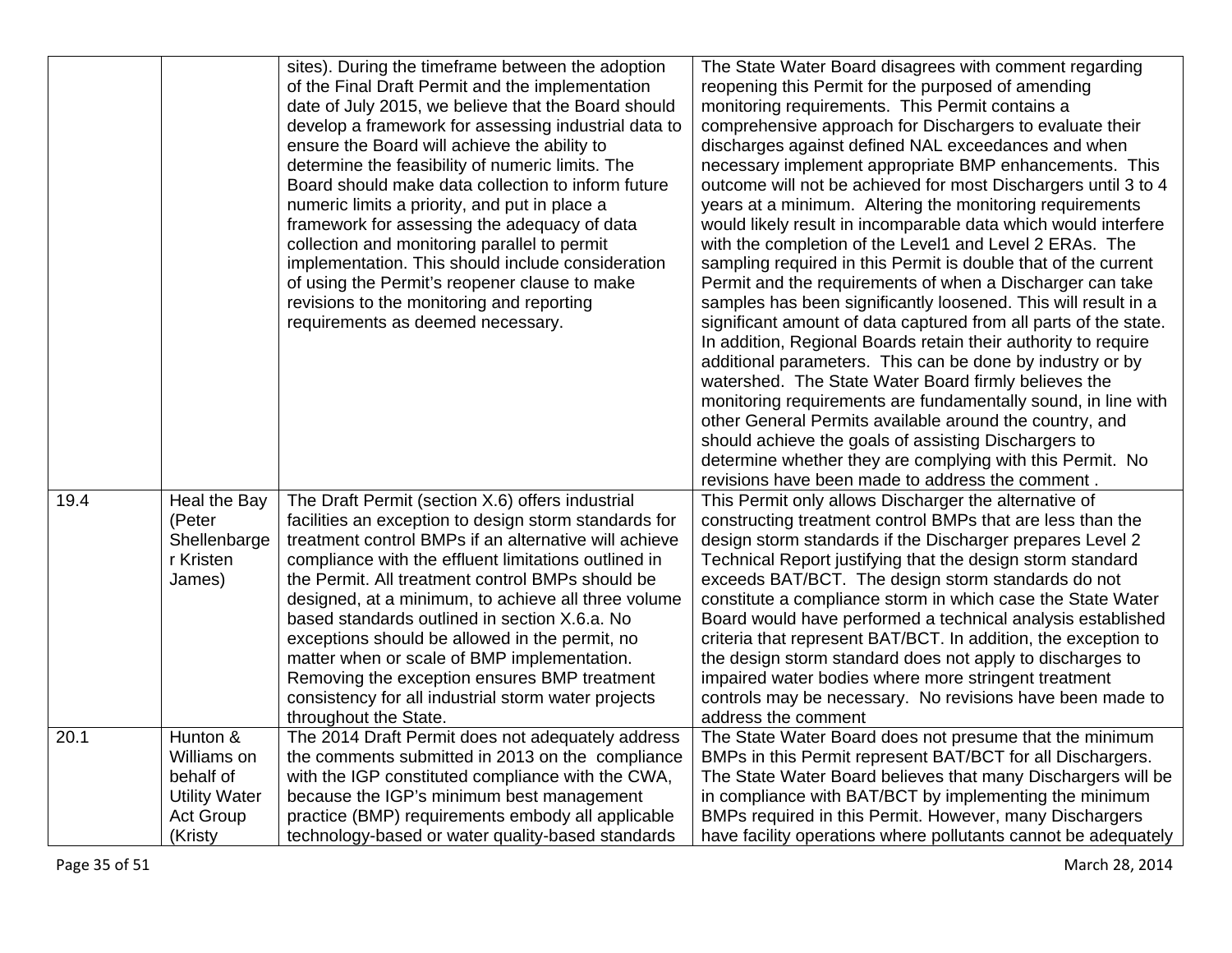|      | Bulleit)                                                                                                | (6 specific comments in letter).                                                                                                                                                                                                                                                                                                                                                                 | controlled by the minimum BMPs. An example is a<br>Discharger that handles materials outdoors that are easily<br>mobilized by contact with storm water. Since pollutant loading<br>would increase, such Dischargers must select appropriate<br>advanced BMPs to reduce pollutants in storm water<br>discharges to meet BAT/BCT.<br>The design storm standards do not constitute a compliance<br>storm or BAT/BCT, for which, the State Water Board would<br>have performed a technical analysis established criteria that<br>represent BAT/BCT. In addition, the exception to the design<br>storm standard does not apply to discharges to impaired water<br>bodies where more stringent treatment controls may be<br>necessary. The State Water Board reviewed much of the<br>research already conducted establishing the 85 <sup>th</sup> percentile<br>and is satisfied that it represents an adequate balance<br>between water quality protection and cost of compliance for<br>many compliance scenarios. State Water Board staff<br>anticipates that the next five years will involve review of<br>effluent sampling data and Level 2 technical Reports (for<br>specific best management practice performance data) to<br>either adjust the design storm standards or, for some sectors,<br>evaluate the feasibility of compliance storm criteria. No<br>revisions have been made to address the comment. |
|------|---------------------------------------------------------------------------------------------------------|--------------------------------------------------------------------------------------------------------------------------------------------------------------------------------------------------------------------------------------------------------------------------------------------------------------------------------------------------------------------------------------------------|-----------------------------------------------------------------------------------------------------------------------------------------------------------------------------------------------------------------------------------------------------------------------------------------------------------------------------------------------------------------------------------------------------------------------------------------------------------------------------------------------------------------------------------------------------------------------------------------------------------------------------------------------------------------------------------------------------------------------------------------------------------------------------------------------------------------------------------------------------------------------------------------------------------------------------------------------------------------------------------------------------------------------------------------------------------------------------------------------------------------------------------------------------------------------------------------------------------------------------------------------------------------------------------------------------------------------------------------------------------------------------------------------------------------|
| 20.2 | Hunton &<br>Williams on<br>behalf of<br><b>Utility Water</b><br><b>Act Group</b><br>(Kristy<br>Bulleit) | By implementing the minimum BMPs described in<br>the IGP, Dischargers would be presumed to be<br>meeting the BAT/BCT standards; advanced BMPs<br>only would be required in those instances where<br>NAL exceedances indicated that the minimum<br>BMPs did not adequately control discharges to meet<br>the BAT/BCT standards; and NALs are applicable<br>and relevant to California facilities. | The State Water Board does not presume that the minimum<br>BMPs in this Permit represent BAT/BCT for all Dischargers.<br>The State Water Board believes that many Dischargers will be<br>in compliance with BAT/BCT by implementing the minimum<br>BMPs required in this Permit. However, many Dischargers<br>have facility operations where pollutants cannot be adequately<br>controlled by the minimum BMPs. An example is a<br>Discharger that handles materials outdoors that are easily<br>mobilized by contact with storm water. Since pollutant loading<br>would increase, such Dischargers must select appropriate<br>advanced BMPs to reduce pollutants in storm water<br>discharges to meet BAT/BCT.                                                                                                                                                                                                                                                                                                                                                                                                                                                                                                                                                                                                                                                                                                 |
| 20.3 | Hunton &<br>Williams on<br>behalf of<br><b>Utility Water</b>                                            | By implementing the minimum BMPs, Dischargers<br>would be presumed to be meeting any required<br>water quality-based effluent limitations or receiving<br>water limitations; A Discharger may comply with                                                                                                                                                                                        | Dischargers to impaired water bodies may need to implement<br>BMPs beyond BAT/BCT to attain compliance with water<br>quality standards. There is no presumption that the minimum<br>BMPs and any additional advanced BMPs will satisfy water                                                                                                                                                                                                                                                                                                                                                                                                                                                                                                                                                                                                                                                                                                                                                                                                                                                                                                                                                                                                                                                                                                                                                                    |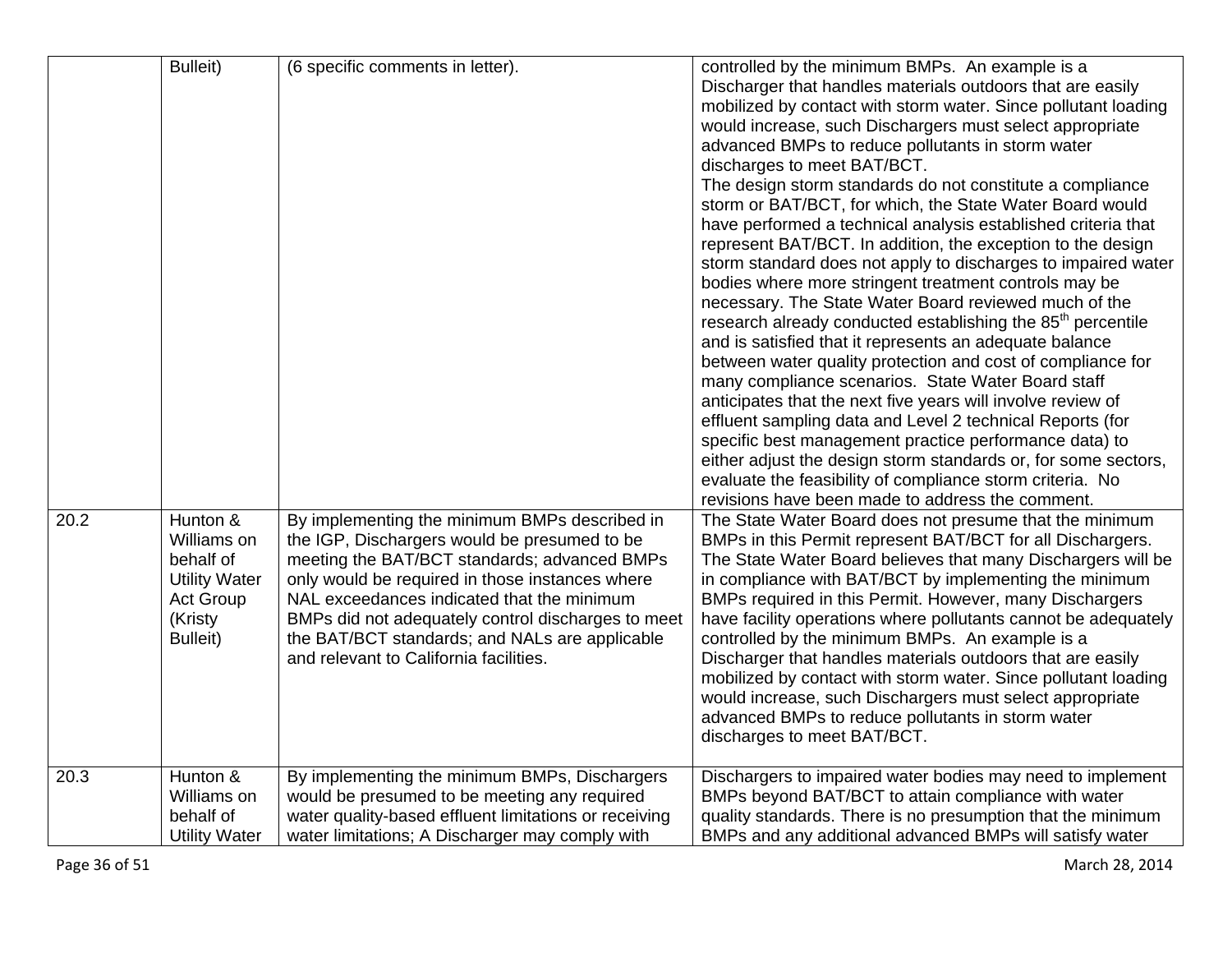|      | <b>Act Group</b><br>(Kristy<br>Bulleit)                                                                 | receiving water limitations through implementation<br>of water quality-based corrective action; and water<br>quality standards apply in the receiving water, not to<br>the stormwater at the point of discharge.     | quality standards. This Permit has two mechanisms to require<br>more stringent BMPs beyond BAT/BCT. The Regional Boards<br>can require more stringent BMPs through the process<br>described in Section XX. B Water Quality based Corrective<br>Actions and through the future TMDL implementation<br>language that will be included in the after the re-opening of<br>this Permit.<br>No revisions have been made to address the<br>comment                                                                                                                                                                                                                                                                     |
|------|---------------------------------------------------------------------------------------------------------|----------------------------------------------------------------------------------------------------------------------------------------------------------------------------------------------------------------------|-----------------------------------------------------------------------------------------------------------------------------------------------------------------------------------------------------------------------------------------------------------------------------------------------------------------------------------------------------------------------------------------------------------------------------------------------------------------------------------------------------------------------------------------------------------------------------------------------------------------------------------------------------------------------------------------------------------------|
| 20.4 | Hunton &<br>Williams on<br>behalf of<br><b>Utility Water</b><br><b>Act Group</b><br>(Kristy<br>Bulleit) | Technology based effluent limitations must be<br>developed.                                                                                                                                                          | Technology-based effluent limitations applicable to industrial<br>activities are based on best conventional pollutant control<br>technology (BCT) for conventional pollutants, and best<br>available technology economically achievable (BAT) for toxic<br>and non-conventional pollutants. (CWA § 301(b)(1)(A) and<br>$(2)(A)$ .) Dischargers are required to implement an effective<br>suite of BMPs that meet the technology and water-quality<br>based limitations of this General Permit.                                                                                                                                                                                                                  |
| 20.5 | Hunton &<br>Williams on<br>behalf of<br><b>Utility Water</b><br><b>Act Group</b><br>(Kristy<br>Bulleit) | Please clarify when any requirement to implement<br>advanced BMPs that are connected to NAL<br>exceedances.                                                                                                          | The State Water Board does not presume that the minimum<br>BMPs in this Permit represent BAT/BCT for all Dischargers.<br>The State Water Board believes that many Dischargers will be<br>in compliance with BAT/BCT by implementing the minimum<br>BMPs required in this Permit. However, many Dischargers<br>have facility operations where pollutants cannot be adequately<br>controlled by the minimum BMPs. An example is a<br>Discharger that handles materials outdoors that are easily<br>mobilized by contact with storm water. Since pollutant loading<br>would increase, such Dischargers must select appropriate<br>advanced BMPs to reduce pollutants in storm water<br>discharges to meet BAT/BCT. |
| 20.6 | Hunton &<br>Williams on<br>behalf of<br><b>Utility Water</b><br><b>Act Group</b><br>(Kristy<br>Bulleit) | If NAL exceedances persist after a Discharger has<br>implemented advanced BMPs the Discharger need<br>not take any additional steps (which highlights that<br>the NALs may not be relevant to California facilities) | The State Water Board disagrees with the comment.<br>Dischargers that have implemented the minimum BMPs and<br>any advanced BMPs and still have NAL exceedances are<br>required to prepare a Level 2 Technical Report demonstrating<br>that the BMPs the Discharger has implemented satisfy<br>BAT/BCT. There may be cases that a full BAT/BCT analysis<br>will result in the Discharger implementing additional BMPs.<br>No revisions have been made to address the comment                                                                                                                                                                                                                                    |
| 20.7 | Hunton &<br>Williams on                                                                                 | All Dischargers should be able to make "non-<br>industrial pollutant source" and "natural background                                                                                                                 | Per the public notice for the 2014 "Final Draft Industrial<br>General Permit", this comment does not address the proposed                                                                                                                                                                                                                                                                                                                                                                                                                                                                                                                                                                                       |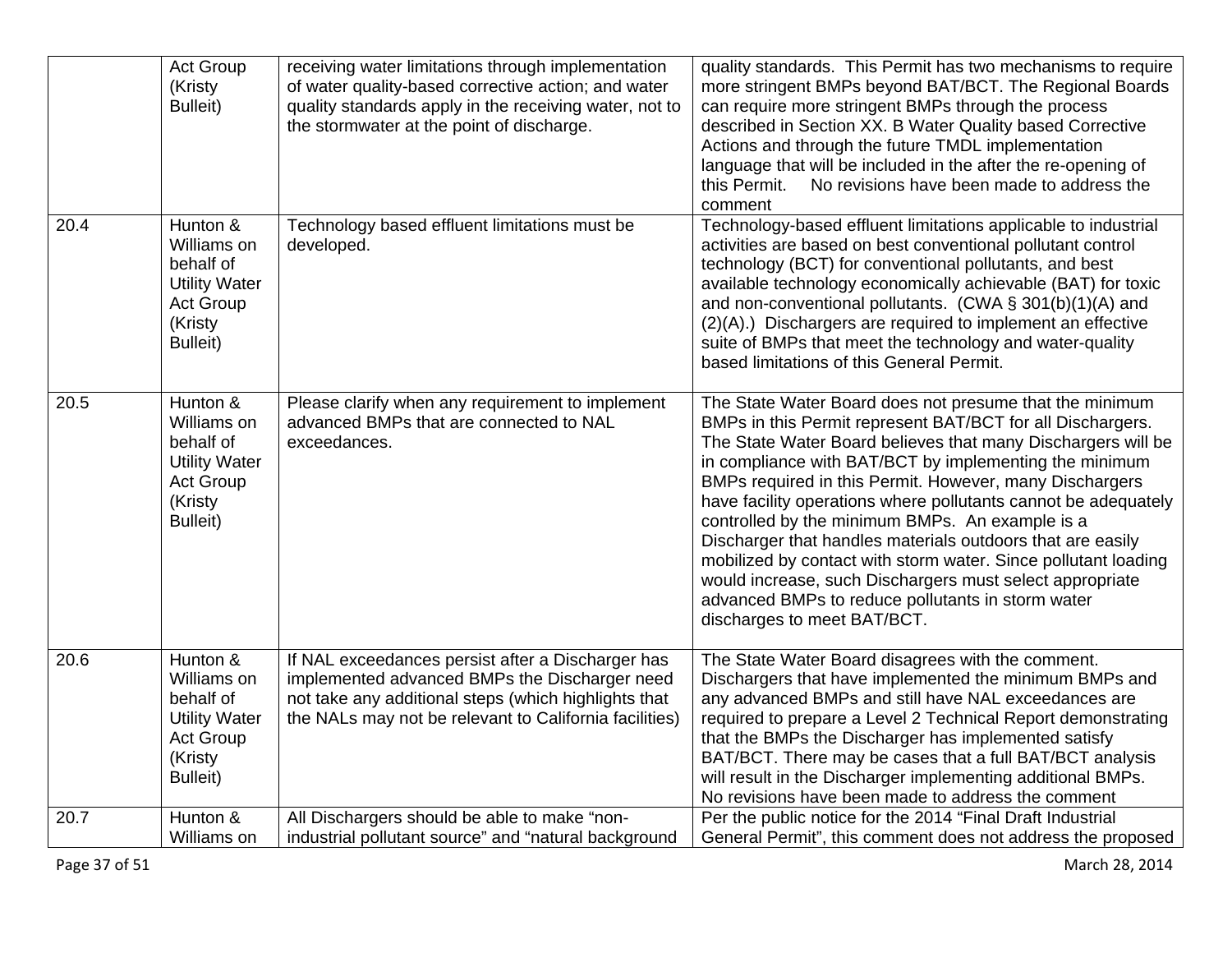|      | behalf of            | source' demonstrations, and Dischargers making     | revisions that have been made since July 19, 2013 and            |
|------|----------------------|----------------------------------------------------|------------------------------------------------------------------|
|      | <b>Utility Water</b> | such demonstrations will be given baseline status. | therefore is outside the scope of comments we are accepting      |
|      | <b>Act Group</b>     |                                                    | during this written comment period. As a result we are not       |
|      | (Kristy              |                                                    | responding to the comment and refer you generally to our         |
|      | Bulleit)             |                                                    | previous "response to comments" documents as we may have         |
|      |                      |                                                    | previously received a similar and provided a written response.   |
|      |                      |                                                    | <b>Notice</b>                                                    |
|      |                      |                                                    | link: http://www.waterboards.ca.gov/water_issues/programs/st     |
|      |                      |                                                    | ormwater/docs/industrial permitdocs/040114notice igp.pdf         |
|      |                      |                                                    |                                                                  |
|      |                      |                                                    | <b>SUBMISSION OF COMMENTS</b>                                    |
|      |                      |                                                    | The State Water Board will only accept written and oral          |
|      |                      |                                                    | comments that are limited to the identified proposed revisions   |
|      |                      |                                                    | to the Final Draft Industrial General Permit made since July     |
|      |                      |                                                    | 19, 2013. Each public comment must clearly relate to a           |
|      |                      |                                                    | proposed revision and identify the revision by the applicable    |
|      |                      |                                                    | permit section number. Comments that address any other           |
|      |                      |                                                    | aspect, section, or requirement of the Final Draft Industrial    |
|      |                      |                                                    | General Permit will not be accepted. No additional evidence      |
|      |                      |                                                    | may be submitted, unless it directly relates to a proposed       |
|      |                      |                                                    | revision.                                                        |
| 20.8 | Hunton &             | The 2014 draft IGP appears to undermine that       | This General Permit contains a primary, narrative technology-    |
|      | Williams on          | clarity. Section V.A now provides that             | based effluent limitation (TBEL) to "implement BMPs that         |
|      | behalf of            | Dischargers are to "implement BMPs that comply     | comply with the BAT/BCT requirements of this General Permit      |
|      | <b>Utility Water</b> | with the BAT/BCT requirements of this              | to reduce or prevent discharges of pollutants in their storm     |
|      | Act Group            | General Permit to reduce or prevent discharges of  | water discharge in a manner that reflects best industry          |
|      | (Kristy              | pollutants in their storm water discharge"         | practice considering technological availability and economic     |
|      | Bulleit)             | The new, underlined text appears to say, in a      | practicability and achievability," As well as specific narrative |
|      |                      | circular fashion, that in order to meet the CWA's  | TBELs that include more specific best management practices       |
|      |                      | BAT/BCT requirements, a Discharger has to          | (BMPs). This suite of TBELs, when applied appropriately to a     |
|      |                      | implement BMPs that meet the BAT/BCT               | specific facility, represents compliance with the BAT/BCT        |
|      |                      | requirements. Rather than a permit where the       | requirements set forth in laws and regulations.                  |
|      |                      | permit writer has determined effluent limitations  |                                                                  |
|      |                      | achievable based on BAT/BCT technology, the        |                                                                  |
|      |                      | 2014 draft IGP could be interpreted to require     |                                                                  |
|      |                      | Dischargers to make that determination themselves. |                                                                  |
|      |                      | This is not what the CWA requires. Even if         |                                                                  |
|      |                      | a Discharger implements the minimum BMPs           |                                                                  |
|      |                      | described in Section H.1, he or she would be       |                                                                  |
|      |                      | susceptible to a claim that the BMPs do not comply |                                                                  |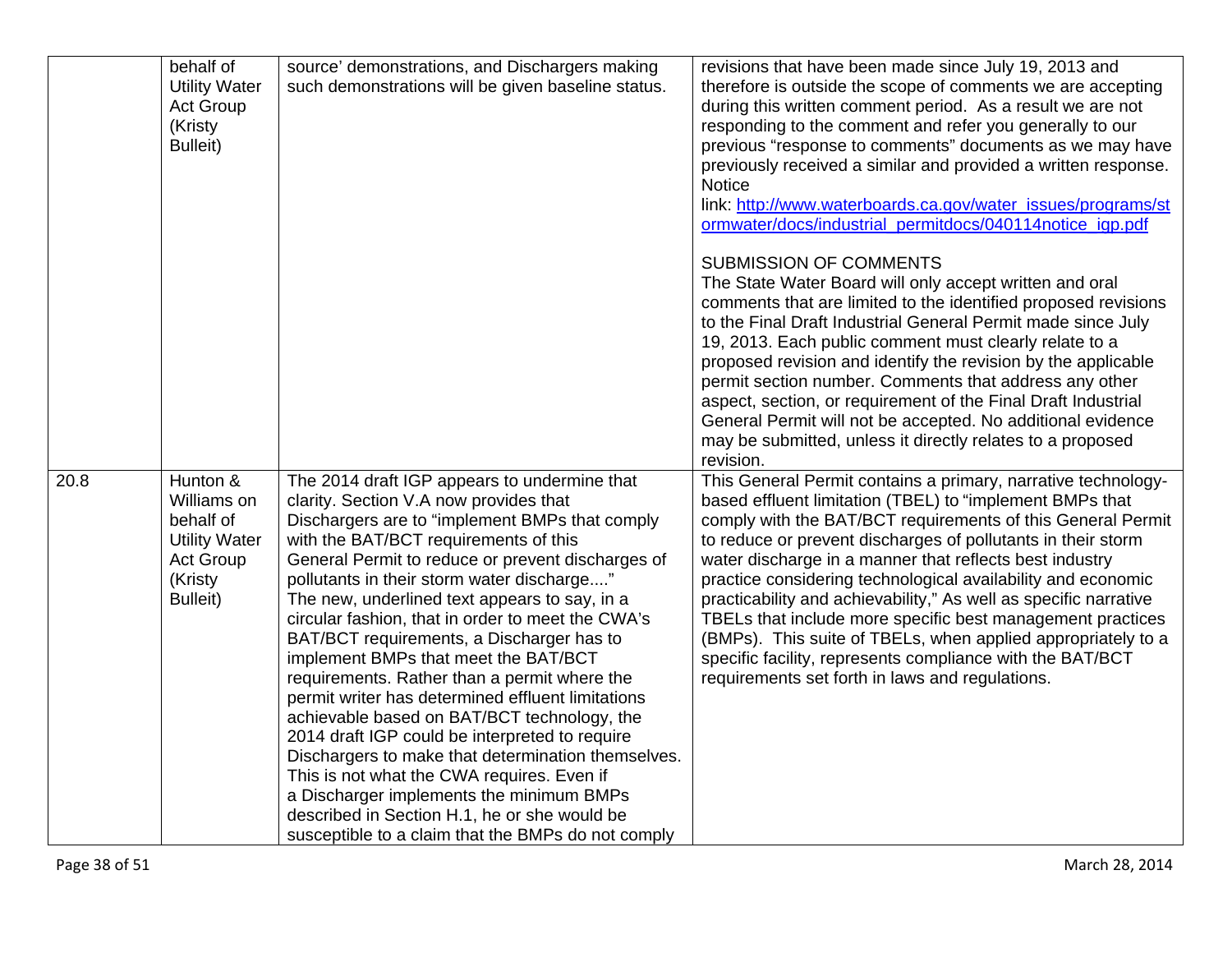|       |                                                                                                         | with BAT/BCT requirements.                                                                                                                                                                                                                                                                                                                                                                                                                                                                                                                                                                                                                                                                                                               |                                                                                                                                                                                                                                                                                                                                                                                                                                                                                                                                                                                                                                                                                                                          |
|-------|---------------------------------------------------------------------------------------------------------|------------------------------------------------------------------------------------------------------------------------------------------------------------------------------------------------------------------------------------------------------------------------------------------------------------------------------------------------------------------------------------------------------------------------------------------------------------------------------------------------------------------------------------------------------------------------------------------------------------------------------------------------------------------------------------------------------------------------------------------|--------------------------------------------------------------------------------------------------------------------------------------------------------------------------------------------------------------------------------------------------------------------------------------------------------------------------------------------------------------------------------------------------------------------------------------------------------------------------------------------------------------------------------------------------------------------------------------------------------------------------------------------------------------------------------------------------------------------------|
| 20.9  | Hunton &<br>Williams on<br>behalf of<br><b>Utility Water</b><br><b>Act Group</b><br>(Kristy<br>Bulleit) | Board staff, however, did not clarify in the 2014 draft<br>IGP that implementation of the minimum<br>BMPs gives rise to a presumption that a discharge<br>is not causing or contributing to a WQS<br>exceedance. While that presumption appears in the<br>Fact Sheet, we renew our request that the Board<br>revise the IGP before adoption to clarify this<br>presumption. The Fact Sheet states:<br>"Implementation of the BMPs required under<br>Section V of this General Permit will typically result<br>in compliance with WQS." Fact Sheet, II.E., p. 22.                                                                                                                                                                         | Dischargers to impaired water bodies may need to implement<br>BMPs beyond BAT/BCT to attain compliance with water<br>quality standards. There is no presumption that the minimum<br>BMPs and any additional advanced BMPs will satisfy water<br>quality standards. This Permit has two mechanisms to require<br>more stringent BMPs beyond BAT/BCT. The Regional Boards<br>can require more stringent BMPs through the process<br>described in Section XX. B Water Quality based Corrective<br>Actions and through the future TMDL implementation<br>language that will be included in the after the re-opening of<br>this Permit.<br>No revisions have been made to address the<br>comment.                             |
| 20.10 | Hunton &<br>Williams on<br>behalf of<br><b>Utility Water</b><br>Act Group<br>(Kristy<br>Bulleit)        | based on new language in Section XII.D.1 defining<br>that a<br>"new Level 2 NAL exceedance" is an exceedance<br>for (i) a new parameter not already being<br>addressed or (ii) the same parameter in a new<br>drainage area. A Level 2 ERA Action Plan only is<br>required for a new Level 2 NAL exceedance.<br>Further, submittal of a Level 2 ERA Technical<br>Report follows submittal of the Level 2 ERA Action<br>Plan. However, new language in Section XII.D.3.c<br>appears to contradict both the new definition of<br>"new Level 2 NAL exceedance" in Section XII.D.1<br>and the Fact Sheet by suggesting that a new<br>Level 2 ERA Technical Report is required for NAL<br>exceedances of the same parameter/drainage<br>area. | The State Water Board agrees that revisions are necessary to<br>clarify that only Dischargers that have submitted a Level 2<br>Technical Report containing an Industrial Activity BMP<br>Demonstrations that is expected to eliminate future NAL<br>exceedances are required to update their Technical Report<br>based on new exceedances of the same parameter and the<br>same drainage area. Addition to Section XII.D.3.c If there are<br>no changes prompting an update of the Level 2 ERA<br>Technical Report, as specified above, the Discharger will<br>provide this certification in the Annual Report that there have<br>been no changes warranting re-submittal of the Level 2 ERA<br><b>Technical Report.</b> |
| 21.1  | Lake Tahoe<br>Marina<br>Association<br>(M. Elie<br>Alyeshmerni)                                         | In Section X.H.3 - Temporary Suspension of<br>Industrial Activities - the Draft Industrial General<br>Permit discusses temporary suspension of industrial<br>activities, and allows for the Discharger to suspend<br>monitoring if it is infeasible to conduct monitoring<br>while industrial activities are suspended (e.g., the<br>facility is not staffed, or the facility is remote or<br>inaccessible) and the facility has been stabilized.<br>During winter months for many of the marinas at<br>Lake Tahoe (our offseason), While our facilities are<br>not remotely located, staffing is reduced to skeleton                                                                                                                    | In the commenter's example, the facility is accessible, but not<br>staffed. One of the requirements in section X.H.3 is that the<br>Discharger is required submit via SMARTS a justification<br>explaining why monitoring is infeasible at the facility during the<br>period of temporary suspension of industrial activities. That a<br>facility is closed and unstaffed is one example of why<br>monitoring may be infeasible at a facility. The facility does not<br>need to be remote to qualify for monitoring suspension.<br>Dischargers should be aware that the Regional Boards may<br>reject the request for suspension of monitoring activities. No<br>revisions have been made to address the comment.        |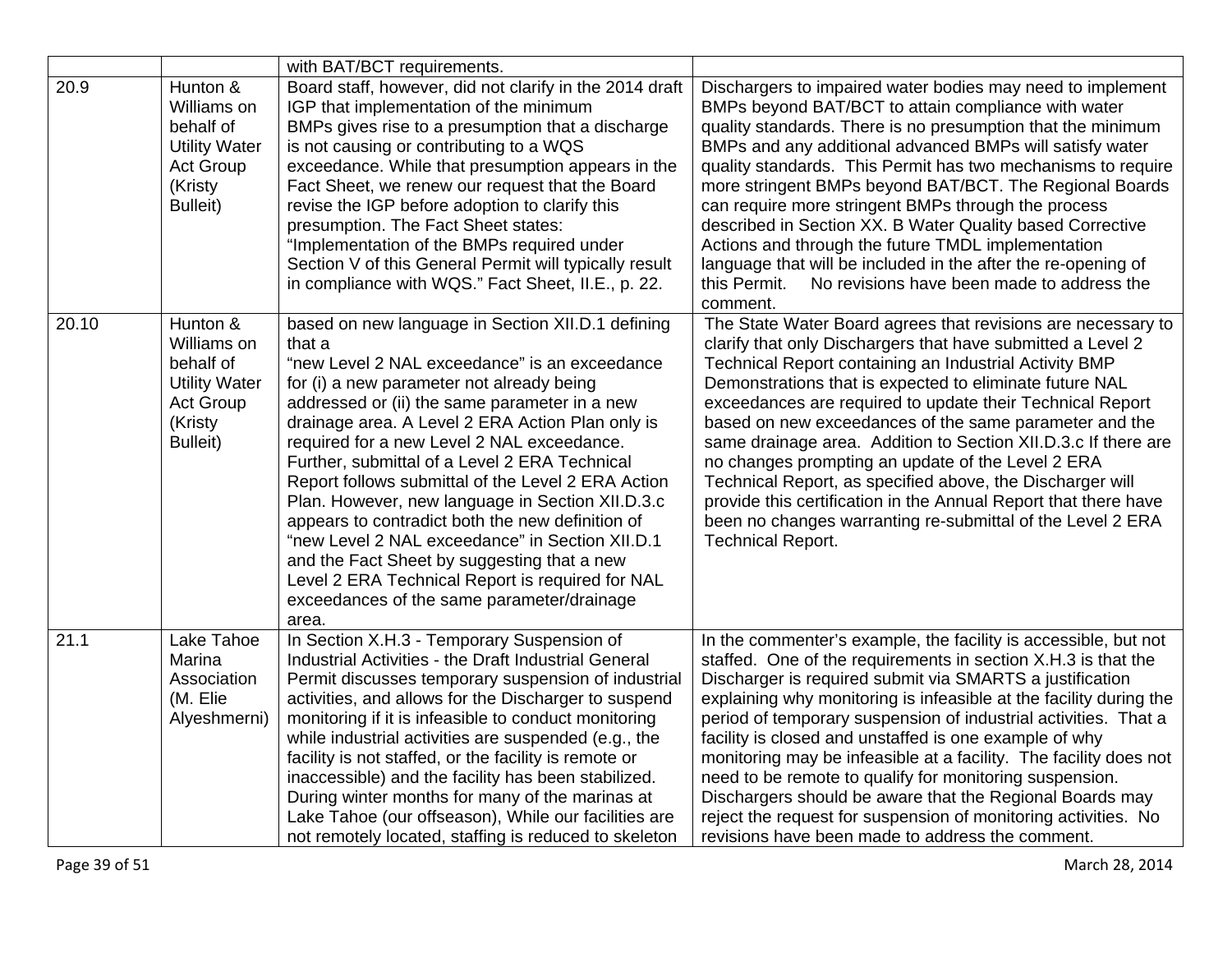|      |              | levels, all boats have been removed from the water     |                                                                    |
|------|--------------|--------------------------------------------------------|--------------------------------------------------------------------|
|      |              | and placed in indoor storage, or removed from the      |                                                                    |
|      |              | property altogether. Service departments are           |                                                                    |
|      |              | closed. Fueling operations are closed and sealed for   |                                                                    |
|      |              | the winter for protection from the elements. In some   |                                                                    |
|      |              | cases, where there is no year-round restaurant or      |                                                                    |
|      |              | retail business associated with the marina, the        |                                                                    |
|      |              | parking lot and work areas are left snowed over with   |                                                                    |
|      |              | no plow service. Our concern is that with the site not |                                                                    |
|      |              | being remotely located" and with some staff present    |                                                                    |
|      |              | (even if minimal), would we meet the definition that   |                                                                    |
|      |              | allows for "Temporary Suspension of Industrial         |                                                                    |
|      |              | Activities"? Expanding this concern to other types of  |                                                                    |
|      |              | businesses in other locations, we see this impacting   |                                                                    |
|      |              | a wide range of recreational based businesses          |                                                                    |
|      |              | and seasonal agriculture related businesses, and       |                                                                    |
|      |              | possibly others. A more complete definition of         |                                                                    |
|      |              | "Temporary Suspension of Industrial Activities"        |                                                                    |
|      |              | would allow for these types of businesses to           |                                                                    |
|      |              | implement appropriate HMP's for the off-season and     |                                                                    |
|      |              | then suspend inspections and monitoring until the      |                                                                    |
|      |              | resumption of activities.                              |                                                                    |
| 21.2 | Lake Tahoe   | In Section XX.C.2- Requirements for Dischargers        | The No Discharge Technical Report shall be signed (wet             |
|      | Marina       | Claiming "No Discharge" through the Notice of Non-     | signature and license number) by a California licensed             |
|      | Association  | Applicability (NONA), one of the requirements is that  | professional engineer. Dischargers will need to carefully          |
|      | (M. Elie     | "The facility is engineered and constructed to have    | analyze their storm water for the potential of the pollutant to    |
|      | Alyeshmerni) | contained the maximum historic precipitation event     | reach waters of the United States. Infiltration is encouraged at   |
|      |              | (or series of events) using the precipitation data     | sites that do not have pollutants the can have negative            |
|      |              | collected from the National Oceanic and                | impacts to human health and the environment. In all cases          |
|      |              | Atmospheric Agency's website (or other nearby          | facility specific details (pollutant present, water balance in the |
|      |              | precipitation data available from other government     | shallow soil, infiltration, treatment etc.) will need to be        |
|      |              | agencies); or so that                                  | analyzed by the California Professional Engineer. New              |
|      |              | there will be no discharge of industrial storm water   | language has been added to this Permit to clarify the guiding      |
|      |              | to waters of the United States, including no           | principles need to determine when discharges occur.                |
|      |              | discharge to groundwater that has a direct             |                                                                    |
|      |              | hydrologic connection to waters of the United          | This Permit does not authorize ground water contamination.         |
|      |              | States." We believe that in the case of facilities     | Facilities that are infiltrating industrial pollutants to          |
|      |              | which do utilize infiltration as a means of storm-     | groundwater will need to file a waste discharge report with the    |
|      |              | water disposal, but are located such that a            | appropriate regional board (Water Code Section 13260.1). No        |
|      |              | hydrologic connection to waters of the United States   | revisions have been made to address the comment.                   |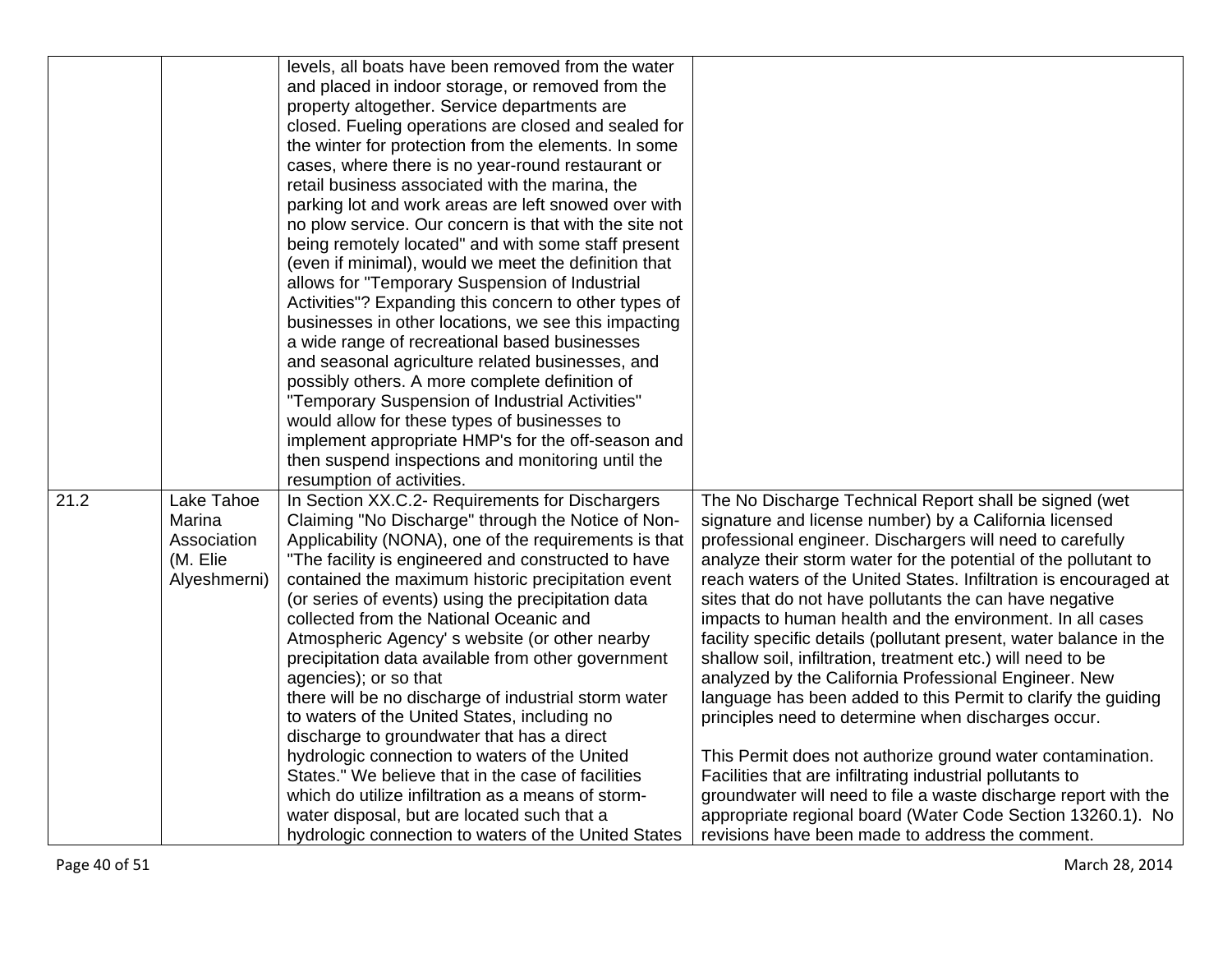|      |                                                                                                        | may exist, there are still benefits to infiltration that<br>should not be discouraged. Suspended Solids is a<br>good example of a pollutant that would be filtered<br>out, even when the infiltration galleries are only a<br>short distance from waters of the United States.<br>These Dischargers may still not qualify for a NONA,<br>but this situation should be accounted for. A<br>suggestion is to include modifications in the<br>Monitoring, Sampling and Reporting requirements to<br>eliminate testing for constituents readily mitigated<br>through infiltration, while continuing to test for<br>pollutants that could pass through to the waters of<br>the United States. |                                                                                                                                                                                                                                                                                                                                                                                                                                                                                                                                                                                 |
|------|--------------------------------------------------------------------------------------------------------|------------------------------------------------------------------------------------------------------------------------------------------------------------------------------------------------------------------------------------------------------------------------------------------------------------------------------------------------------------------------------------------------------------------------------------------------------------------------------------------------------------------------------------------------------------------------------------------------------------------------------------------------------------------------------------------|---------------------------------------------------------------------------------------------------------------------------------------------------------------------------------------------------------------------------------------------------------------------------------------------------------------------------------------------------------------------------------------------------------------------------------------------------------------------------------------------------------------------------------------------------------------------------------|
| 22.1 | Los Angeles<br>County<br>Integrated<br>Waste<br>Management<br><b>Task Force</b><br>(Margaret<br>Clark) | We are concerned with the failure of the proposal to<br>require industrial facilities and specifically<br>composting facilities handling solid waste to comply<br>with similar requirements as those imposed on local<br>governments.                                                                                                                                                                                                                                                                                                                                                                                                                                                    | This Permit requires Dischargers to comply with all local and<br>other government laws and ordinances. No revisions have<br>been made to address the comment.                                                                                                                                                                                                                                                                                                                                                                                                                   |
| 22.2 | Los Angeles<br>County<br>Integrated<br>Waste<br>Management<br><b>Task Force</b><br>(Margaret<br>Clark) | We recommend incorporating measures to ensure<br>that the proposed Order would be consistent with<br>the Clean Air Act and Clean Water Act requirements<br>under the purview of other State, regional, special<br>districts (such as sanitation and flood control<br>districts, and local jurisdictions.                                                                                                                                                                                                                                                                                                                                                                                 | This Permit requires Dischargers to comply with all local and<br>other government laws and ordinances. No revisions have<br>been made to address the comment.                                                                                                                                                                                                                                                                                                                                                                                                                   |
| 22.3 | Los Angeles<br>County<br>Integrated<br>Waste<br>Management<br><b>Task Force</b><br>(Margaret<br>Clark) | We recommend that the that the draft order address<br>issues regarding ponding water (resulting from on-<br>site retention of stormwater or leachate from outside<br>composting activities) with respect to vectors, odor,<br>and treatment of runoff.                                                                                                                                                                                                                                                                                                                                                                                                                                   | Leachate from composting facilities is considered as industrial<br>process water and may not be discharged under this Permit.<br>Currently the State Water Board is drafting a composting<br>general order, more information can be found in the following<br>link:<br>http://www.waterboards.ca.gov/water_issues/programs/compo<br>st/<br>Section II.I.3 of the Fact Sheet has been edited to provide<br>some more information on the issues surrounding vector<br>control and treatment BMPs. This Permit requires<br>Dischargers to comply with local government ordinances, |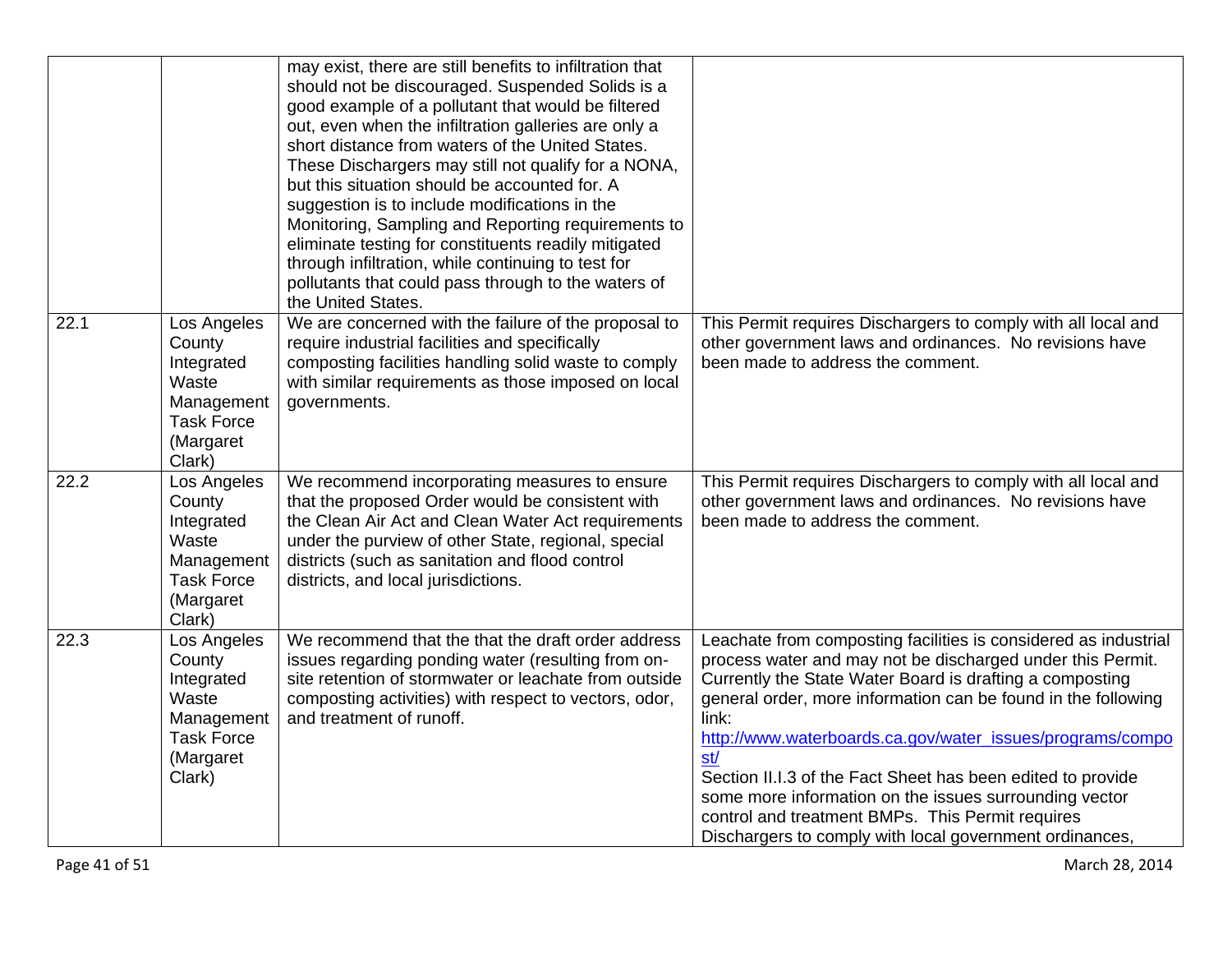|      |                                                                                                                                                                     |                                                                                                                                                                                                                                                                                                                                                                                                                                     | including vector controls. Since construction of retention<br>BMPs will generally require the review of a California licensed<br>engineer and will be subject to a local building permit, the<br>Water Board believes that there it is necessary to specifically<br>address vector control. No revisions in this Permit have been<br>made to address the comment                                                                                                                                                                                                                                                                                                                                                                                                                                                                                                                                                                                                                                                                                                                                                                                                                  |
|------|---------------------------------------------------------------------------------------------------------------------------------------------------------------------|-------------------------------------------------------------------------------------------------------------------------------------------------------------------------------------------------------------------------------------------------------------------------------------------------------------------------------------------------------------------------------------------------------------------------------------|-----------------------------------------------------------------------------------------------------------------------------------------------------------------------------------------------------------------------------------------------------------------------------------------------------------------------------------------------------------------------------------------------------------------------------------------------------------------------------------------------------------------------------------------------------------------------------------------------------------------------------------------------------------------------------------------------------------------------------------------------------------------------------------------------------------------------------------------------------------------------------------------------------------------------------------------------------------------------------------------------------------------------------------------------------------------------------------------------------------------------------------------------------------------------------------|
| 23.1 | Los Angeles<br>Department<br>of Water and<br>Power<br>(Katherine<br>Rubin)                                                                                          | LADWP recommends that self-guided State Water<br>Board-sponsored training program be available for<br>all members of the facilities compliance team not<br>just the Professional Engineers who will be the<br>QISP. This training will be useful and would aid the<br>other designated team members assigned to<br>perform activities recommended by the QISP which<br>are required by this General Permit.                         | The State Water Board agrees that QISP training would be<br>useful for a facilities staff to recognize how to avoid storm<br>water pollution problems and hope that most facilities will<br>consider sending some of their employees to the training<br>course. Once the employee satisfactorily completes the<br>training course they will have their QISP license. The State<br>Water Board is developing a specialized, self-guided State<br>Water-Board-sponsored registration and training program<br>specifically for engineers licensed by the California<br>Department of Consumer Affairs, Board for Professional<br>Engineers, Land Surveyor and Geologists (CBPELSG) and in<br>good standing with CBPELSG because such engineers have<br>licenses that professional overlap with the topics of the<br>General Permit. Additionally, by using their Professional<br>license they are accepting a level of responsibility that their<br>judgment and work has been completed in accordance with<br>this Permit and the rules they follow through CBPELSG. (Title<br>16, California Code of Regulations, 475. Code of Professional<br>Conduct - Professional Engineering) |
| 24.1 | Lozeau<br>Drury LLP an<br>behalf of the<br>California<br>Sportfishing<br>Alliance and<br>the California<br>Water<br>Impact<br><b>Network</b><br>(Michael<br>Lozeau) | Section V.A<br>Dischargers shall implement BMPs that comply with<br>BAT/BCT requirements of the General Permit to<br>reduce or prevent discharges of pollutants in their<br>storm water discharge in a manner that reflects best<br>industry practice considering technological<br>availability and economic practicability and<br>achievability.<br>"Practicability" is inconsistent with both the BAT and<br><b>BCT</b> standard. | Use of the word "practicability" is consistent with the U.S. EPA<br>2008 MSGP. Section V.A of the permit and the<br>accompanying discussion in the Fact Sheet explicitly state<br>that the BAT/BCT requirements apply. The narrative portion<br>of V.A was retained as a restatement of the BAT/BCT<br>requirements in order to provide a more understandable<br>expression of the BAT/BCT requirements for lay facility<br>operators.                                                                                                                                                                                                                                                                                                                                                                                                                                                                                                                                                                                                                                                                                                                                            |
| 24.2 | Lozeau<br>Drury LLP an<br>behalf of the                                                                                                                             | NALs for hardness-dependent metals included in<br>the Permit are based on an extremely high<br>hardness number - 400 mg/L. As a result, the NALs                                                                                                                                                                                                                                                                                    | The $(H)$ is Table 2 is qualified by the $(**)$ annotation in the<br>column labeled "Annual NAL". These (**) reference the<br>following text at the bottom of the table: "The NAL is the                                                                                                                                                                                                                                                                                                                                                                                                                                                                                                                                                                                                                                                                                                                                                                                                                                                                                                                                                                                          |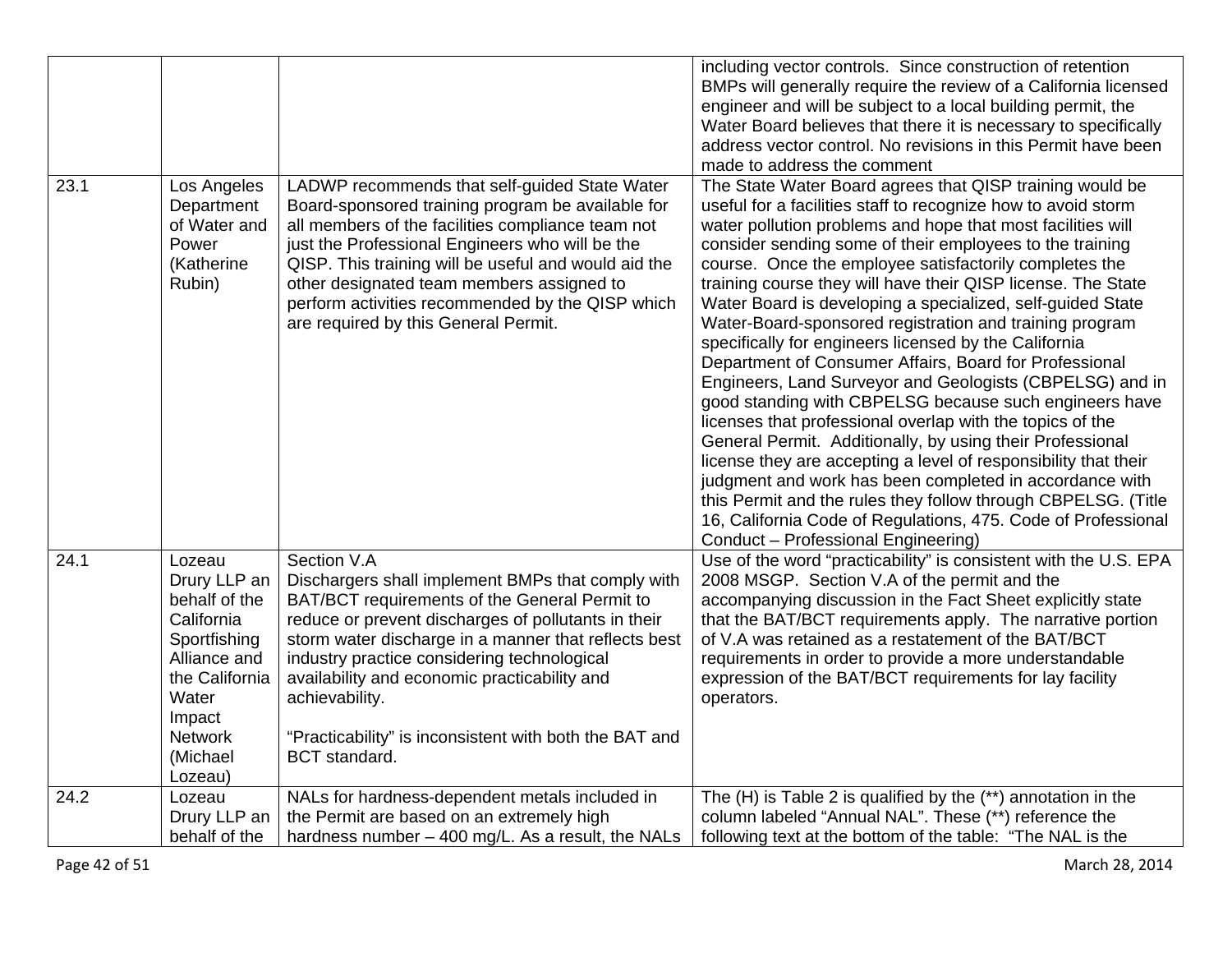|      | California<br>Sportfishing<br>Alliance and<br>the California<br>Water<br>Impact<br><b>Network</b><br>(Michael<br>Lozeau) | for zinc, copper, nickel, lead, cadmium, and silver<br>are much higher than the benchmark values<br>adopted by EPA in its nationwide permit and those<br>inflated numbers are not protective of water quality<br>for almost every waterbody in California.                                                                                                                                                                                                                                                                                                            | highest value used by U.S. EPA based on their hardness table<br>in the 2008 MSGP". The (H) means that the sampling result<br>for the identified metal is hardness dependent. Although this<br>Permit does not require that hardness be considered when<br>evaluating whether NAL exceedances have occurred,<br>hardness might be considered for discharges to impaired<br>water bodies or when TMDLs are adopted into this Permit. To<br>properly assess the impact of hardness on the receiving<br>water, a samples of the discharge into the receiving water and<br>samples upstream and downstream of the receiving water<br>must be taken. This Permit does not contain sampling<br>requirements to measure compliance for variations in<br>hardness. The Water Board is encouraging industry to<br>develop better and consistent BMP practices. Requiring<br>Dischargers to address hardness variation in receiving waters<br>would result in inconsistently developed BMPs. |
|------|--------------------------------------------------------------------------------------------------------------------------|-----------------------------------------------------------------------------------------------------------------------------------------------------------------------------------------------------------------------------------------------------------------------------------------------------------------------------------------------------------------------------------------------------------------------------------------------------------------------------------------------------------------------------------------------------------------------|-----------------------------------------------------------------------------------------------------------------------------------------------------------------------------------------------------------------------------------------------------------------------------------------------------------------------------------------------------------------------------------------------------------------------------------------------------------------------------------------------------------------------------------------------------------------------------------------------------------------------------------------------------------------------------------------------------------------------------------------------------------------------------------------------------------------------------------------------------------------------------------------------------------------------------------------------------------------------------------|
| 25.1 | Mosquito<br>and Vector<br>Control<br>Association<br>of California<br>(Greg<br>Hurner)                                    | In consultation with CDPH we request the Board<br>consider the addition of the following language that:<br>Draws attention to the potential unintended<br>consequences associated with stormwater<br>management structures (i.e., mosquito production);<br>specifically, structural treatment control BMPs and<br>Requires that industrial Dischargers operating under<br>this NPDES General Permit minimize the potential<br>for mosquito production in structural treatment<br>control BMPs capable of holding standing water to<br>the maximum extent practicable. | Edits made in Section II.I.3 of the Fact Sheet to provide some<br>more information on the issues surrounding vector control and<br>treatment BMPs. This Permit requires Dischargers to comply<br>with local government ordinances including vector controls.<br>Since construction of retention BMPs will generally require the<br>review of a California licensed engineer and will be subject to<br>a local building permit, the Water Board believes that there it<br>is necessary to specifically address vector control. No<br>revisions in this Permit have been made to address the<br>comment.                                                                                                                                                                                                                                                                                                                                                                            |
| 26.1 | <b>Nest</b><br>Environment<br>al Services<br>(Don Reh)                                                                   | Fact Sheet page 6, item 6, states that when "a<br>Discharger's status changes from Level 1 to Level 2<br>status, Dischargers are required to submit a Level 2<br>ERA Action Plan and a Level 2 ERA Technical<br>Reports. Unless the demonstration is not" There<br>are no transition words linking the Level 2 Technical<br>Report to "the demonstration". One asks "Whoa,                                                                                                                                                                                            | The Fact Sheet was designed to be read in conjunction with<br>this Permit. For a complete background and description of<br>this process, please see fact sheet Section XII.K Exceedance<br>Response Actions. No revisions have been made to address<br>the comment                                                                                                                                                                                                                                                                                                                                                                                                                                                                                                                                                                                                                                                                                                                |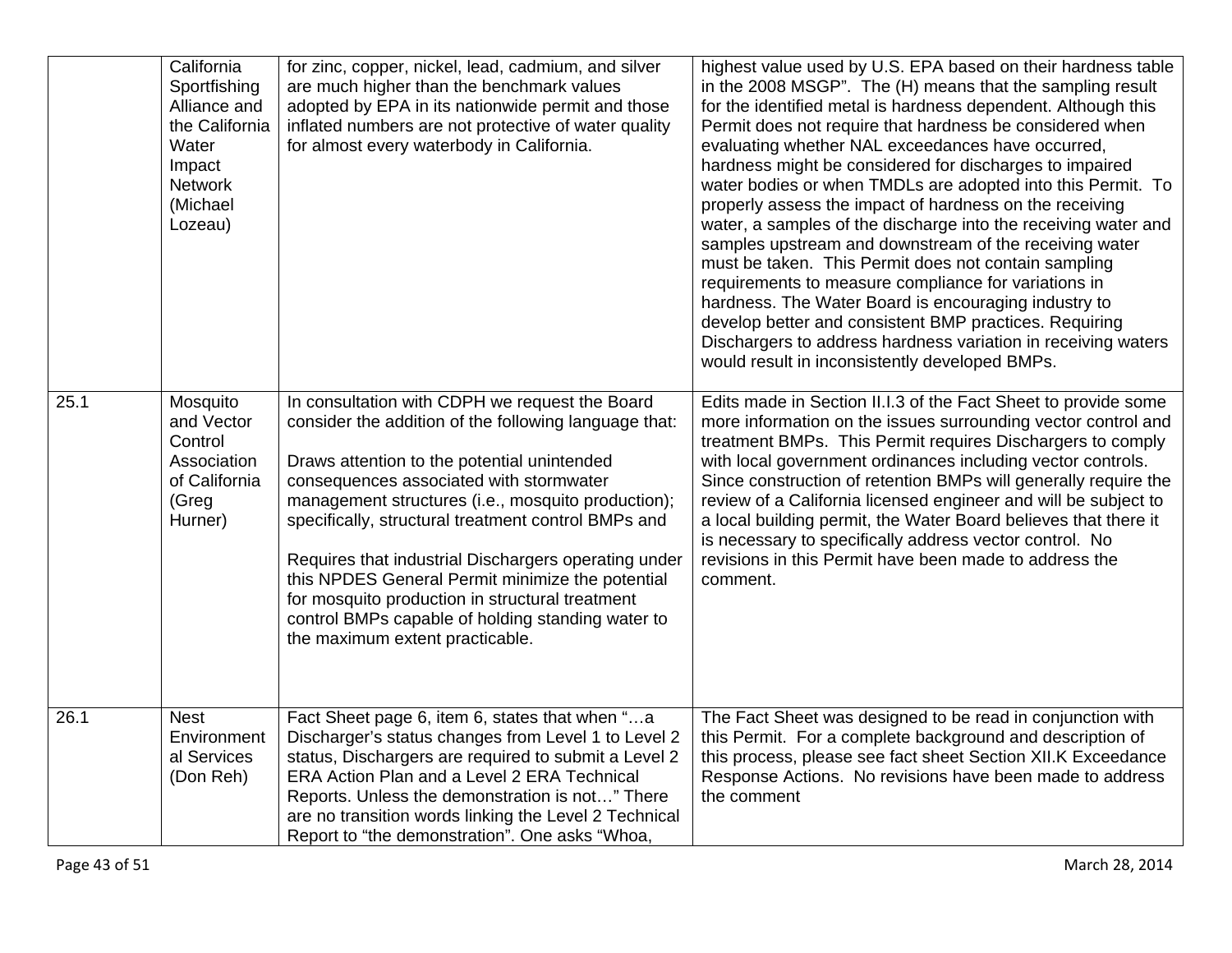|      |                                                        | what demonstration? It wasn't mentioned earlier in<br>the paragraph." I suggest adding some transition<br>words to bridge that gap: such as "A Level 2<br>Technical Report includes a technical demonstration<br>(see a-c below), which may have include work by an<br>appropriate CA licensed professional engineer", or<br>add after  Level 2 Technical Report, "which also<br>includes a technical demonstration (see a-c below),<br>which may have to include work by an appropriate<br>CA licensed professional engineer."                                                                                                                                                                                                                                                                                                                                                                                          |                                                                                                                                                                                                                                                                                                                                                                                                                                                                                                                                               |
|------|--------------------------------------------------------|--------------------------------------------------------------------------------------------------------------------------------------------------------------------------------------------------------------------------------------------------------------------------------------------------------------------------------------------------------------------------------------------------------------------------------------------------------------------------------------------------------------------------------------------------------------------------------------------------------------------------------------------------------------------------------------------------------------------------------------------------------------------------------------------------------------------------------------------------------------------------------------------------------------------------|-----------------------------------------------------------------------------------------------------------------------------------------------------------------------------------------------------------------------------------------------------------------------------------------------------------------------------------------------------------------------------------------------------------------------------------------------------------------------------------------------------------------------------------------------|
| 26.2 | <b>Nest</b><br>Environment<br>al Services<br>(Don Reh) | NEST recommends adding a sentence or two to the<br>Fact Sheet emphasizing (1) that a permittee needs<br>to continue complying with the existing permit until<br>the new IGP's effective date (which may be later<br>than the proposed adoption date), and also (2) that<br>the new permit does not allow (or allows) permittees<br>a period of time from the new IGP's effective date to<br>revise their site maps, SWPPP, BMPs and<br>monitoring plan to get compliant. (3) Adding a<br>statement to the end of the Fact Sheet that the<br>SWRCB encourages all permittees to use that<br>interval between Permit adoption and its effective<br>date to review and revise their current site maps,<br>SWPPPs, BMPs and monitoring plans, and apply<br>for their SMARTS accounts. This statement would<br>provide Compliance Group Leaders some leverage<br>to lean on their prospective clients to make that<br>happen. | Section II.A.3 of the Fact Sheet outlines the timeline and<br>expectations for receiving coverage under this Permit. The<br>sentence "All Dischargers who certify and submit PRDs via<br>SMARTS for NOI coverage on or after July 1, 2015 or for NEC<br>coverage on or after October 1, 2015, shall <i>immediately</i><br>comply with the provisions in this General Permit." At the end<br>of this Section clearly states that there is no interim period<br>after the effective date. No revisions have been made to<br>address the comment |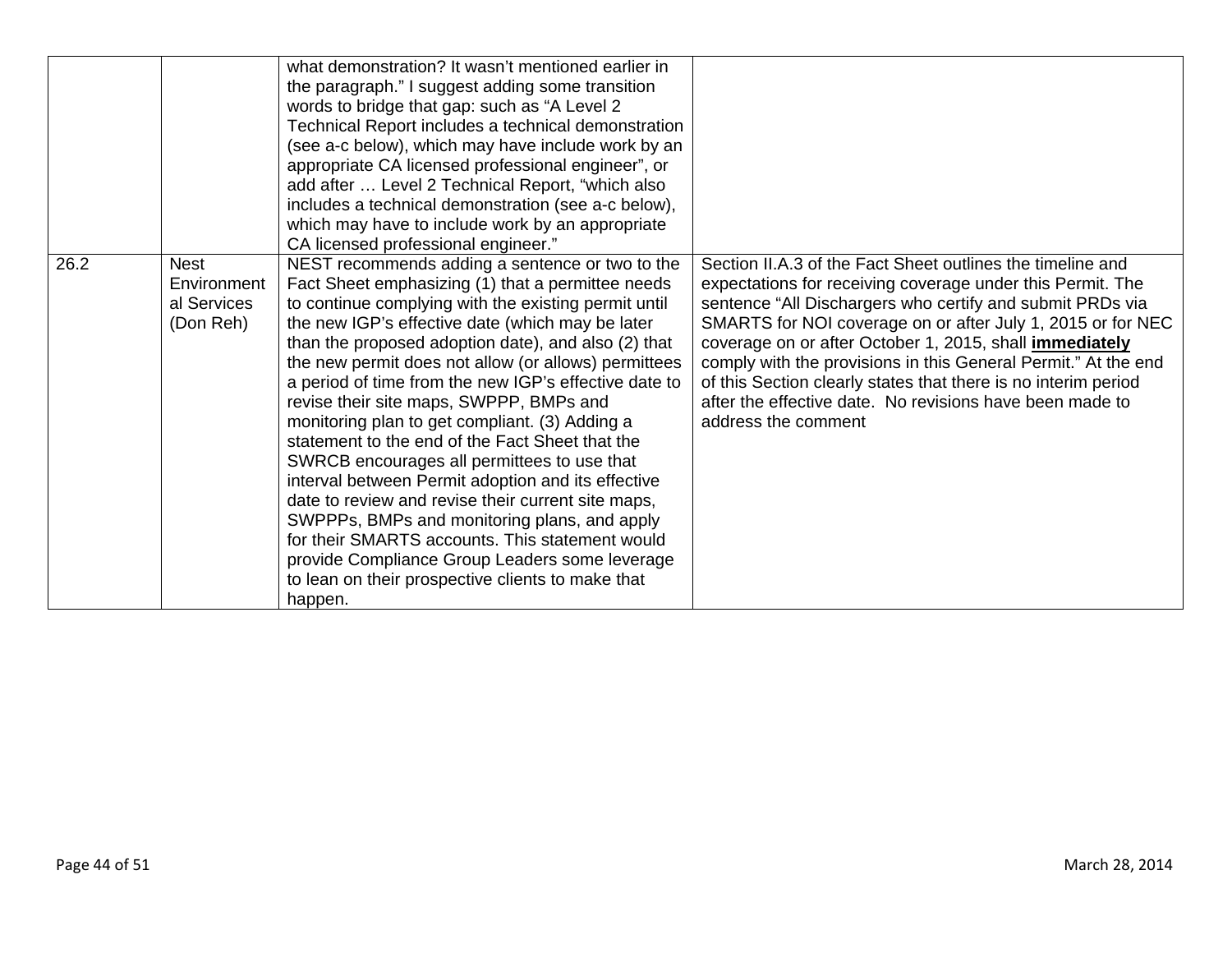| 26.3          | <b>Nest</b><br>Environment<br>al Services<br>(Don Reh)              | The Order does not appear to require testing of an<br>additional specific industrial pollutant parameter, if<br>suspected as being present in the discharge based<br>on the para X.G.2 Pollutant Source Assessment.<br>The<br>Order, para. XI.B.6.c requires the testing of<br>additional parameters "that serve as indicators of<br>the presence of ALL INDUSTRIAL POLLUTANTS<br>(emphasis added) identified in the pollutant source<br>assessment (X.G.2)." So that suggests to me that if<br>I suspect, for example, that the toxic, Copper, may<br>be present in a discharge due to previous sampling<br>results or the pollutant source assessment, it does<br>not have to be tested because it is not an indicator<br>of ALL potential industrial pollutants present, unless<br>that discharge goes into a designated impaired<br>water body (XI.B.6.e) for that parameter. If TSS is<br>considered the "indicator" parameter for heavy | Per the public notice for the 2014 "Final Draft Industrial<br>General Permit", this comment does not address the proposed<br>revisions that have been made since July 19, 2013 and<br>therefore is outside the scope of comments we are accepting<br>during this written comment period. As a result we are not<br>responding to the comment and refer you generally to our<br>previous "response to comments" documents as we may have<br>previously received a similar and provided a written response.<br><b>Notice</b><br>link: http://www.waterboards.ca.gov/water_issues/programs/st<br>ormwater/docs/industrial permitdocs/040114notice igp.pdf<br><b>SUBMISSION OF COMMENTS</b><br>The State Water Board will only accept written and oral<br>comments that are limited to the identified proposed revisions<br>to the Final Draft Industrial General Permit made since July<br>19, 2013. Each public comment must clearly relate to a<br>proposed revision and identify the revision by the applicable |
|---------------|---------------------------------------------------------------------|-----------------------------------------------------------------------------------------------------------------------------------------------------------------------------------------------------------------------------------------------------------------------------------------------------------------------------------------------------------------------------------------------------------------------------------------------------------------------------------------------------------------------------------------------------------------------------------------------------------------------------------------------------------------------------------------------------------------------------------------------------------------------------------------------------------------------------------------------------------------------------------------------------------------------------------------------|-----------------------------------------------------------------------------------------------------------------------------------------------------------------------------------------------------------------------------------------------------------------------------------------------------------------------------------------------------------------------------------------------------------------------------------------------------------------------------------------------------------------------------------------------------------------------------------------------------------------------------------------------------------------------------------------------------------------------------------------------------------------------------------------------------------------------------------------------------------------------------------------------------------------------------------------------------------------------------------------------------------------|
|               |                                                                     | metals, then please adjust the definition of Total<br>Suspended Solids (TSS) in the Glossary to add<br>"such as heavy metals" between " and particles"<br>and "related to industrial /sewage wastes, etc."                                                                                                                                                                                                                                                                                                                                                                                                                                                                                                                                                                                                                                                                                                                                    | permit section number. Comments that address any other<br>aspect, section, or requirement of the Final Draft Industrial<br>General Permit will not be accepted. No additional evidence<br>may be submitted, unless it directly relates to a proposed<br>revision.                                                                                                                                                                                                                                                                                                                                                                                                                                                                                                                                                                                                                                                                                                                                               |
| 26.4          | <b>Nest</b><br>Environment<br>al Services<br>(Don Reh)              | Several of NEST's group and individual participants<br>have asked when will the<br>QISP training be offered and where.                                                                                                                                                                                                                                                                                                                                                                                                                                                                                                                                                                                                                                                                                                                                                                                                                        | The QISP training will be offered in a similar manner as the<br><b>Construction General Permit (Qualified SWPPP Developer</b><br>and Practitioner classes). These classes were held at<br>locations and at a frequency to meet demands for the<br>classes. The State Water Board estimates that the QISP<br>training will be available in Spring of 2015.                                                                                                                                                                                                                                                                                                                                                                                                                                                                                                                                                                                                                                                       |
| 27.1          | Sacramento<br>Area Sewer<br><b>District</b><br>(Terrie<br>Mitchell) | SASD is very concerned with the short comment<br>period provided by the SWRCB (essentially 9<br>business days).<br>Due to the substantive changes and large volume of<br>documents released, SASD encourages the<br>SWRCB to extend the comment period to allow a<br>more thorough review by affected stakeholders.                                                                                                                                                                                                                                                                                                                                                                                                                                                                                                                                                                                                                           | As the State Water Board noted in its denial of the requests to<br>extend the deadline for written comments, the revisions to this<br>Permit have gone through three full comment periods, each<br>with a comment period extension. The notice of the 2014<br>draft Industrial General Permit specifically limited comments to<br>proposed revisions that had been made since July 19,<br>2013. The changes between the draft Industrial General<br>Permit released on July 19, 2013 and the draft Industrial<br>General Permit released on February 19, 2014 are relatively<br>minor and have been tracked in versions posted for public                                                                                                                                                                                                                                                                                                                                                                       |
| Page 45 of 51 |                                                                     |                                                                                                                                                                                                                                                                                                                                                                                                                                                                                                                                                                                                                                                                                                                                                                                                                                                                                                                                               | March 28, 2014                                                                                                                                                                                                                                                                                                                                                                                                                                                                                                                                                                                                                                                                                                                                                                                                                                                                                                                                                                                                  |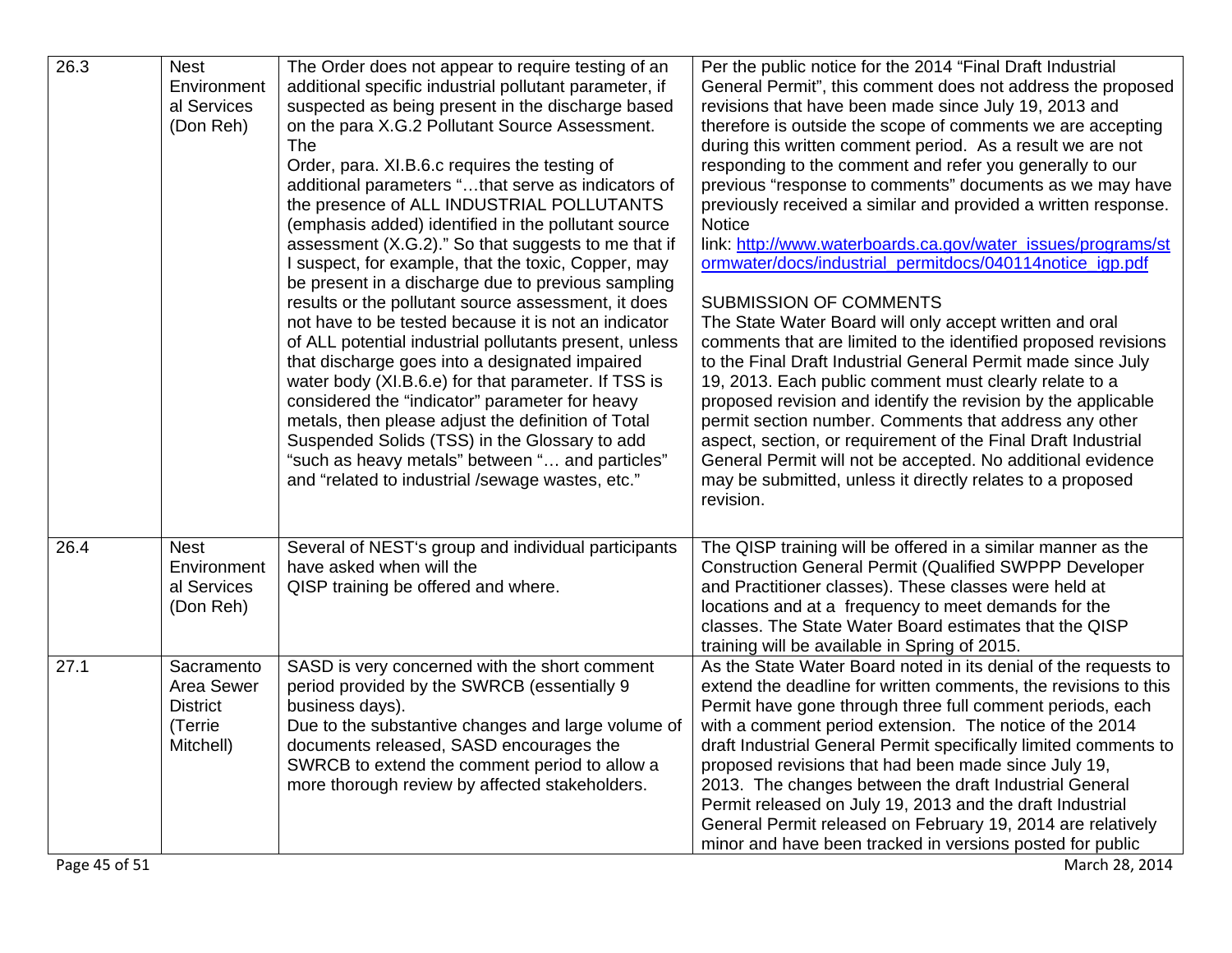|      |                                                                             |                                                                                                                                                                                                                                                                                                                                                                                                                                                                                                                                                                                                                                                                              | comment. Because the changes are relatively minor, the<br>changes are easy to identify, and the scope of the comments<br>is limited to the changes, the State Water Board denied the<br>requests for an extension of the comment period. "The law<br>does not require that every alteration in a proposed permit<br>result in a new notice and comment period." (State Water<br>Board Order WQ 2012-0013 (Sacramento Regional<br>Wastewater Treatment Plant).) An additional notice and<br>comment period is not required where interested parties could<br>reasonably anticipate the final version of the permit from the<br>draft permit. (Ibid.) Here, where changes from the 2013 draft<br>Industrial Permit were relatively minor, a new 30-day notice<br>and comment period is not necessary. |
|------|-----------------------------------------------------------------------------|------------------------------------------------------------------------------------------------------------------------------------------------------------------------------------------------------------------------------------------------------------------------------------------------------------------------------------------------------------------------------------------------------------------------------------------------------------------------------------------------------------------------------------------------------------------------------------------------------------------------------------------------------------------------------|-----------------------------------------------------------------------------------------------------------------------------------------------------------------------------------------------------------------------------------------------------------------------------------------------------------------------------------------------------------------------------------------------------------------------------------------------------------------------------------------------------------------------------------------------------------------------------------------------------------------------------------------------------------------------------------------------------------------------------------------------------------------------------------------------------|
| 27.2 | Sacramento<br>Area Sewer<br><b>District</b><br>(Terrie<br>Mitchell)         | Appendix 3- Waterbodies with Clean Water Act<br>Section 303(d) Listed Impairments, and the related<br>permit sections. The Permit language should<br>be clear and distinguish between those that<br>discharge directly into a 303(d) listed impaired<br>receiving water, and those that do not have a direct<br>discharge. For instance, several Dischargers may<br>discharge<br>into a municipal storm system (MS4), but only the<br>MS4 permittee discharges directly into receiving<br>water. The following modifications will provide clarity<br>for Dischargers and minimize unnecessary<br>sampling, while still being protective of the<br>waterbodies and watershed. | Dischargers are responsible for indirect discharges to a<br>receiving water with a 303(d) listed impairment. Even if a<br>Discharge goes through an MS4, they could be held<br>responsible. No revisions have been made to address the<br>comment.                                                                                                                                                                                                                                                                                                                                                                                                                                                                                                                                                  |
| 28.1 | Sanitation<br>Districts of<br>Los Angeles<br>County<br>(Kristen<br>Ruffell) | Section XII.C.3. "NAL Exceedances Prior to<br>Implementation of Level 1 Status BMPs" modify<br>language as shown:<br>"Prior to the implementation of an additional BMP<br>identified in the Level 1 ERA Evaluation or by<br>October 1 of the year after the ERA Evaluation due<br>date, whichever comes first, sampling results for<br>any parameter(s) (being(remove)) that would be<br>addressed by that additional BMP will not be<br>included in the calculations of annual average or<br>instantaneous NAL exceedances in SMARTS."                                                                                                                                      | The State Water Board disagrees with the comment. The<br>current Permit is sufficiently clear. . No revisions have been<br>made to address the comment.                                                                                                                                                                                                                                                                                                                                                                                                                                                                                                                                                                                                                                             |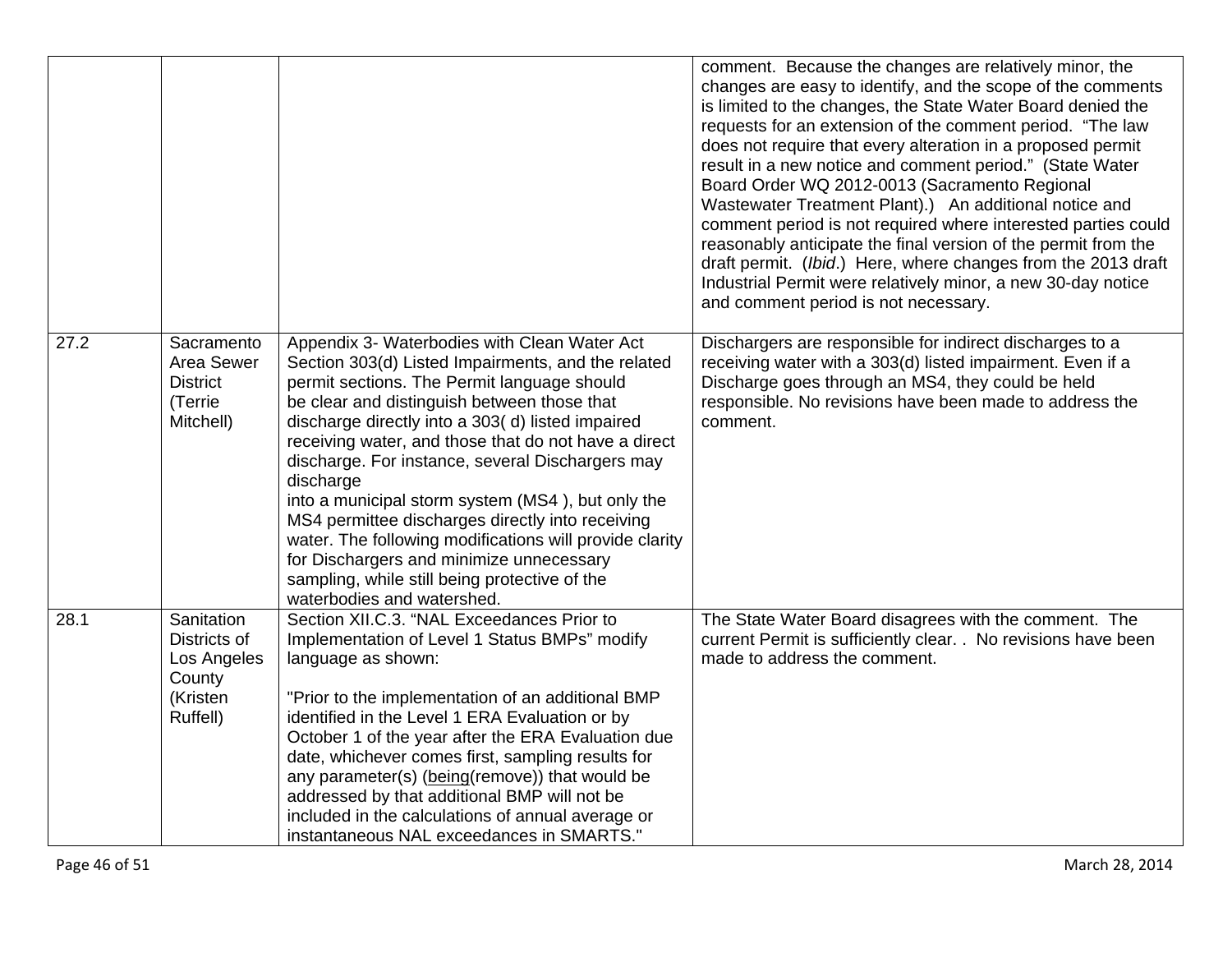| 28.2 | Sanitation   | For a sampling result that falls between the method                                                                                    | NAL annual average exceedances, by themselves, do not            |
|------|--------------|----------------------------------------------------------------------------------------------------------------------------------------|------------------------------------------------------------------|
|      | Districts of | detection limit (MDL) and the reporting limit (ML/RL)                                                                                  | constitute a violation of this Permit. NALs are only             |
|      | Los Angeles  | or MDL≤ Sample Result <ml estimated<="" rl,="" td="" the=""><td>approximate values and the Discharger is required to address</td></ml> | approximate values and the Discharger is required to address     |
|      | County       | chemical concentrations with the appropriate data                                                                                      | these exceedances within the scope of the Level 1 and 2          |
|      | (Kristen     | qualifiers should be reported.                                                                                                         | ERAs. Setting the value as zero for values bellow the method     |
|      | Ruffell)     |                                                                                                                                        | level is an accepted method of addressing censored data and      |
|      |              | Section XI.B.11.c of the 2014 Final Draft Permit                                                                                       | will have a negligible impact in the calculation of the annual   |
|      |              | requires responsible Dischargers to "provide the                                                                                       | NAL averages but will likely greatly simplify and reduce errors. |
|      |              | analytical result from samples taken that is reported                                                                                  | No revisions have been made to address the comment.              |
|      |              | by the laboratory as below the minimum level (often                                                                                    |                                                                  |
|      |              | referred to as the reporting limit) but above the                                                                                      |                                                                  |
|      |              | method detection limit." While this reporting                                                                                          |                                                                  |
|      |              | requirement maintains the integrity of the laboratory                                                                                  |                                                                  |
|      |              | value, it does not provide a clear description of the                                                                                  |                                                                  |
|      |              | value which is an "estimated chemical concentration                                                                                    |                                                                  |
|      |              | that is detected but not quantified (DNQ)".                                                                                            |                                                                  |
|      |              |                                                                                                                                        |                                                                  |
|      |              | We recommend that the Final Permit include the                                                                                         |                                                                  |
|      |              | following revisions to                                                                                                                 |                                                                  |
|      |              | Section XI.B.11.c:                                                                                                                     |                                                                  |
|      |              |                                                                                                                                        |                                                                  |
|      |              | The Discharger shall provide the estimated                                                                                             |                                                                  |
|      |              | chemical concentrations with the appropriate data                                                                                      |                                                                  |
|      |              | qualifiers (i.e., DNQ value of 5.0mg/L as E5.0 mg/L                                                                                    |                                                                  |
|      |              | in SMARTS) for (analytical(remove)) result from                                                                                        |                                                                  |
|      |              | samples taken that is reported by the laboratory as                                                                                    |                                                                  |
|      |              | below the minimum level (often referred to as the                                                                                      |                                                                  |
|      |              | reporting limit) but above the method detection limit.                                                                                 |                                                                  |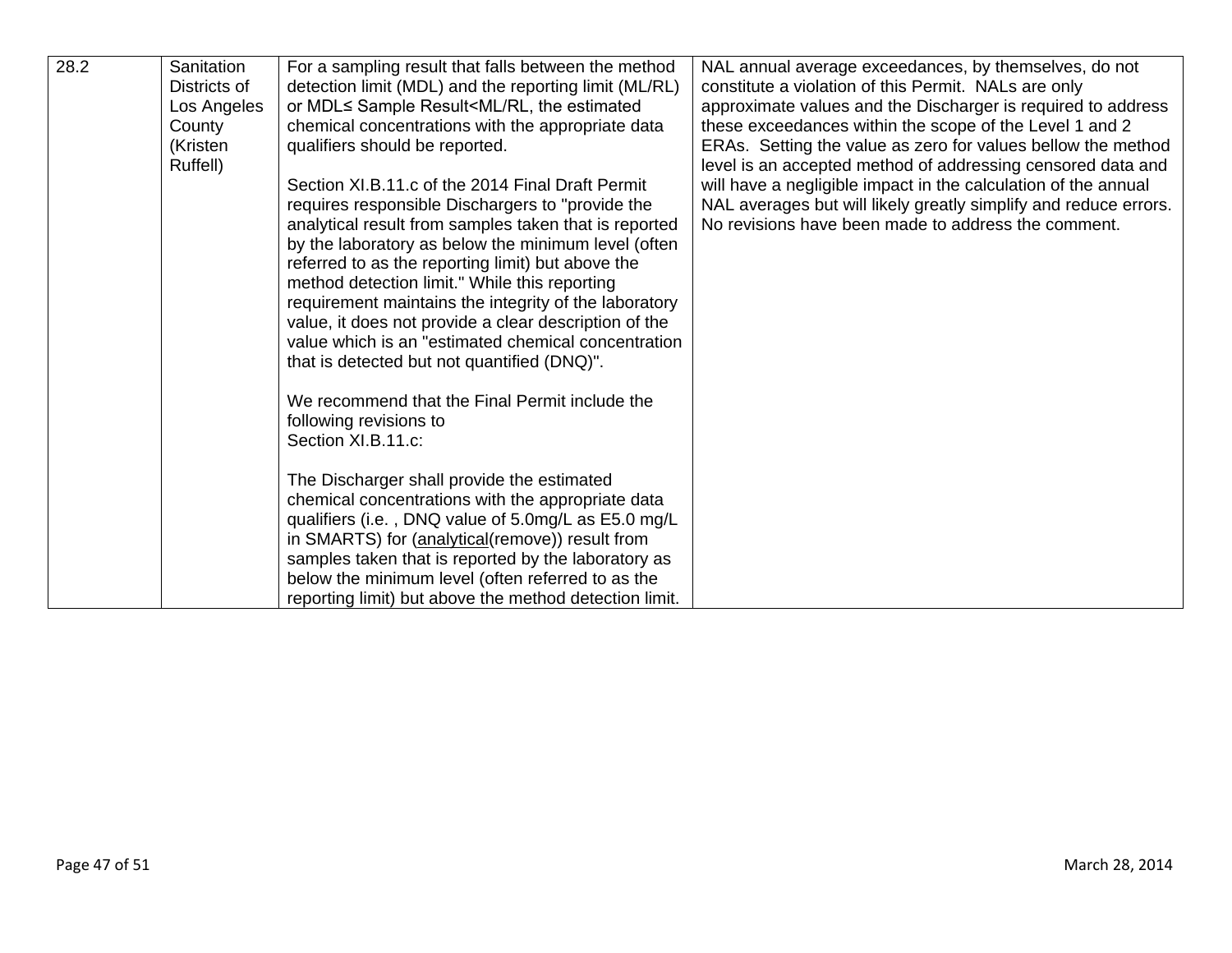| 29.1 | StormwaterR | Section X.H.2.b.ii                                                                               | Comment noted.                                               |
|------|-------------|--------------------------------------------------------------------------------------------------|--------------------------------------------------------------|
|      | x (Calvin   | ii. Storm Water Containment and Discharge                                                        |                                                              |
|      | Noling)     | <b>Reduction BMPs</b>                                                                            |                                                              |
|      |             |                                                                                                  |                                                              |
|      |             | These include BMPs that divert, infiltrate, reuse,                                               |                                                              |
|      |             | contain, retain or reduce the volume of storm water                                              |                                                              |
|      |             | runoff. Dischargers are encouraged to utilize BMPs                                               |                                                              |
|      |             | that infiltrate or reuse storm water where feasible.                                             |                                                              |
|      |             |                                                                                                  |                                                              |
|      |             | Section XXI.E.                                                                                   |                                                              |
|      |             | E. Dischargers shall take all responsible steps to                                               |                                                              |
|      |             | reduce or prevent any discharge that has a<br>reasonable likelihood of adversely affecting human |                                                              |
|      |             | health or the environment.                                                                       |                                                              |
|      |             |                                                                                                  |                                                              |
|      |             | StormwaterRx supports clarification that                                                         |                                                              |
|      |             | Dischargers are encouraged to utilize BMPs that                                                  |                                                              |
|      |             | infiltrate and reuse stormwater.                                                                 |                                                              |
| 29.2 | StormwaterR | Section X.H.6.a.iii.                                                                             | The State Water Board disagrees with the commenter.          |
|      | x (Calvin   | iii. The volume of annual runoff required to achieve                                             | Dischargers are responsible for all storm water discharges   |
|      | Noling)     | 80% or more treatment determined in accordance                                                   | including bypass. This Permit contains no numeric limits and |
|      |             | with methodology set forth in the latest edition of                                              | does not define a compliance storm. As such, data collected  |
|      |             | California Stormwater Best Management Practices                                                  | from bypass discharges do not constitute a violation of this |
|      |             | Handbook using local historical rainfall records.                                                | Permit. Should analytical results from bypass discharges     |
|      |             |                                                                                                  | cause NAL exceedances, the Discharger is required to         |
|      |             | For permittees that are required to utilize treatment                                            | address these exceedances within the scope of the Level 1    |
|      |             | control BMPs, we                                                                                 | and 2 ERAs. No revisions have been made to address the       |
|      |             | recommend that the Board clarify that stormwater                                                 | comment.                                                     |
|      |             | flows exceeding the Design Storm Standard do not                                                 |                                                              |
|      |             | require compliance sampling.                                                                     |                                                              |
|      |             |                                                                                                  |                                                              |
|      |             |                                                                                                  |                                                              |
|      |             |                                                                                                  |                                                              |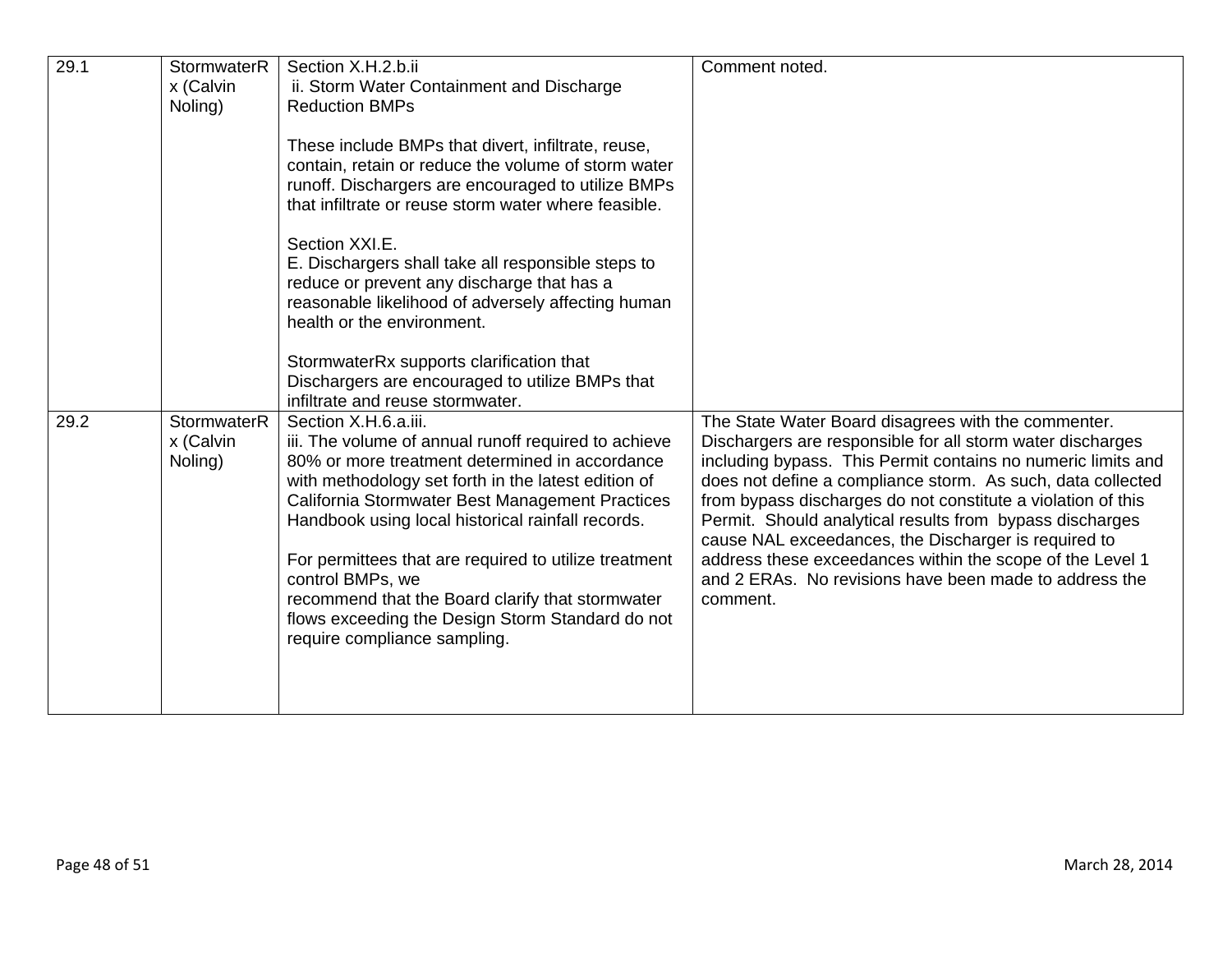| 29.3 | StormwaterR | Section XI.C.4.a "Representative Sampling                                                     | Permit has been changed to address the comment:                               |
|------|-------------|-----------------------------------------------------------------------------------------------|-------------------------------------------------------------------------------|
|      | x (Calvin   | Reduction"                                                                                    |                                                                               |
|      | Noling)     | a. The Discharger may reduce the number of                                                    | XI.C.4.a                                                                      |
|      |             | locations to be sampled in each drainage area                                                 | The Discharger may reduce the number of locations to be                       |
|      |             | (e.g., roofs with multiple downspouts,                                                        | sampled in each drainage area (e.g., roofs with multiple                      |
|      |             | loading/unloading areas with multiple storm                                                   | downspouts, loading/unloading areas with multiple storm                       |
|      |             | drains) if the industrial activities and physical                                             | drains) if the industrial activities, BMPs, and physical                      |
|      |             | characteristics (grade, surface materials, etc.) of                                           | characteristics (grade, surface materials, etc.) of the drainage              |
|      |             | the drainage area for each location to be                                                     | area for each location to be sampled are substantially similar                |
|      |             | sampled are substantially similar to one another.                                             | to one another. To qualify for the Representative Sampling                    |
|      |             | To qualify for the Representative Reduction, the<br>Discharger shall provide a Representative | Reduction, the Discharger shall provide a Representative                      |
|      |             | Sampling                                                                                      | The following section has also been changed to provide the                    |
|      |             |                                                                                               | parallel requirement:                                                         |
|      |             | The Board may want to add "treatment BMPs" to the                                             | XI.C.5.a                                                                      |
|      |             | examples of similar industrial activities and physical                                        | The Discharge may authorize the analytical laboratory to                      |
|      |             | characteristics to justify a Representative Sampling                                          | combine samples of equal volume from as many as four(4)                       |
|      |             | Reduction. E.g. (grade, surface materials, treatment                                          | discharge locations if the industrial activities and physical                 |
|      |             | BMPs, etc.)                                                                                   | characteristics (grade, surface materials, BMPs, etc.) within                 |
|      |             |                                                                                               | each of the drainage areas are substantially similar to one                   |
| 30.1 | Waste       | WM supports CASQA's request to remove the "(H)"                                               | another.<br>The $(H)$ is Table 2 is qualified by the $(**)$ annotation in the |
|      | Management  | hardness designation from Table 2 for the reasons                                             | column labeled "Annual NAL". These (**) reference the                         |
|      | (Charles    | discussed by CASQA.                                                                           | following text at the bottom of the table: "The NAL is the                    |
|      | White)      |                                                                                               | highest value used by U.S. EPA based on their hardness table                  |
|      |             |                                                                                               | in the 2008 MSGP". The (H) means that the sampling result                     |
|      |             |                                                                                               | for the identified metal is hardness dependent. Although this                 |
|      |             |                                                                                               | Permit does not require that hardness be considered when                      |
|      |             |                                                                                               | evaluating whether NAL exceedances have occurred,                             |
|      |             |                                                                                               | hardness might be considered for discharges to impaired                       |
|      |             |                                                                                               | water bodies or when TMDLs are adopted into this Permit. To                   |
|      |             |                                                                                               | properly assess the impact of hardness on the receiving                       |
|      |             |                                                                                               | water, a samples of the discharge into the receiving water and                |
|      |             |                                                                                               | samples upstream and downstream of the receiving water                        |
|      |             |                                                                                               | must be taken. This Permit does not contain sampling                          |
|      |             |                                                                                               | requirements to measure compliance for variations in                          |
|      |             |                                                                                               | hardness. The Water Board is encouraging industry to                          |
|      |             |                                                                                               | develop better and consistent BMP practices. Requiring                        |
|      |             |                                                                                               | Dischargers to address hardness variation in receiving waters                 |
|      |             |                                                                                               | would result in inconsistently developed BMPs.                                |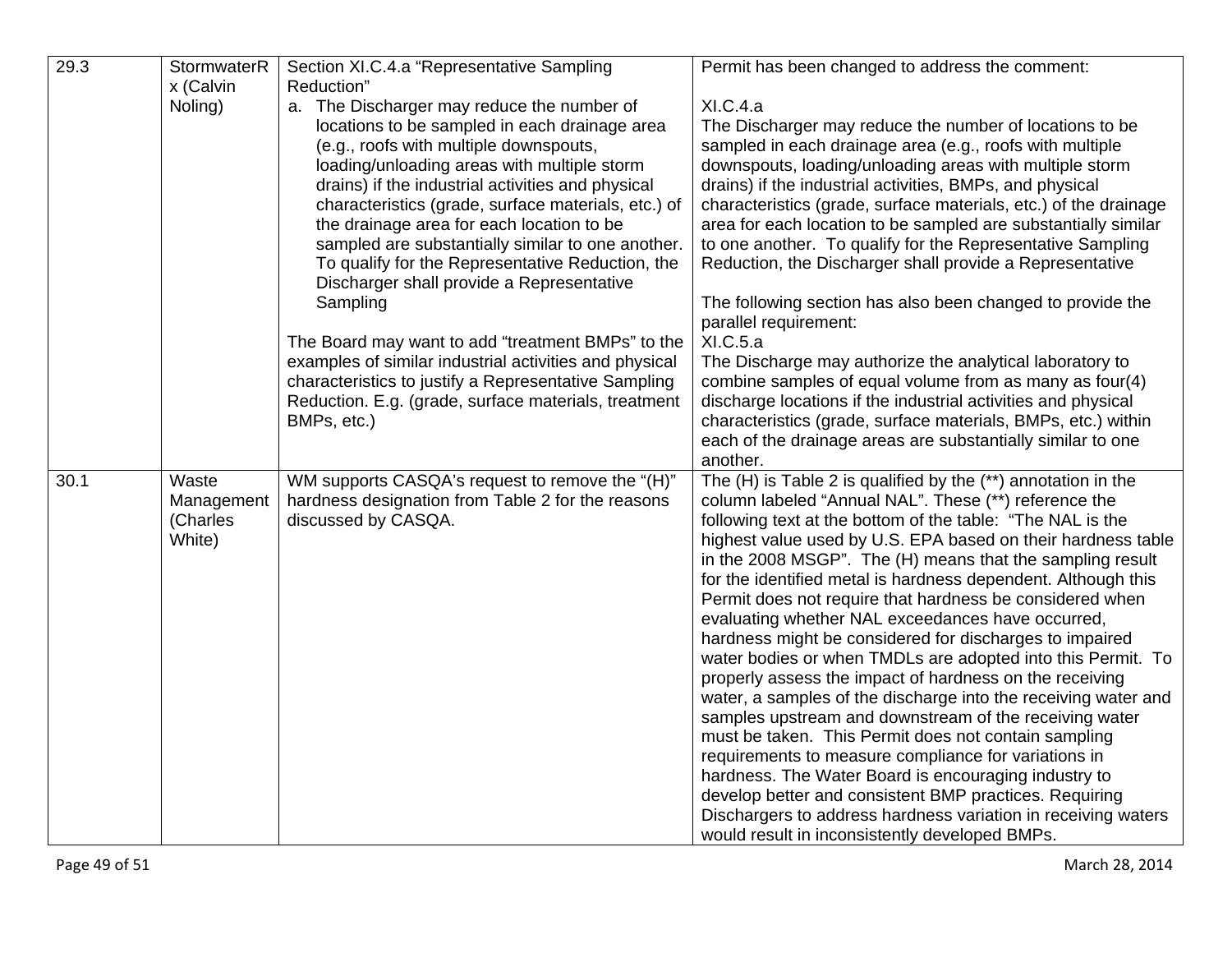| 30.2 | Waste<br>Management<br>(Charles<br>White) | Conditional Exclusion - No Exposure Certification.<br>Section XVII.B.3 states that a material handling<br>activities included the storage, loading and<br>unloading, transportation, or conveyance of any<br>industrial raw material, intermediate product, final<br>product, or waste product. (pg. 63). WM requests<br>clarification that "activities" do not include operations<br>where "materials, intermediate products, final<br>products or waste products" are managed in such a<br>way as to prevent contact with the ground or<br>stormwater. If a potential Discharger is able to<br>demonstrate that the management of these<br>materials within the activity area cannot result in a<br>stormwater discharge, the potential Discharger<br>should be eligible for a No Exposure Certification. | Per the public notice for the 2014 "Final Draft Industrial<br>General Permit", this comment does not address the proposed<br>revisions that have been made since July 19, 2013 and<br>therefore is outside the scope of comments we are accepting<br>during this written comment period. As a result we are not<br>responding to the comment and refer you generally to our<br>previous "response to comments" documents as we may have<br>previously received a similar and provided a written response.<br><b>Notice</b><br>link: http://www.waterboards.ca.gov/water_issues/programs/st<br>ormwater/docs/industrial permitdocs/040114notice igp.pdf<br><b>SUBMISSION OF COMMENTS</b><br>The State Water Board will only accept written and oral<br>comments that are limited to the identified proposed revisions<br>to the Final Draft Industrial General Permit made since July<br>19, 2013. Each public comment must clearly relate to a<br>proposed revision and identify the revision by the applicable<br>permit section number. Comments that address any other<br>aspect, section, or requirement of the Final Draft Industrial<br>General Permit will not be accepted. No additional evidence<br>may be submitted, unless it directly relates to a proposed<br>revision. |
|------|-------------------------------------------|-------------------------------------------------------------------------------------------------------------------------------------------------------------------------------------------------------------------------------------------------------------------------------------------------------------------------------------------------------------------------------------------------------------------------------------------------------------------------------------------------------------------------------------------------------------------------------------------------------------------------------------------------------------------------------------------------------------------------------------------------------------------------------------------------------------|--------------------------------------------------------------------------------------------------------------------------------------------------------------------------------------------------------------------------------------------------------------------------------------------------------------------------------------------------------------------------------------------------------------------------------------------------------------------------------------------------------------------------------------------------------------------------------------------------------------------------------------------------------------------------------------------------------------------------------------------------------------------------------------------------------------------------------------------------------------------------------------------------------------------------------------------------------------------------------------------------------------------------------------------------------------------------------------------------------------------------------------------------------------------------------------------------------------------------------------------------------------------------------------|